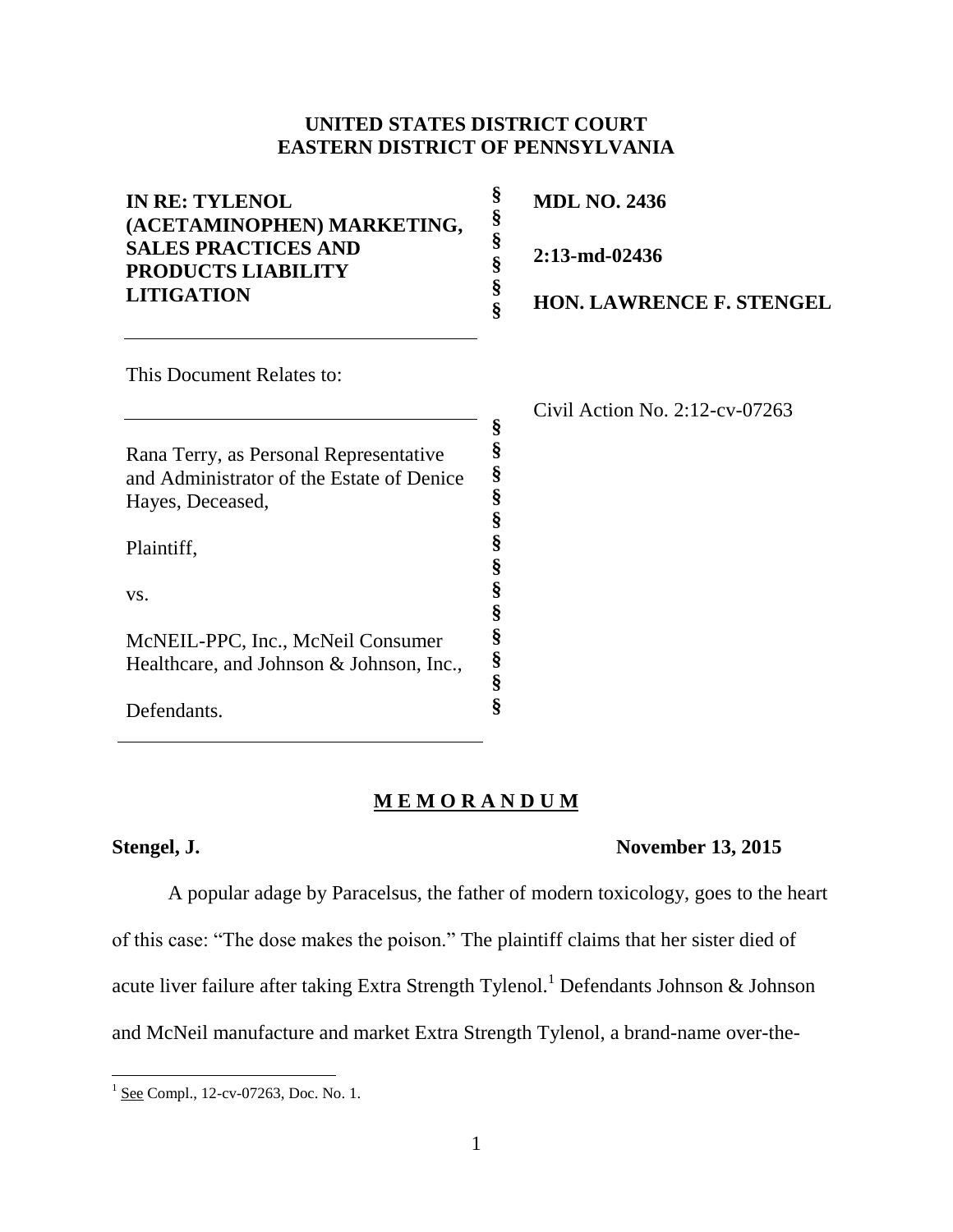counter pain reliever. The plaintiff claims the defendants knew or should have known that consumers may develop acute liver failure after taking Extra Strength Tylenol at or just above the dose recommended when her sister died. The plaintiff claims that the defendants could have re-designed Extra Strength Tylenol to make it safer.

This case is part of a Multidistrict Litigation (MDL) involving claims of liver damage from the use of Tylenol at or just above the recommended dosage.<sup>2</sup> This is the first "bellwether" scheduled for trial. $3$  The defendants moved for summary judgment on the plaintiff's design defect claim, arguing that the plaintiff has not offered sufficient evidence of this claim and/or the claim is preempted by federal law. For the reasons explained below, I will deny the defendants' motion.

# **I. A HISTORICAL OVERVIEW OF TYLENOL<sup>4</sup>**

 $\overline{\phantom{a}}$ 

The plaintiff's claims are different than those previously asserted against the defendants about the safety of Tylenol. While previous cases have questioned whether Tylenol can cause liver damage, this case and others in this MDL question the extent of

 $2^{2}$  See Master Compl., 13-md-2436, Doc. No. 32. There are close to two hundred other cases included in this MDL, along with several similar cases in New Jersey state court.

<sup>&</sup>lt;sup>3</sup> A "bellwether" case is a test case. "Bellwether" trials should produce representative verdicts and settlements. The parties can use these verdicts and settlements to gauge the strength of the common MDL claims to determine if a global resolution of the MDL is possible. See FEDERAL JUDICIAL CENTER, MANUAL FOR COMPLEX LITIGATION, FOURTH EDITION 360 (2004); DUKE LAW CENTER FOR JUDICIAL STUDIES, MDL STANDARDS AND BEST PRACTICES 16-21 (2014).

<sup>&</sup>lt;sup>4</sup> Some of the information offered by the plaintiff relates to events that happened after the decedent's death. Whether this information can be presented at trial will depend upon the outcome of a pending motion in limine and objections based on the Federal Rules of Evidence. I offer it here to provide a holistic picture of the background of Extra Strength Tylenol. Some of the information may be admissible or relevant in this case and/or subsequent cases in the MDL. In making my determinations about sufficiency of the evidence, I do not rely solely on this evidence but offer it as potential evidence that, with other admissible evidence, could affect a jury's decision.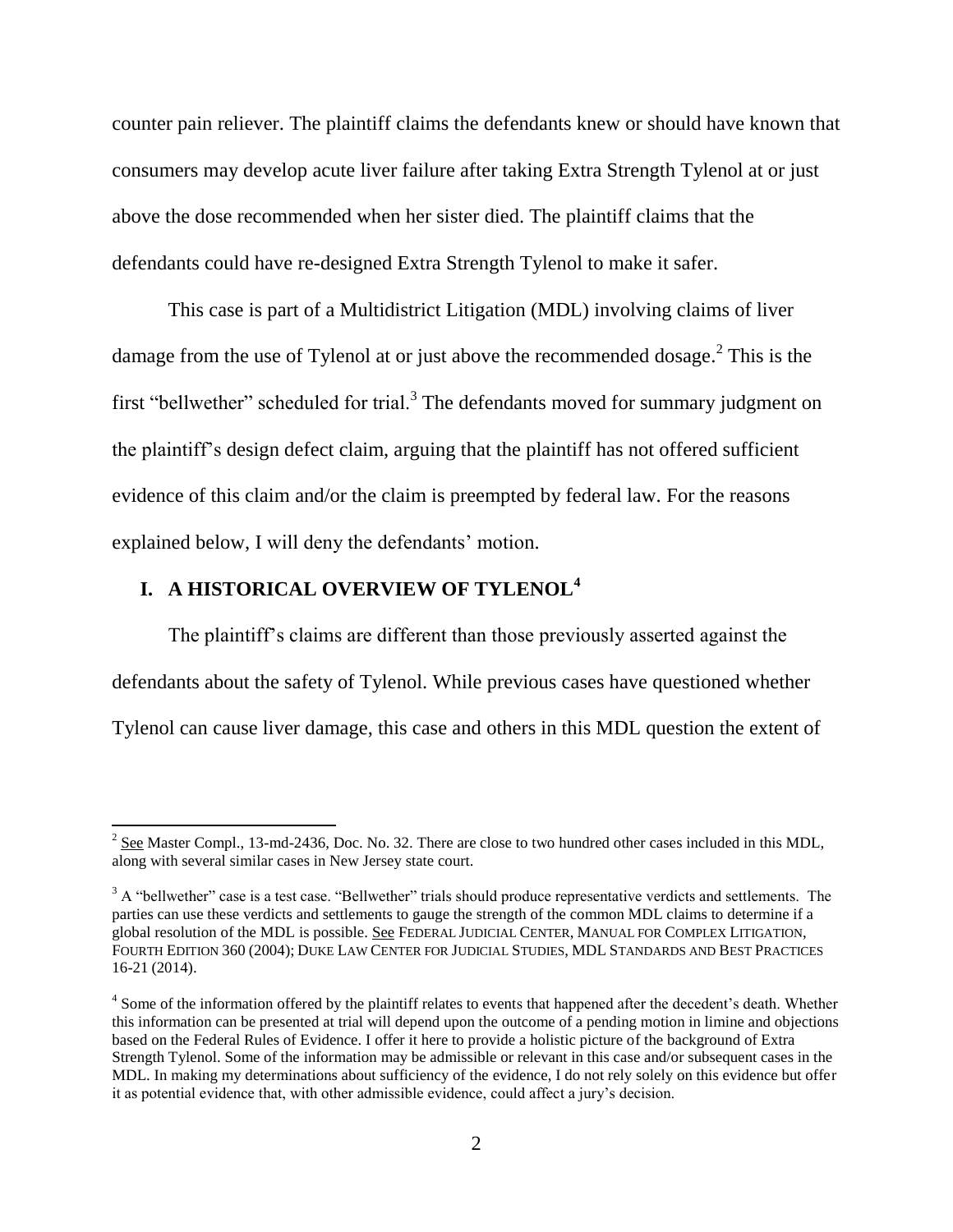such damage and the quickness with which it can occur. A historical overview of the regulation and science of Tylenol is helpful.<sup>5</sup>

# **a. TYLENOL, ACETAMINOPHEN, AND LIVER DAMAGE**

Extra Strength Tylenol is an over-the-counter (OTC) pain reliever; consumers do not need a prescription to buy it. The active ingredient in Extra Strength Tylenol is acetaminophen, which is an analgesic and antipyretic or pain reliever and fever reducer. 6 Defendant McNeil manufactures and markets many different Tylenol products, including Extra Strength Tylenol and Regular Strength Tylenol. The two products differ in that one tablet of Extra Strength Tylenol contains 500 mg of acetaminophen while a tablet of Regular Strength Tylenol only contains 325 mg of acetaminophen per tablet. Johnson & Johnson is the parent company of McNeil and is involved in managing its operations.

Acetaminophen was first synthesized as a pain reliever in the 1890s and has been available OTC since the 1960s.<sup>7</sup> Tylenol is one of more than 600 acetaminophencontaining products on the market in the United States in OTC and prescription formulations.  $8$  Acetaminophen is one of the most widely used OTC drugs.  $9$  Twenty

l

<sup>&</sup>lt;sup>5</sup> In addition, I rely on exhibits offered in the plaintiff's response to the defendants' motion for summary judgment on her failure-to-warn claim. Information in these exhibits helps to offer a more holistic view of the background of this case. The defendants' motion for summary judgment on the failure-to-warn claims can be found at Doc. No. 49; their motion for summary judgment on the design defect claim can be found at Doc. No. 50 (under seal). The plaintiff's response to the Failure-to-Claim MSJ is docketed at Doc. No. 95 (under seal) and her response to the Design Defect MSJ can be found at Doc. No. 90.

<sup>6</sup> E.g., http://www.fda.gov/Drugs/DrugSafety/InformationbyDrugClass/ucm165107.htm (last visited May 31, 2015); A. Temple Dep., Feb. 18, 2014 at 310 (Doc. No. 90, Ex. 1).

 $^7$  See, e.g., FDA Memorandum, Aug. 15, 2002 (Doc. No. 95, Ex. 17); Lee, W.M., Acetaminophen Toxicity: Changing Perceptions on a Social/Medical Issue, Hepatology 46(4): 966-970 (2007)(Doc. No. 95, Ex. 9).

<sup>&</sup>lt;sup>8</sup> http://www.fda.gov/ForConsumers/ConsumerUpdates/ucm336581.htm (last visited Oct. 13, 2015).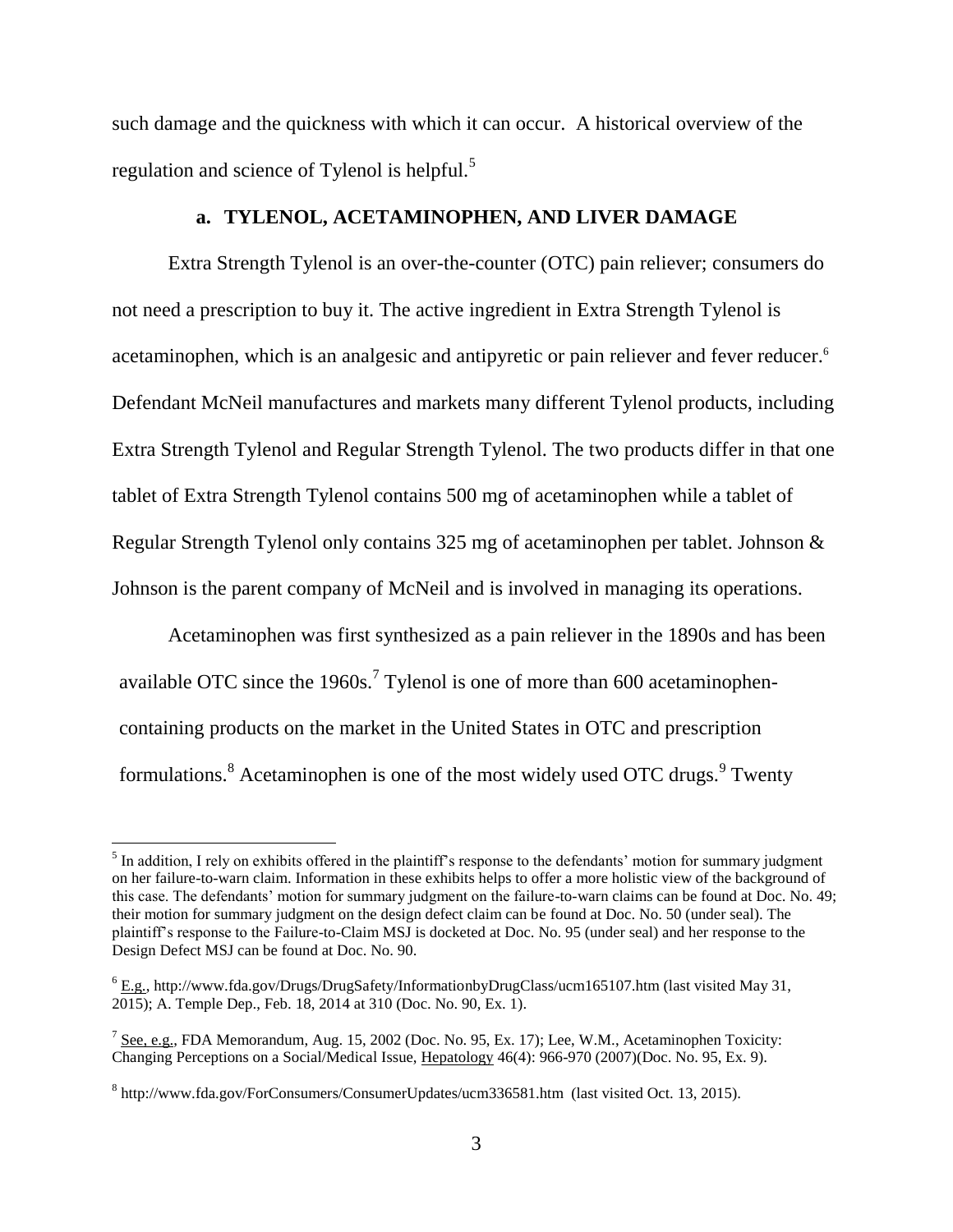percent of Americans—60 million people—ingest an acetaminophen-containing product each week.<sup>10</sup> The Food and Drug Administration (FDA) has found acetaminophen to be a "safe and effective OTC analgesic" when taken in recommended doses and used according to the label.<sup>11</sup> However, acetaminophen has been known to cause severe liver damage.<sup>12</sup>

# **i. Acetaminophen's Link to Acute Liver Failure**

Acetaminophen is different from other OTC pain relievers in two ways: 1) it has an antidote and 2) its maximum total daily limit is the same for both OTC and prescription products.<sup>13</sup> Acetaminophen is a "dose-related toxin," meaning it can be safely used at certain doses but harmful at higher doses.<sup>14</sup> As a result, there is evidence that it has a "narrow therapeutic margin"—i.e., there is little difference between the

<sup>&</sup>lt;sup>9</sup> See Kaufman DW, et al., Recent patterns of medication use in the ambulatory adult population of the United States: the Slone Survey, J. Am. Med. Assoc. (2002), 287:337-44 (Doc. No. 49-1, Ex. A); Slone Epidemiological Center at Boston University, Patterns of Medications Use in the United States 2005: A Report from the Slone Survey, *available at* http://www.bu.edu/slone/research/studies/slone-survey (last visited Oct. 13, 2015).

 $10$  Kaufman DW, et al., Recent patterns of medication use in the ambulatory adult population of the United States: the Slone Survey, J. Am. Med. Assoc. (2002), 287:337-44 (Doc. No. 49-1, Ex. A); Slone Epidemiological Center at Boston University, Patterns of Medications Use in the United States 2005: A Report from the Slone Survey, *available at* http://www.bu.edu/slone/research/studies/slone-survey (last visited Oct. 13, 2015).

<sup>&</sup>lt;sup>11</sup> See Defendants' Statement of Facts at  $\P$  9; Plaintiff's Statement admitting this fact; 42 Fed. Reg. 35346, 35413 (Jul. 8, 1977)(Doc. No. 49-2, Ex. B).

<sup>&</sup>lt;sup>12</sup> See 42 Fed. Reg. 35356, 35447 (Jul. 8, 1977); Lee, et. al., MEETING REPORT: Acute Liver Failure: Summary of a Workshop, Hepatology 2008; 47:1401-1415 (Doc. No. 95, Ex. 6); Larson, et. al., Acetaminophen-Induced Acute Liver Failure: Results of a United States Multicenter, Prospective Study, Hepatology 2005; 42(6):1364-1372 (Doc. No. 95, Ex. 7); Lee, W.M., Acetaminophen Toxicity: Changing Perceptions on a Social/Medical Issue, Hepatology 46(4): 966-970 (2007)(Doc. No. 95, Ex. 9).

<sup>&</sup>lt;sup>13</sup> See CDER Working Group Executive Summary and Recommendations, Feb. 26, 2008 (Doc. No. 95, Ex. 8).

<sup>&</sup>lt;sup>14</sup> See Lee, et. al. MEETING REPORT: Acute Liver Failure: Summary of a Workshop, Hepatology 2008; 47:1401-1415 (Doc. No. 95, Ex. 6).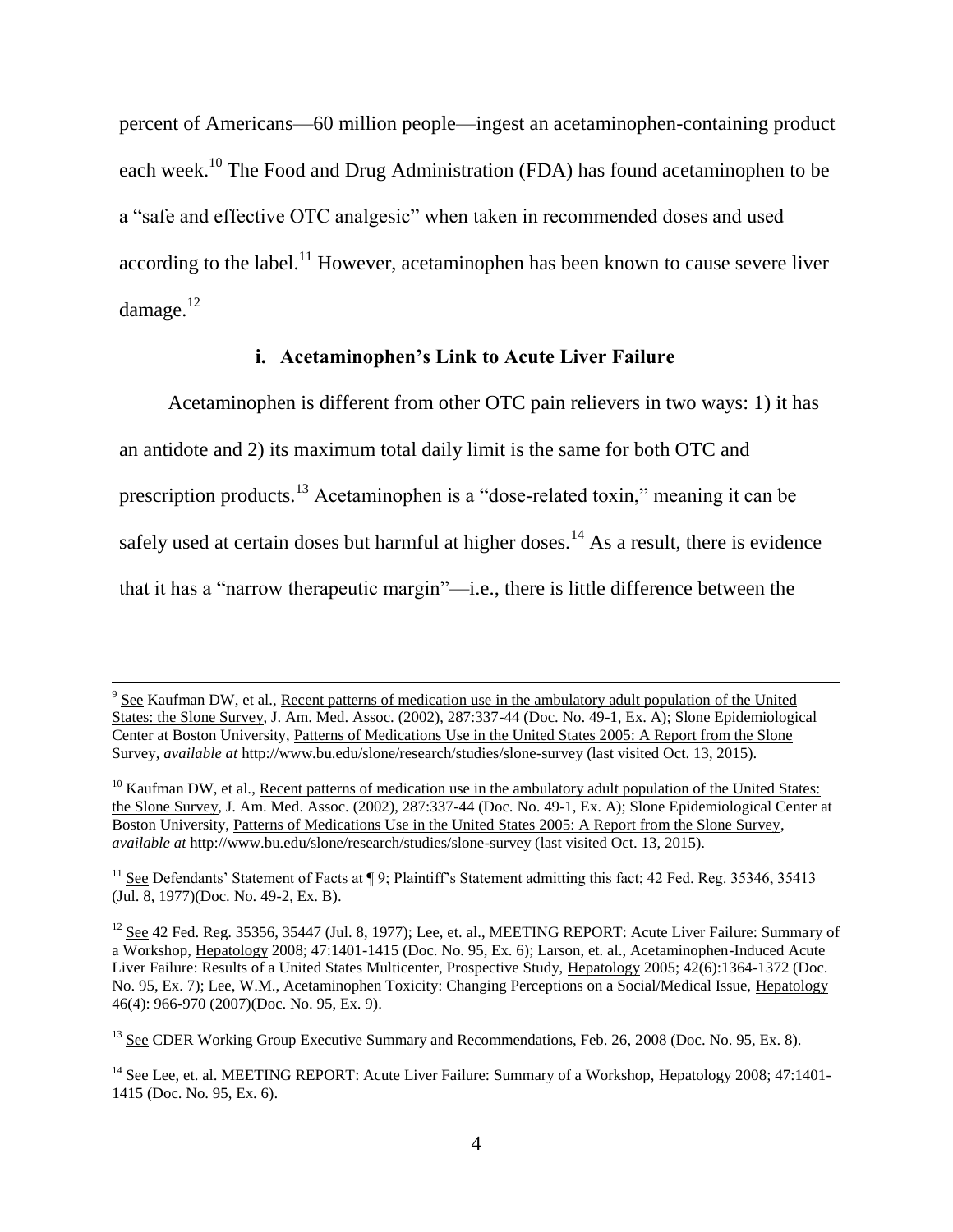current maximum recommended dose of acetaminophen and the doses that could cause liver injury.<sup>15</sup> The parties debate how narrow this margin is.

A simplistic explanation of how the body metabolizes acetaminophen helps frame the issues in this case. Typically, glutathione—an antioxidant found in the liver—will bind to the toxic parts of acetaminophen, to neutralize them and prevent them from harming the body.<sup>16</sup> These neutralized toxins are then excreted.<sup>17</sup> However, if the body does not have enough glutathione, those toxins can build up in the liver, causing acute liver failure (ALF). Glutathione stores may be low when a person is malnourished or when the liver has been neutralizing a lot of toxins at once.<sup>18</sup>

"Acute liver failure (ALF) is a rapid deterioration of the organ's ability to function."<sup>19</sup> Patients who experience ALF can fall into a coma or die.<sup>20</sup> They may require a

<sup>&</sup>lt;sup>15</sup> See, e.g., CDER Working Group Executive Summary and Recommendations, Feb. 26, 2008 (Doc. No. 95, Ex. 8)("Acetaminophen has a narrow therapeutic margin, that is, there is little difference between the current maximum recommended dose of acetaminophen and the doses that are associated with a potentially elevated risk of hepatotoxicity."); AASLD Memo, Apr. 27, 2007 (Doc. No. 95, Ex. 19); Christina Chang, M.D., M.P.H., Division of Nonprescription Clinical Evaluation, Office of Nonprescription Products, of the FDA, Powerpoint, Jun. 29, 2009 (Doc. No. 95, Ex. 21).

<sup>&</sup>lt;sup>16</sup> See Lee, et. al. MEETING REPORT: Acute Liver Failure: Summary of a Workshop, Hepatology 2008; 47:1401-1415 (Doc. No. 95, Ex. 6); Whitcomb & Block, Association of Acetaminophen Hepatotoxicity with Fasting and Ethanol Use, 272 JAMA 23, 1845-1850 (1994)(Doc. No. 95, Ex. 13).

<sup>&</sup>lt;sup>17</sup> See 42 Fed. Reg. 35381 (Jul. 8, 1977)(explaining studies of acetaminophen's effect on the liver)("The administration of acetaminophen to patients with impaired renal function results in increased accumulation of acetaminophen conjugates in the plasma because of poor excretory capacity but only in minor changes in the plasma concentrations of free acetaminophen.").

<sup>&</sup>lt;sup>18</sup> See 74 Fed. Reg. 19397 (Apr. 29, 2009)("Malnourished individuals have been shown to have reduced glutathione levels."); 63 Fed. Reg. 56796-02 (Oct. 23, 1998)("In addition to dosage, hepatotoxicity due to acetaminophen use is also dependent on factors such as liver glutathione stores, nutritional state, age, and in some cases, chronicity of usage.").

 $19$  FDA, Some Drugs and the Liver Don't Mix, May 2014 (Doc. No. 49-5, Ex. E).

 $^{20}$  See Lee, et. al. MEETING REPORT: Acute Liver Failure: Summary of a Workshop, Hepatology 2008; 47:1401-1415 (Doc. No. 95, Ex. 6); FDA Memorandum, Aug. 15, 2002 (Doc. No. 95, Ex. 17); Characterization of Acetaminophen Overdose and Related Hepatotoxic Events, Joint Meeting of the Drug Safety and Risk Management,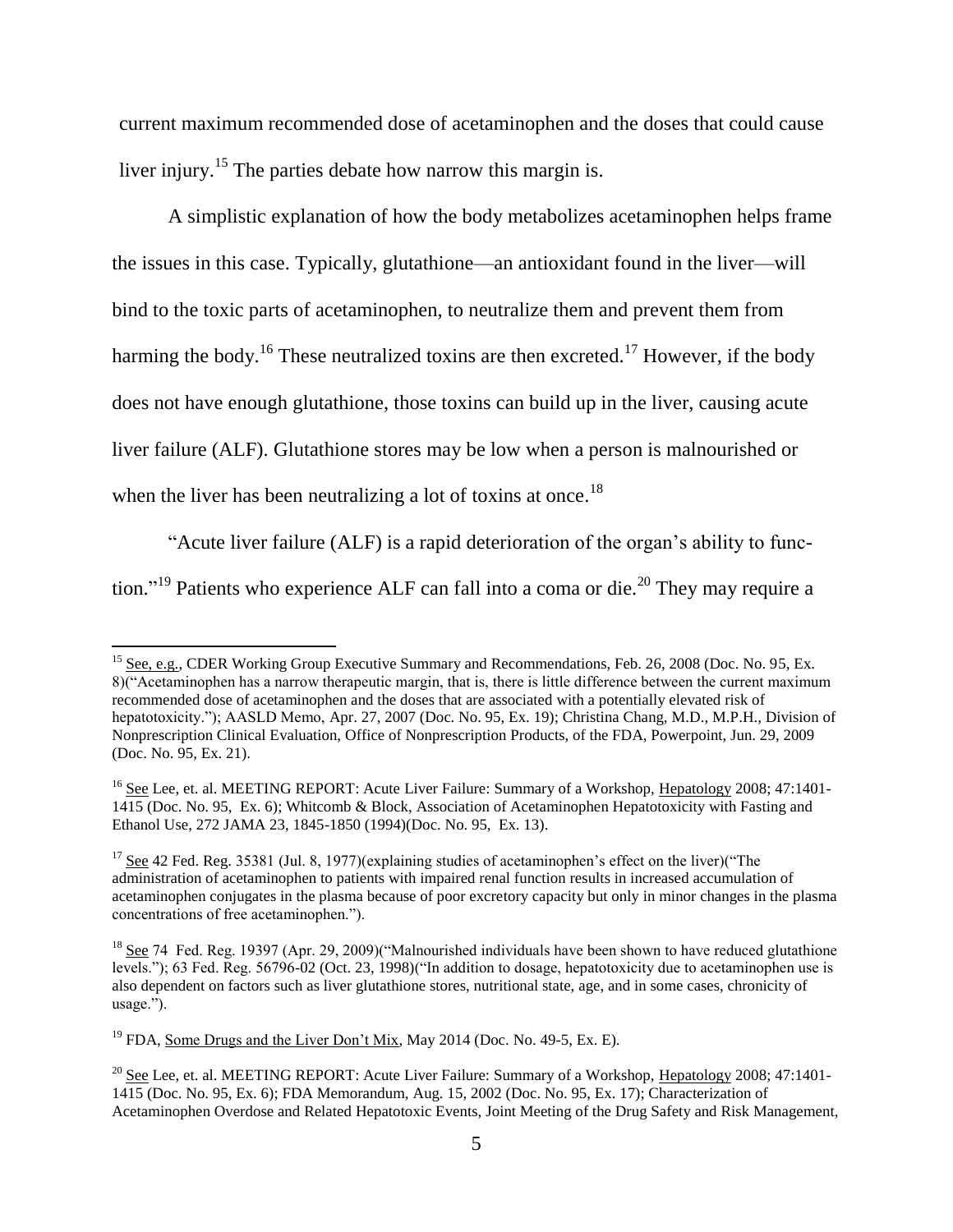liver transplant.<sup>21</sup> A person who has recovered from ALF may still be at risk of redeveloping it, if the person again consumes too much acetaminophen. $^{22}$ 

If acetaminophen-induced ALF is recognized quickly, acetaminophen's antidote

(*N*-acetylcysteine or NAC) can be given to a patient to supply glutathione and prevent or

decrease liver injury.<sup>23</sup> However, persons who have developed ALF from an

unintentional acetaminophen overdose may not realize their liver injury because

symptoms of ALF are not readily apparent or may look like the symptoms the

acetaminophen is being used to treat (i.e., flu symptoms).  $24$ 

 $\overline{a}$ 

# **ii. Actions to Address Acetaminophen-Induced Acute Liver Failure**

The majority of acute liver failure cases in the United States are related to the use

of acetaminophen.<sup>25</sup> Each year, acetaminophen is responsible for hundreds of deaths and

<sup>21</sup> See Lee, et. al. MEETING REPORT: Acute Liver Failure: Summary of a Workshop, Hepatology 2008; 47:1401-1415 (Doc. No. 95, Ex. 6).

 $22$  See Lee, et. al. MEETING REPORT: Acute Liver Failure: Summary of a Workshop, Hepatology 2008; 47:1401-1415 (Doc. No. 95, Ex. 6).

<sup>23</sup> See Lee, et. al. MEETING REPORT: Acute Liver Failure: Summary of a Workshop, Hepatology 2008; 47:1401-1415 (Doc. No. 95, Ex. 6); Larson, et. al., Acetaminophen-Induced Acute Liver Failure: Results of a United States Multicenter, Prospective Study, Hepatology 2005; 42(6):1364-1372 (Doc. No. 95, Ex. 7); Lee, W.M., Acetaminophen Toxicity: Changing Perceptions on a Social/Medical Issue, Hepatology 46(4): 966-970 (2007)(Doc. No. 95, Ex. 9).

 $^{24}$  42 Fed. Reg. 35356 (Jul. 8, 1977). See also CDER Working Group Executive Summary and Recommendations, Feb. 26, 2008 (Doc. No. 95, Ex. 8)("The symptoms of acetaminophen overdose may not appear for up to three days, so people may continue to take acetaminophen and increase the damage. The symptoms of liver injury may mimic the condition that they are treating (e.g., flu symptoms).").

Nonprescription and Anesthetic and Life Support Drugs Advisory Committees of the FDA, Powerpoint, Jun. 29, 2009 (Doc. No. 95, Ex. 21).

<sup>&</sup>lt;sup>25</sup> See FDA, Some Drugs and the Liver Don't Mix, May 2014 (Doc. No. 49-5, Ex. E); Lee, et. al. MEETING REPORT: Acute Liver Failure: Summary of a Workshop, Hepatology 2008; 47:1401-1415 (Doc. No. 95, Ex. 6). See also Larson, et. al., Acetaminophen-Induced Acute Liver Failure: Results of a United States Multicenter, Prospective Study, Hepatology 2005; 42(6):1364-1372 (Doc. No. 95, Ex. 7); Gerald Dal Pan, M.D., Director of Office of Surveillance and Epidemiology, CDER/FDA, Powerpoint, Jun. 29, 2009 (Doc. No. 95, Ex. 21); A. Temple Dep. at 224 (Feb. 18, 2014)(Doc. No. 90, Ex. 1).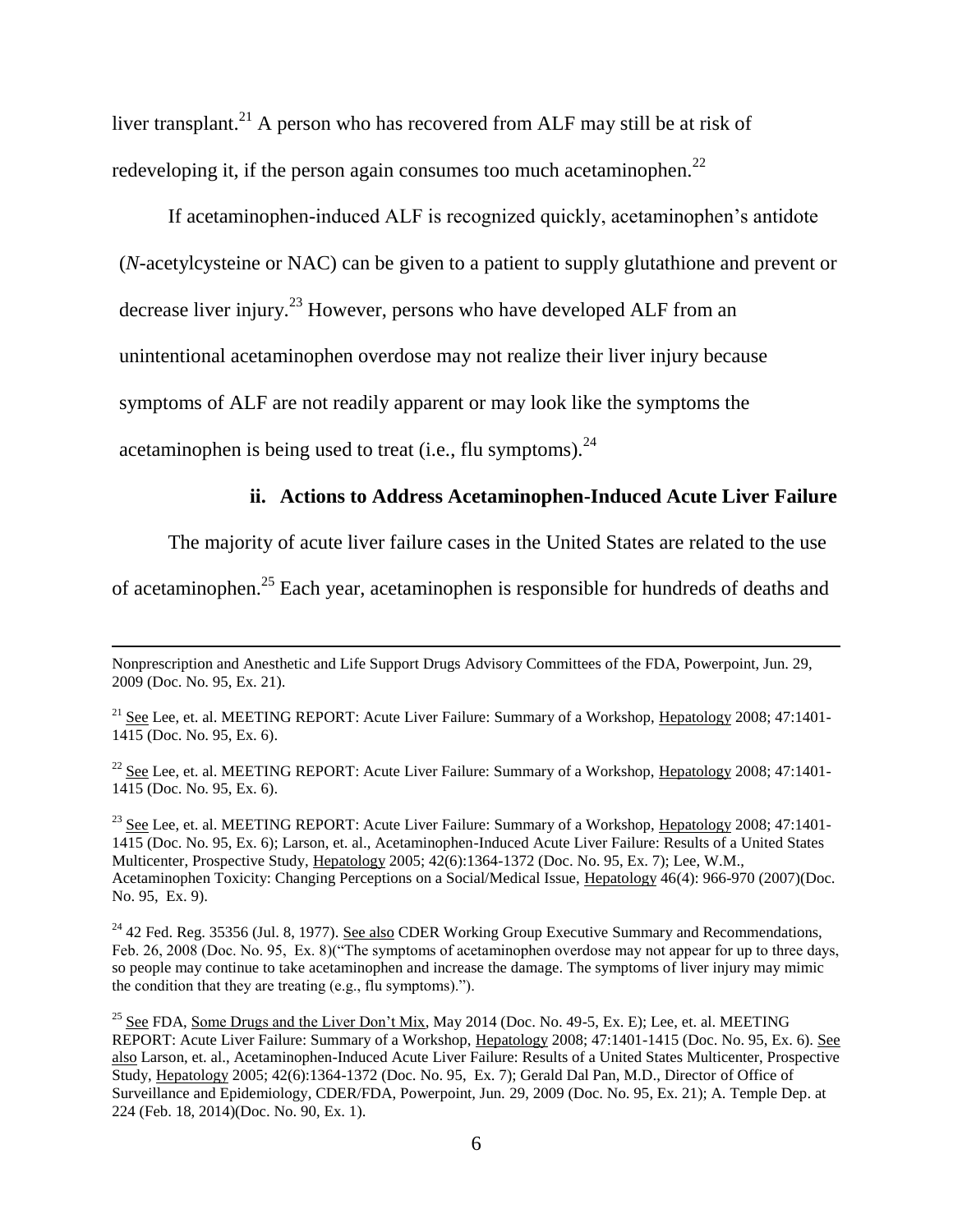liver transplants, in addition to tens of thousands of hospitalizations.<sup>26</sup> These acetaminophen-induced liver injury patients include both people who are intentionally trying to harm themselves (i.e., attempting suicide) and those who take acetaminophen for therapeutic reasons (i.e., to treat physical pain).<sup>27</sup> There is evidence that patients taking acetaminophen at 4 grams per day—the recommended maximum daily dose until recently—may be at risk of developing acute liver failure.<sup>28</sup>

Medical literature began questioning the safety of acetaminophen at or just above therapeutic dosing levels as far back as the  $1980s<sup>29</sup>$  During the 1990s, members of the medical community continued to raise concerns about acute liver failure occurring in patients at or even lower than the maximum daily dose of 4 grams.<sup>30</sup>

l

<sup>&</sup>lt;sup>26</sup> See FDA Background Package for June 29-30, 2009 Advisory Committee Meeting (Doc. No. 95, Ex. 8); FDA Safety Analysis Power Point, Sept. 19, 2002 (Pl. Ex. 11). See also Lee, W.M., Acetaminophen Toxicity: Changing Perceptions on a Social/Medical Issue, Hepatology 46(4): 966-970 (2007)(Doc. No. 95, Ex. 9); FDA Memorandum, Aug. 15, 2002 (Doc. No. 95, Ex. 17).

 $27$  See FDA Background Package for June 29-30, 2009 Advisory Committee Meeting (Doc. No. 95, Ex. 8); FDA Safety Analysis Power Point, Sept. 19, 2002 (Doc. No. 95, Ex. 11); Lee, W.M., Acetaminophen Toxicity: Changing Perceptions on a Social/Medical Issue, Hepatology 46(4): 966-970 (2007)(Doc. No. 95, Ex. 9); FDA Memorandum, Aug. 15, 2002 (Doc. No. 95, Ex. 17); Gerald Dal Pan, M.D., Director of Office of Surveillance and Epidemiology, CDER/FDA, Powerpoint, Jun. 29, 2009 (Doc. No. 95, Ex. 21); Characterization of Acetaminophen Overdose and Related Hepatotoxic Events, Joint Meeting of the Drug Safety and Risk Management, Nonprescription and Anesthetic and Life Support Drugs Advisory Committees of the FDA, Powerpoint, Jun. 29, 2009 (Doc. No. 95, Ex. 21).

<sup>&</sup>lt;sup>28</sup> See 71 Fed. Reg. 77314 (Dec. 26, 2006)(2006 Proposed Rule on Liver Warnings)(Doc. No. 95, Ex. 10); Larson, et. al., Acetaminophen-Induced Acute Liver Failure: Results of a United States Multicenter, Prospective Study, Hepatology 2005; 42(6):1364-1372 (Doc. No. 95, Ex. 7); FDA Safety Analysis Power Point, Sept. 19, 2002 (Doc. No. 95, Ex. 11). See also CDER Working Group Executive Summary and Recommendations, Feb. 26, 2008 (Doc. No. 95, Ex. 8).

<sup>&</sup>lt;sup>29</sup> There is also evidence the McNeil executives were aware of this medical literature. See McNeil Memorandum Nov. 19, 1987 (Doc. No. 95, Ex. 14); P. Gussin Dep., Dec. 12, 2013 at 198 (Doc. No. 95, Ex. 15).

 $30$  See Erikkson, L.S., et al., Hepatotoxicity due to repeated intake of low doses of paracetamol, J Intern Med, 1992: 231:567-570 (Doc. No. 95, Ex. 16).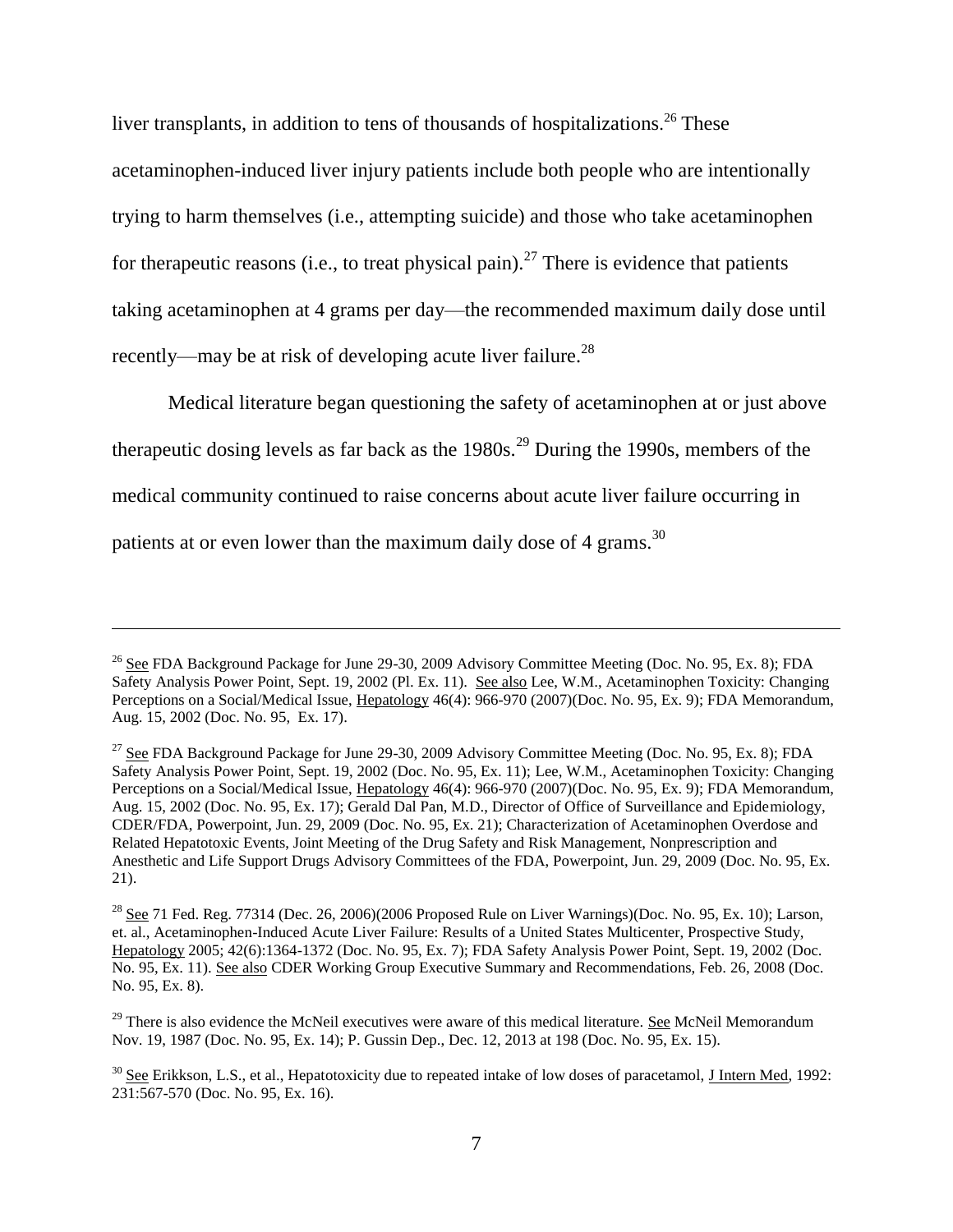Throughout this same time period, McNeil was also actively engaged in the research and development of a drug or combination of ingredients that would reduce or eliminate acetaminophen's potentially toxic effects on the liver.<sup>31</sup> One alternative design considered by McNeil was to add methionine to acetaminophen.<sup>32</sup> Methionine could supplement depleted glutathione in the event of an overdose.<sup>33</sup> This drug combination was sold abroad after concerns about acetaminophen-induced liver damage were raised in other countries.<sup>34</sup> It was available as early as the 1990s.<sup>35</sup> McNeil also considered a combination of acetaminophen with the antidote diallyl sulfone and funded a patent for that combination in the mid-1990s.<sup>36</sup>

Neither drug combination was introduced in the United States market. The plaintiff offers evidence that the defendants were concerned that the introduction of an acetaminophen/antidote combination would indicate to customers that acetaminophen alone was not as safe as it was always advertised to be.<sup>37</sup> The defendants claim the drug

 $31$  See A. Temple Dep., Feb. 18, 2014 at 48-49, 125-26, 164, 176-77 (Doc. No. 90, Ex. 1).

 $32$  See A. Temple Dep., Feb. 18, 2014 at 123-24, 164, 176-77 (Doc. No. 90, Ex. 1); McNeil Memo re: Acetaminophen Plus Methionine, Jun. 3, 1994 (Doc. No. 90, Ex. 20).

<sup>&</sup>lt;sup>33</sup> See A. Temple Dep., Feb. 18, 2014 at 123 (Doc. No. 90, Ex. 1); McNeil Internal Memo from P.E. Stewart, Jun. 17, 1994 (Doc. No. 90, Ex. 19).

<sup>&</sup>lt;sup>34</sup> See A. Temple Dep., Feb. 18, 2014 at 225 (Doc. No. 90, Ex. 1); McNeil Memo re: Acetaminophen Plus Methionine, Jun. 3, 1994 (Doc. No. 90, Ex. 20).

<sup>35</sup> See Letter re: Methinione Combination, Feb. 17, 1999 (Doc. No. 90, Ex. 18).

<sup>&</sup>lt;sup>36</sup> See McNeil Memo re: Acetaminophen Plus Methionine, June 3, 1994 (Doc. No. 90, Ex. 20): Patent application, Dec. 12, 1995 (Doc. No. 90, Ex. 17).

 $37$  See A. Temple Dep., Feb. 18, 2014 at 253-54 (Doc. No. 90, Ex. 1).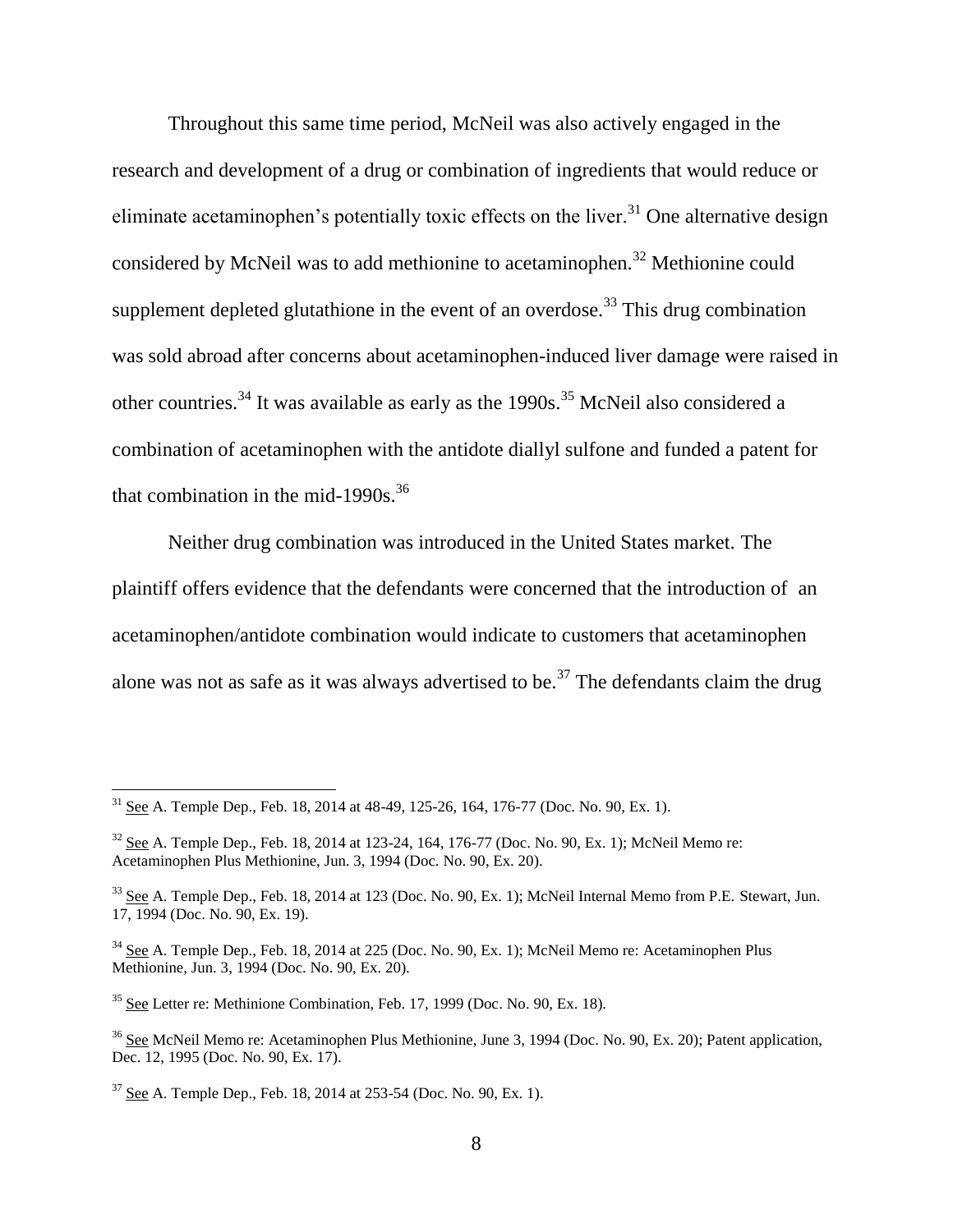combinations had their own harmful side effects which did not make them feasible alternatives. 38

McNeil also considered creating a new drug altogether, which would have the same therapeutic effects as acetaminophen but reduce or eliminate the risk of liver damage.<sup>39</sup> Research and development on that drug began in the early 1990s, was put on hiatus in the late 1990s, and then resumed in 2009.<sup>40</sup> That research and development project has not produced a new drug or analog as of yet that is market-ready.<sup>41</sup>

In 2002, the FDA, which regulates OTC drugs, convened an Advisory Committee to discuss ways to prevent liver injury caused by unintentional acetaminophen overdose.<sup>42</sup> During the Committee Meeting, the FDA presented findings from medical literature: 1) that hepatotoxicity may occur "at recommended doses of APAP [or acetaminophen]," 2) that such cases were linked to risk factors such as alcohol use and/or fasting, and 3) that some cases of unintentional overdose led to death.<sup>43</sup> The FDA also presented its own findings from a review of its internal Adverse Event Reporting (AER) database. The FDA found hepatotoxicity (i.e., liver damage) in persons who have

<sup>&</sup>lt;sup>38</sup> See, e.g., McNeil Memo re: Acetaminophen Plus Methionine, Jun. 3, 1994 (Doc. No. 90, Ex. 20).

<sup>39</sup> See E. Kuffner Dep., Mar. 5, 2014 at 29-30, 32-36, 54-55 (Doc. No. 90, Ex. 3).

<sup>&</sup>lt;sup>40</sup> See, e.g., E. Codd, Acetaminophen Analogs: Project Update and Request for Support, Powerpoint, Jun. 17, 2010 (Doc. No. 90, Ex. 5); E. Kuffner Dep., Mar. 5, 2014 at 111-112 (Doc. No. 90, Ex. 3).

<sup>&</sup>lt;sup>41</sup> See Internal Emails, Nov. 14, 2011 (Doc. No. 90, Ex. 6).

 $42$  See FDA Safety Analysis Power Point, Sept. 19, 2002 (Doc. No. 95, Ex. 11); FDA Memorandum, Aug. 15, 2002 (Doc. No. 95, Ex. 17).

<sup>&</sup>lt;sup>43</sup> See FDA Safety Analysis (Doc. No. 95, Ex. 11). See also Larson, et. al., Acetaminophen-Induced Acute Liver Failure: Results of a United States Multicenter, Prospective Study, Hepatology 2005; 42(6):1364-1372 (Doc. No. 95, Ex. 7)(explaining how fasting may enhance toxicity and how unintentional "overdose" seemed possible at recommended dosing levels).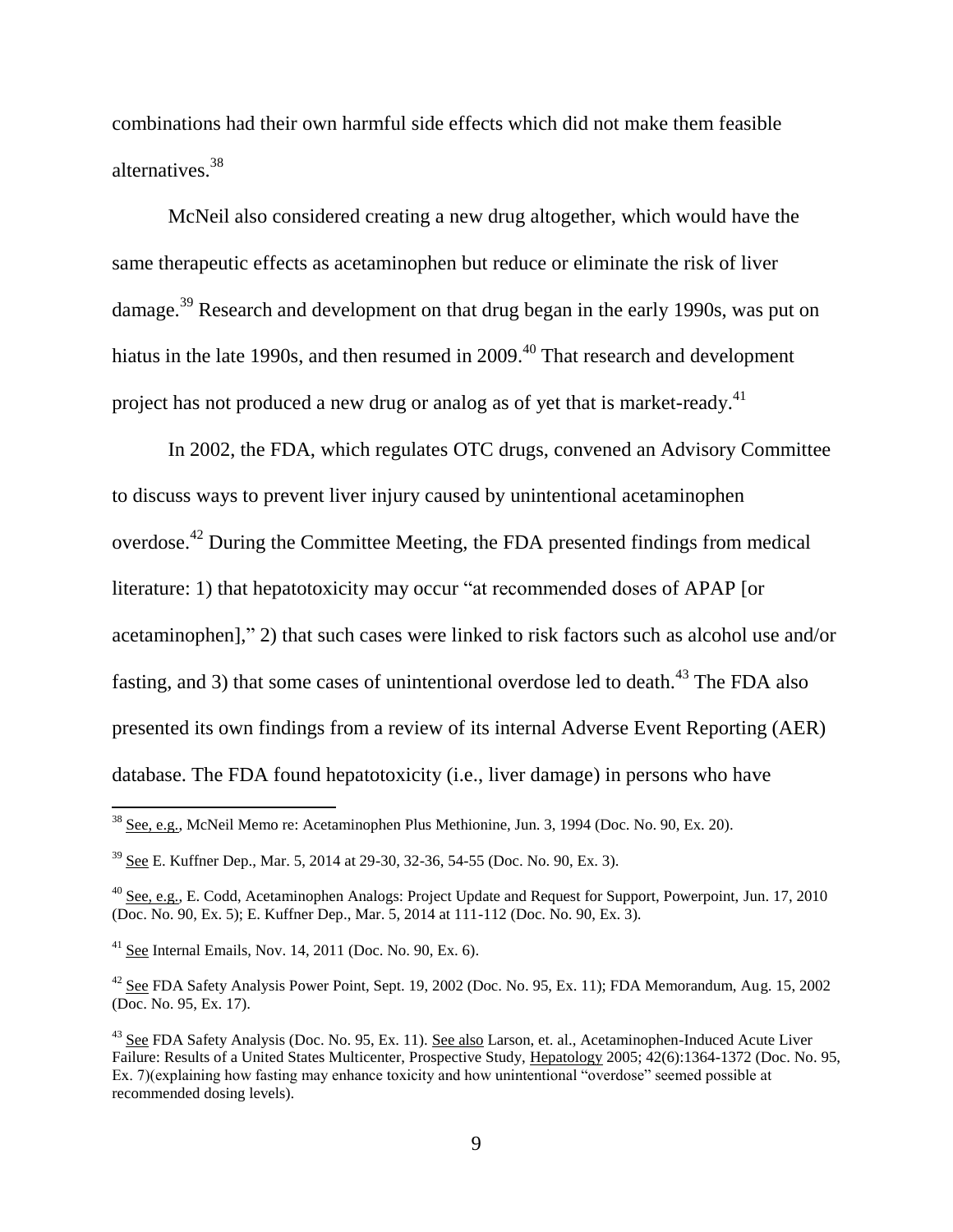ingested less than 4 grams/day and which had risk factors like alcohol and "poor nutritional status."<sup>44</sup> At that meeting, the American Association of the Study of Liver disease (AASLD), a group of medical professionals specializing in health effects of the liver, and the FDA offered specific recommendations for enhancing safety warnings and instructions of acetaminophen-based products.<sup>45</sup>

In 2006, the FDA proposed a rule to strengthen warnings regarding the risk of liver damage from taking acetaminophen. The AASLD made a public comment regarding the proposal.<sup>46</sup> AASLD recommended that the maximum daily dose of acetaminophen be reduced to 3 g to "add a measure of increased safety for all patients" because "acetaminophen has a narrow therapeutic window."<sup>47</sup> After receiving and reviewing public comments, the FDA promulgated a final rule outlining the liver warnings it found to be necessary. <sup>48</sup> This final rule, issued in 2009, is explained further below.

In February 2008, the Acetaminophen Hepatotoxicity Working Group for the Center for Drug Evaluation and Research (CDER) of the FDA met to discuss ways to address unintentional acetaminophen overdose.<sup>49</sup> The Group outlined several

 $44$  See FDA Safety Analysis at Slide 44 (Doc. No. 95, Ex. 11). This data was later published in the Federal Register as part of FDA's Proposed Rule for the 2009 Label Change, discussed below. See 71 Fed. Reg. 77314 (Dec. 26, 2006)(Doc. No. 95, Ex. 10).

<sup>45</sup> See FDA Safety Analysis at Slide 44 (Doc. No. 95, Ex. 11).

<sup>46</sup> See also AASLD Public Comment, Apr. 27, 2007 (Doc. No. 95, Ex. 19).

 $47$  See AASLD Public Comment to FDA on Proposed Rule, Apr. 27, 2007 (Doc. No. 90, Ex. 12).

<sup>&</sup>lt;sup>48</sup> See also Gerald Dal Pan, M.D., Director of Office of Surveillance and Epidemiology, CDER/FDA, Powerpoint, Jun. 29, 2009 (Doc. No. 95, Ex. 21)(offering the history of the FDA's efforts to address unintentional acetaminophen-induced ALF).

<sup>&</sup>lt;sup>49</sup> CDER Working Group Executive Summary and Recommendations, Feb. 26, 2008 (Doc. No. 95, Ex. 13).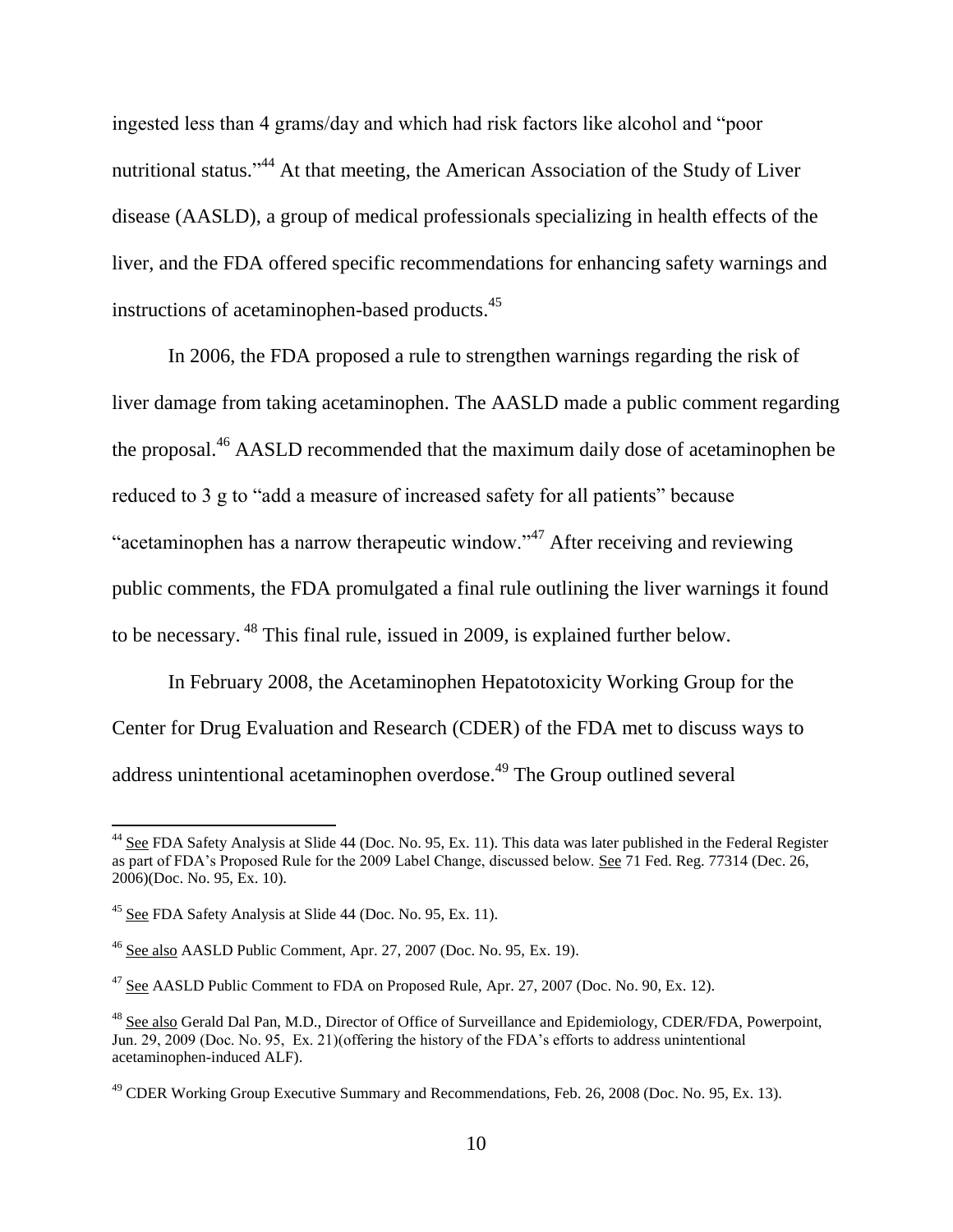recommendations, including a reduction in the maximum tablet strength from 500 mg to  $325 \text{ mg}$ .<sup>50</sup> The reduction in tablet strength was intended to reduce the overall recommended daily dose of Tylenol from 4,000 mg to  $3,250$  mg.<sup>51</sup> This recommendation was made over the objection of an unnamed acetaminophen manufacturer which asserted the data did not support a need for the change; the Group looked at Adverse Events Reports (AERs) showing that daily doses of 4 grams presented a risk for some individuals.<sup>52</sup> Survey data also showed that "people routinely and knowingly take more than the recommended dose of OTC pain relievers."<sup>53</sup>

In June 2009, several advisory committees within the FDA held a joint meeting to discuss the issue of liver injury related to acetaminophen use.<sup>54</sup> At that meeting, the committee members voted to recommend that the current maximum single dose of OTC acetaminophen (i.e.,  $2 \times 500$  mg) be made available only by prescription.<sup>55</sup> If this recommendation were put into effect, Extra Strength Tylenol could only be sold by prescription according to its current dosing. The majority of committee members

 $50$  CDER Working Group Executive Summary and Recommendations, Feb. 26, 2008 (Doc. No. 95, Ex. 13).

<sup>&</sup>lt;sup>51</sup> CDER Working Group Executive Summary and Recommendations, Feb. 26, 2008 (Doc. No. 95, Ex. 13).

<sup>&</sup>lt;sup>52</sup> See CDER Working Group Executive Summary and Recommendations, Feb. 26, 2008 (Doc. No. 95, Ex. 13).

<sup>&</sup>lt;sup>53</sup> CDER Working Group Executive Summary and Recommendations, Feb. 26, 2008 (Doc. No. 95, Ex. 13).

<sup>&</sup>lt;sup>54</sup> See FDA, CDER, Joint Meeting of the Drug Safety and Risk Management Advisory Committee, NDAC, and the Anesthetic and Life Support Drugs Advisory Committee, Questionnaire (Doc. No. 90, Ex. 14).

<sup>55</sup> See FDA, CDER, Joint Meeting of the Drug Safety and Risk Management Advisory Committee, NDAC, and the Anesthetic and Life Support Drugs Advisory Committee, Questionnaire (Doc. No. 90, Ex. 14).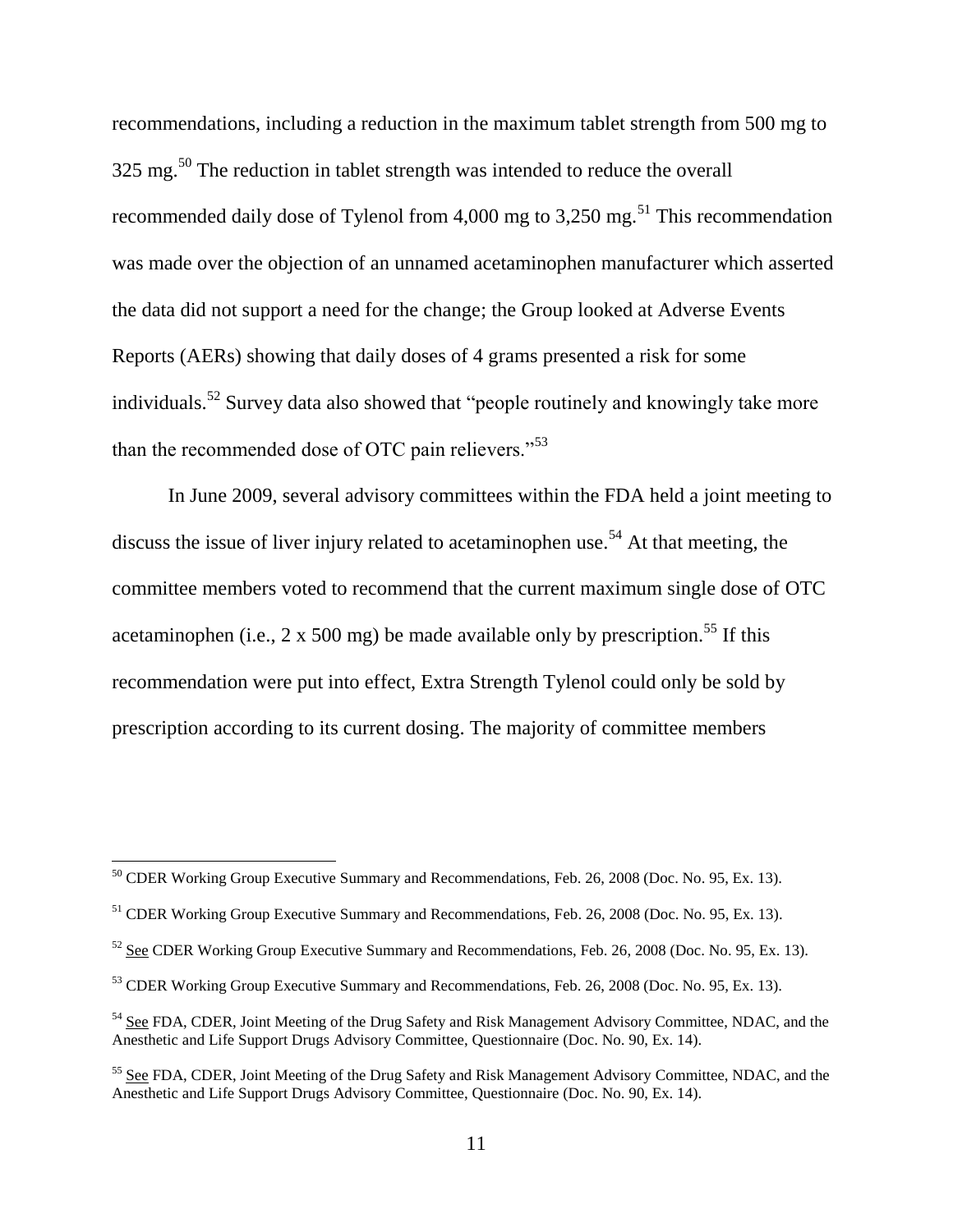recommended that the maximum single dose of acetaminophen be lowered to 650 mg (i.e., two tablets of Regular Strength Tylenol).<sup>56</sup>

In response, McNeil proposed changing its dosing instructions to recommend that consumers take one tablet, wait to see if that was effective at relieving pain, and then take a second tablet if needed. This concept, known as dose titration, was one McNeil already had included on other products such as Motrin.<sup>57</sup> McNeil never implemented "dose titration" on Extra Strength Tylenol instructions though the FDA approved this change.

# **b. THE REGULATORY FRAMEWORK FOR TYLENOL**

OTC drugs are approved by the FDA through two separate routes: the New Drug

Application (NDA) process and the monograph system.<sup>58</sup> During the forty or so years

Extra Strength Tylenol has been available OTC, it has been regulated under both FDA

regulatory processes that may govern OTC drugs.

<sup>&</sup>lt;sup>56</sup> See FDA, CDER, Joint Meeting of the Drug Safety and Risk Management Advisory Committee, NDAC, and the Anesthetic and Life Support Drugs Advisory Committee, Questionnaire (Doc. No. 90, Ex. 14).

<sup>&</sup>lt;sup>57</sup> See McNeil's Presentation to Joint Meeting of the Drug Safety and Risk Management Advisory Committee, Nonprescription Drugs Advisory Committee and the Anesthetic and Life Support Drugs Advisory Committee, Jun. 29-20, 2009, Powerpoint at C-8, C-63 (Doc. No. 95, Ex. 22)("Clinical trial data confirms that 1000 mg is more efficacious than 650 mg"). See also McNeil Powerpoint Response regarding Advisory Committee Meeting on Jun. 29-30, 2009 (Doc. No. 95, Ex. 23); E. Kuffner, McNeil's Presentation to Joint Meeting of the Drug Safety and Risk Management Advisory Committee, Nonprescription Drugs Advisory Committee and the Anesthetic and Life Support Drugs Advisory Committee, Jun. 29, 2009 (Doc. No. 95, Ex. 50)("McNeil is recommending changing the current dosing directions on both the 325-milligram and 500-milligram formulations, seen here on your left, from take two tablets every four to six hours while symptoms last, to the proposed directions shown on the right, take one tablet, and if pain or fever does not respond to one tablet, two tablets may be needed. This dose titration model is identical to the directions on the current over-the-counter ibuprofen label. This significant change will encourage patients to use the lowest effective dose and should, therefore, decrease overall acetaminophen exposure within the general population."); Letter from FDA to McNeil re: Proposed Dose Titration Instructions, Jun. 10, 2010 (Doc. No. 95, Ex. 51)("The proposed maximum dose of no more than 3000 mg acetaminophen per 24 hours is allowed the tentative final monograph (TFM)…. The doses and dosing intervals in the proposed titration directions, to take 500 mg every 4 to 6 hours while symptoms persist and a maximum of 1000 mg every 4 to 6 hours if pain or fever does not respond to 500 mg, are all at levels allowable under the TFM.").

 $58$  E.g., "How Drugs are Developed and Approved – OTC (Nonprescription) Drugs," http://www.fda.gov/Drugs/DevelopmentApprovalProcess/HowDrugsareDevelopedandApproved/ucm209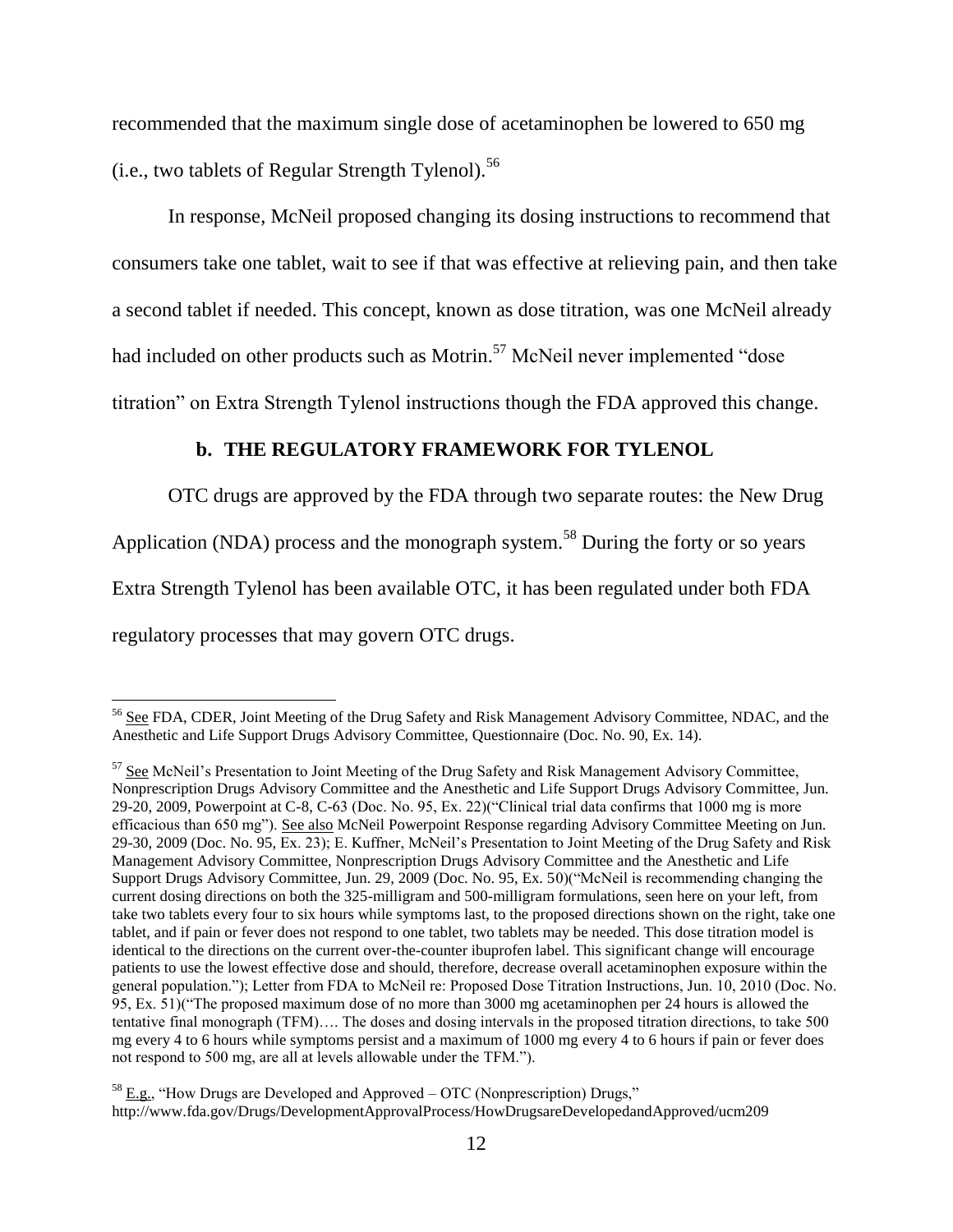# **i. New Drug Application v. Monograph Process**

The NDA process requires specific products be approved for sale with specific labeling.<sup>59</sup> The monograph system allows for the marketing of OTC drugs containing particular ingredients, which were already on the market before the FDA established the monograph system in 1972.<sup>60</sup> These active ingredients, which include acetaminophen,

647.htm; "How Drugs are Developed and Approved – Over-the-Counter (OTC) Drug Monograph Process," http://www.fda.gov/Drugs/DevelopmentApprovalProcess/HowDrugsareDevelopedand Approved/ucm317137.htm; Gerald Dal Pan, M.D., Director of Office of Surveillance and Epidemiology, CDER/FDA, Powerpoint, Jun. 29, 2009 (Doc. No. 95, Ex. 21).

 $\overline{a}$ 

A detailed recitation of the regulatory process and history is also included in: the Declaration of Judith Jones, Ph.D. (May 20, 2015)(Doc. 49-19 to 49-28); FDA/CDER, Guidance for FDA Staff and Industry, Marketed Unapproved Drugs—Compliance Policy Guide, Sec. 440.100 Marketed New Drugs Without Approved NDAs or ANDAs, Sep. 19, 2011 (Doc. 49-20)(Ex. C attached to J. Jones Report, Def. Ex. S); the expert report of Cheryl Blume, Ph.D. (May 5, 2014)(Doc. No. 95, Ex. 26), and the Affidavit of Gerald Rachanow, Esq. (Doc. No. 95, Ex. 25). All three experts—Jones (for the defendants) and Blume and Rachanow (for the plaintiff)—have offered expert opinions about the FDA's regulatory process. Each side has filed a Daubert motion to exclude the other's opinion(s); these Daubert motions are still pending.

 $59$  E.g., "How Drugs are Developed and Approved – OTC (Nonprescription) Drugs," http://www.fda.gov/Drugs/DevelopmentApprovalProcess/HowDrugsareDevelopedandApproved/ucm209 647.htm; "How Drugs are Developed and Approved – Over-the-Counter (OTC) Drug Monograph Process," http://www.fda.gov/Drugs/DevelopmentApprovalProcess/HowDrugsareDevelopedand Approved/ucm317137.htm.

See also Mut. Pharm. Co., Inc. v. Bartlett, – U.S. –, 133 S. Ct. 2466, 2470-71 (2013)("An NDA is a compilation of materials that must include 'full reports of [all clinical] investigations,'  $\S 355(b)(1)(A)$ , relevant nonclinical studies, and 'any other data or information relevant to an evaluation of the safety and effectiveness of the drug product obtained or otherwise received by the applicant from any source,' 21 C.F.R. §§ 314.50(d)(2) and (5)(iv) (2012). The NDA must also include 'the labeling proposed to be used for such drug,' 21 U.S.C. § 355(b)(1)(F); 21 C.F.R. §  $314.50(c)(2)(i)$ , and 'a discussion of why the [drug's] benefits exceed the risks under the conditions stated in the labeling,' 21 C.F.R. § 314.50(d)(5)(viii); § 314.50(c)(2)(ix). The FDA may approve an NDA only if it determines that the drug in question is 'safe for use' under 'the conditions of use prescribed, recommended, or suggested in the proposed labeling thereof.' 21 U.S.C. § 355(d)."); In re: Fosamax, 751 F.3d 150, 159 (3d Cir. 2014)("Under the FDCA, a manufacturer must seek approval from the United States Food and Drug Administration ('FDA') to market a new drug and, in doing so, must first file a New Drug Application ('NDA') and then prove the drug's safety and efficacy and propose accurate and adequate labeling. 21 U.S.C. § 355(b)(1), (d)."); In re: Celexa and Lexapro Marketing & Sales Pracs. Litig., 779 F.3d 34, 35-36 (1st Cir. 2015).

 $60$  See "How Drugs are Developed and Approved – Over-the-Counter (OTC) Drug Monograph Process," http://www.fda.gov/Drugs/DevelopmentApprovalProcess/HowDrugsareDevelopedand Approved/ucm317137.htm.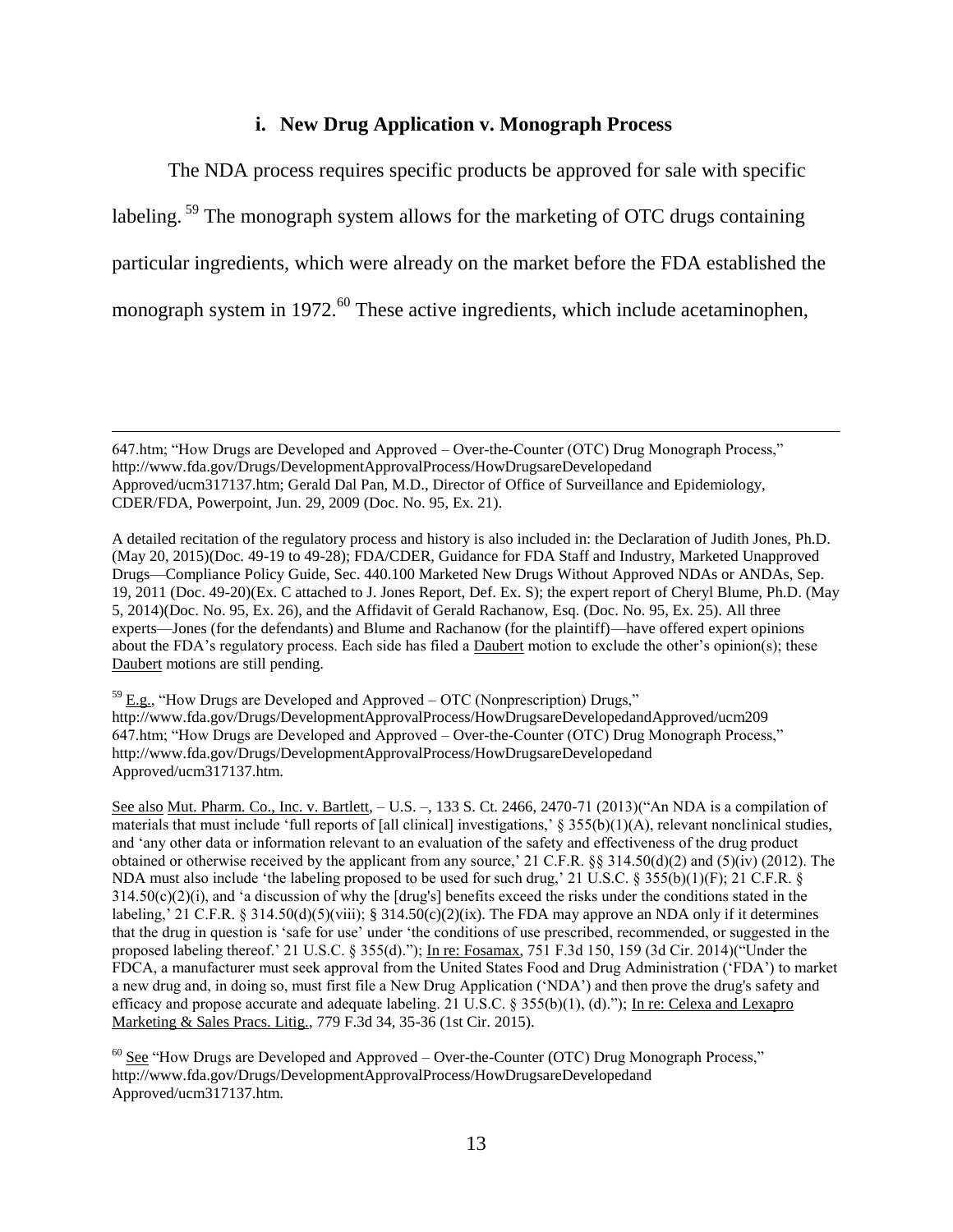were ones which had been found to be generally safe and effective through general usage.<sup>61</sup> Therefore, they were allowed to remain on the market OTC.

Because Extra Strength Tylenol's active ingredient is acetaminophen, it was automatically regulated by the monograph system as of 1972. In 1975, the FDA approved Extra Strength Tylenol as "safe and effective for use as recommended in the submitted labeling," pursuant to a New Drug Application (NDA 17-552).<sup>62</sup> In the FDA's letter approving Extra Strength Tylenol for OTC sale and use under the NDA, the FDA also noted that "upon publication in the FEDERAL REGISTER of the OTC Monograph for acetaminophen, revision of the labeling or other action affecting the marketing of [Extra Strength Tylenol] may be required."<sup>63</sup> In 1998, McNeil voluntarily withdrew the NDA for Extra Strength Tylenol.<sup>64</sup> Since that time, Extra Strength Tylenol has been marketed pursuant to the monograph system only.<sup>65</sup>

The monograph system is essentially an expanded version of administrative notice-and-comment rulemaking, which required two rounds of proposals and comments

 $^{61}$  E.g., "How Drugs are Developed and Approved – OTC (Nonprescription) Drugs,"

http://www.fda.gov/Drugs/DevelopmentApprovalProcess/HowDrugsareDevelopedandApproved/ucm209 647.htm; "How Drugs are Developed and Approved – Over-the-Counter (OTC) Drug Monograph Process," http://www.fda.gov/Drugs/DevelopmentApprovalProcess/HowDrugsareDevelopedand Approved/ucm317137.htm.

 $62$  FDA Approval letter (Hewes Decl. at Ex. 1)(Doc. No. 49-6, Ex. F). See also Defendants' Statement of Material Facts, Material Fact No. 10; Plaintiff's Statement admitting fact.

 $63$  FDA Approval letter (Hewes Decl. at Ex. 1)(Doc. No. 49-6, Ex. F).

 $64$  Doc. No. 49, Ex. T-U attached to Jones Decl., Ex. S (May 1998 communications from McNeil requesting withdrawal of approved NDA, and FDA letter in response acknowledging withdrawal).

<sup>65</sup> Doc. No. 49, Ex. S and Ex. T attached to Jones Decl. (McNeil letter withdrawing NDA)("We intend to continue to market Extra Strength TYLENOL® Tablets as an OTC monograph product and will continue to submit acetaminophen Adverse Drug Experience reports under NDA 19-872.").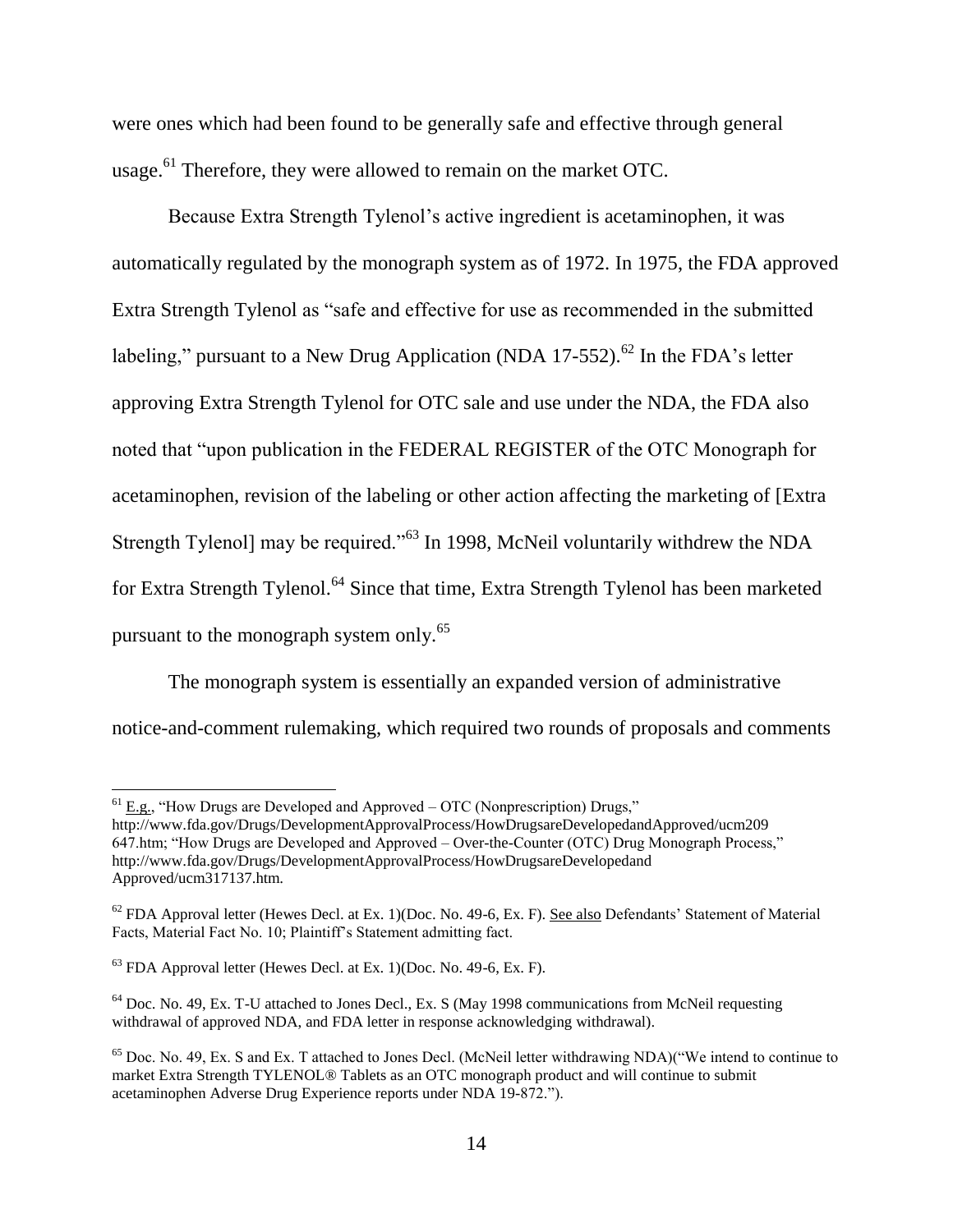as opposed to just one. The monograph process includes four main steps: 1) a review by a panel of qualified experts which then recommend the conditions under which the drug can be used, 2) publication of the expert panel's recommendations in the form of a proposed rule in the Federal Register for public comment, 3) FDA review of the comments on the experts' proposed rule and publication of a tentative final monograph (TFM) with a second opportunity for comments on the TFM, and 4) publication of the final monograph which includes the FDA's findings on when a drug is considered to be generally safe and effective for use.<sup>66</sup> See 21 C.F.R. § 330.10. A drug is considered "safe" under the monograph system when it has "a low incidence of adverse reactions or significant side effects under adequate directions for use and warnings against unsafe use as well as low potential for harm which may result from abuse under conditions of widespread availability." 21 C.F.R. § 330.10(a)(4).

### **ii. Regulation of Acetaminophen Under the Monograph System**

In 1972, acetaminophen was listed as "an effective analgesic" under the Drug Efficacy Study Implementation program implemented by the FDA, which was the first phase of what would become the monograph process.<sup>67</sup> In 1977, the FDA published a Proposed Rule for Internal Analgesic, Antipyretic, and Antirheumatic (IAAA) Products reflecting the Advisory Panel's report on this category of ingredients.<sup>68</sup> This Rule

<sup>&</sup>lt;sup>66</sup> See also Gerald Dal Pan, M.D., Director of Office of Surveillance and Epidemiology, CDER/FDA, Powerpoint, Jun. 29, 2009 (Doc. No. 95, Ex. 21).

 $^{67}$  Fed. Reg. 7820 (Apr. 20, 1972)(Doc. No. 49, Ex. T).

<sup>68</sup> 42 Fed. Reg. 35346 (July 8, 1977)(Pl. Ex. B attached to Ex. 3 (Affidavit of Gerald Rachanow, Esq.)) and (Def. Ex. I attached to Ex. S (Certification of Judith Jones, M.D., Ph.D.)).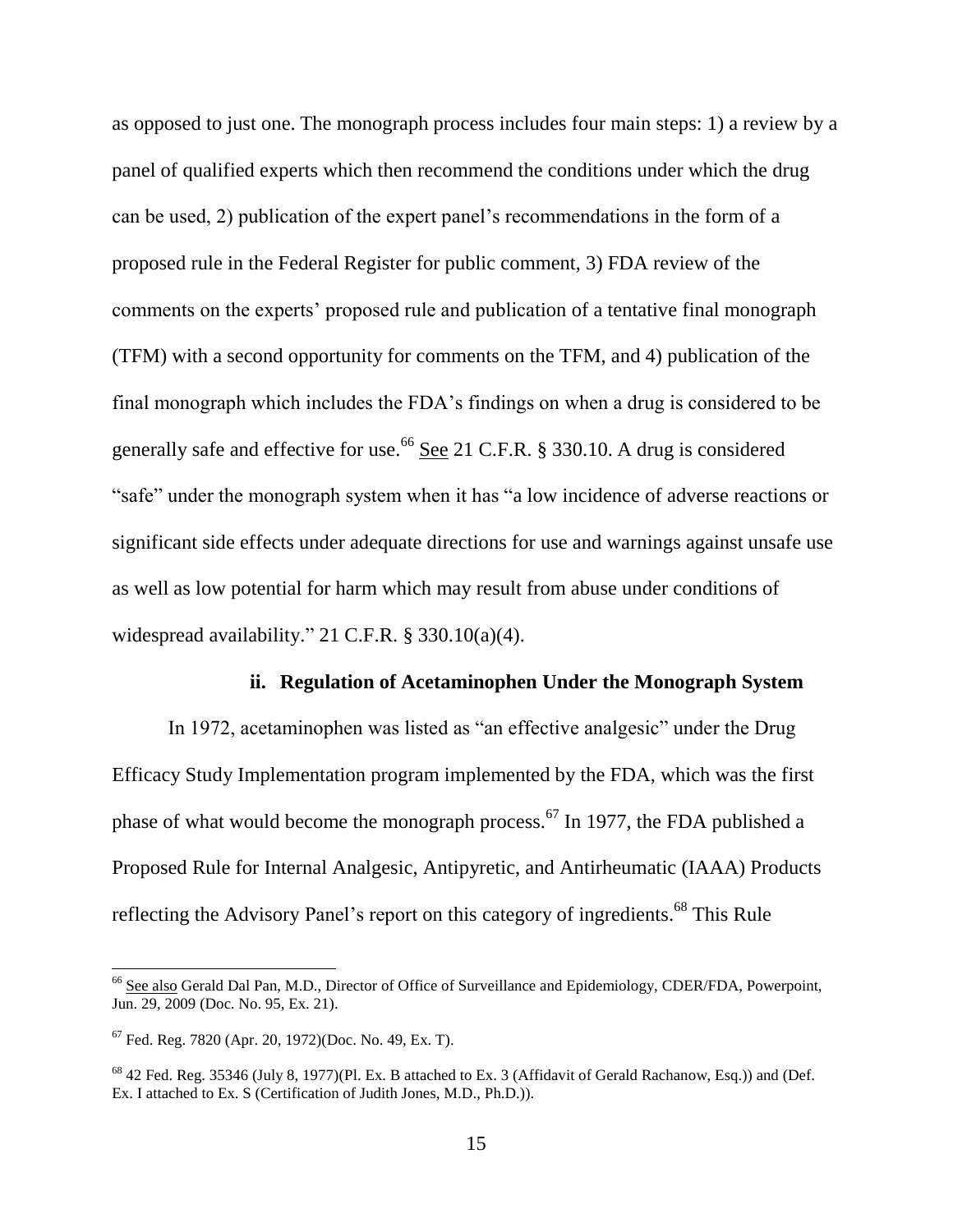categorized acetaminophen as a Category I active ingredient, meaning that it was "generally recognized as safe and effective" or GRASE. That proposed rule made clear that warnings on products containing those ingredients were still important: "[b]ecause OTC products can be purchased by anyone [and] the public generally does not regard those products as medicines which, if used improperly, can result in injurious or potentially serious consequences."<sup>69</sup> The rule explained: "The consumer should be informed of any possible signs of known toxicity or any indication requiring discontinuation of the use of the drug so that appropriate steps may be taken before more severe symptoms become apparent."<sup>70</sup> Specifically, the Proposed Rule noted: "acetaminophen has no [] sign of toxicity or 'safety valve' to alert the consumer [to the development of ALF]."<sup>71</sup> For this reason, the Proposed Rule recommended that all products containing acetaminophen contain the warning, "Do not exceed recommended dosage because severe liver damage may occur."<sup>72</sup> The Proposed Rule also stated that a single dose of acetaminophen (2 tablets) containing 500 mg—i.e., Extra Strength

<sup>&</sup>lt;sup>69</sup> 42 Fed. Reg. 35355 (July 8, 1977).

<sup>70</sup> 42 Fed. Reg. 35355 (July 8, 1977).

 $71$  42 Fed. Reg. 35356 (July 8, 1977). See also CDER Working Group Executive Summary and Recommendations, Feb. 26, 2008 (Doc. No. 95, Ex. 8)("The symptoms of acetaminophen overdose may not appear for up to three days, so people may continue to take acetaminophen and increase the damage. The symptoms of liver injury may mimic the condition that they are treating (e.g., flu symptoms)."); FDA, Some Drugs and the Liver Don't Mix, May 2014 (Doc. No. 49-5, Ex. E)(describing symptoms of liver problems as fatigue, jaundice, and itchiness of the skin).

 $72$  42 Fed. Reg. 35356, 35447 (July 8, 1977). The Proposed Rule also noted that acetaminophen advertising may indicate that it is a safer product, when in fact, it may not be under certain circumstances. See id. The Rule went further: "Because the consumer needs to be correctly and fully informed, the Panel recommends that the advertising in any medium for these drugs that in any way uses the labeling, package or container not be inconsistent, even in subtle implication through mood, focus or innuendo, with the applicable labeling in the OTC internal analgesic monograph." Id. Though the Proposed Rule recognized that the FTC regulated commercial advertising, it "strongly urge[d] the [FTC] to require that the cautionary language and warnings developed by the Panel be given emphasis in commercial advertising more so than is currently being done…" Id.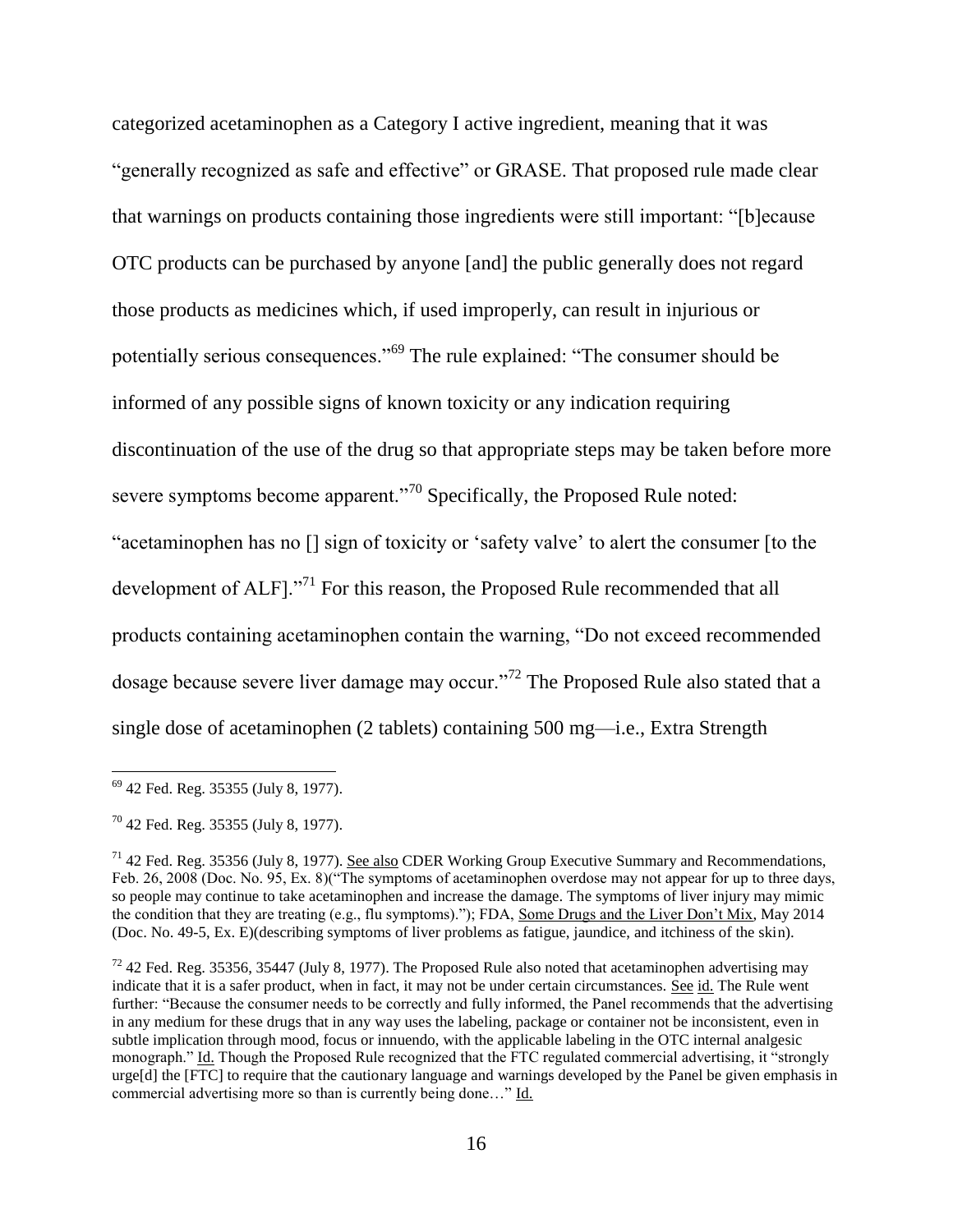Tylenol—should be taken every 6 hours while a single dose of 325 mg tablets could be taken every 4 hours.<sup>73</sup>

On November 16, 1988, the FDA issued a Tentative Final Monograph (TFM) for Internal Analgesic, Antipyretic, and Antirheumatic (IAAA) products, including acetaminophen.<sup>74</sup> In the TFM, the FDA reviewed comments on the 1977 Proposed Rule and determined which parts remained valid and which it declined to adopt. Though the FDA made its recommendations for regulating IAAA products, the TFM was still considered proposed regulation subject to additional comments.<sup>75</sup> In the TFM, the FDA continued to categorize acetaminophen under Category I: GRASE.<sup>76</sup> It adopted the Panel's recommended dosing as well.<sup>77</sup> Specifically, products containing acetaminophen were expected to have the following dosing instructions for adults: "325 to 650 milligrams every 4 hours or 325 to 650 milligrams every 3 hours or 650 to 1,000 milligrams every 6 hours, while symptoms persist, not to exceed 4,000 milligrams in 24 hours or as directed by a doctor."<sup>78</sup> It also "tentatively decided not to adopt the liver

 $73$  See 42 Fed. Reg. 35358 (July 8, 1977)(chart).

<sup>74</sup> 53 Fed. Reg. 46204, 46248 (Nov. 16, 1988).

<sup>75</sup> See 21 C.F.R. §§ 310, 343, 369, 53 Fed. Reg. 46204, 46248, 46254 (Nov. 16, 1988)(TFM)(Doc. No. 95, Ex. 48; Ex. C attached to Ex. 3 (Affidavit of Gerald Rachanow, Esq.)) or (Def. Ex. J attached to Ex. S (Certification of Judith Jones, M.D., Ph.D.)); FDA Letter re: FOIA request, Nov. 17, 2011 (Doc. No. 95, Ex. 4).

<sup>76</sup> 53 Fed. Reg. 46249 (Nov. 16, 1988).

 $77$  53 Fed. Reg. 46251 (Nov. 16, 1988).

<sup>78</sup> 53 Fed. Reg. 46257 (Nov. 16, 1988).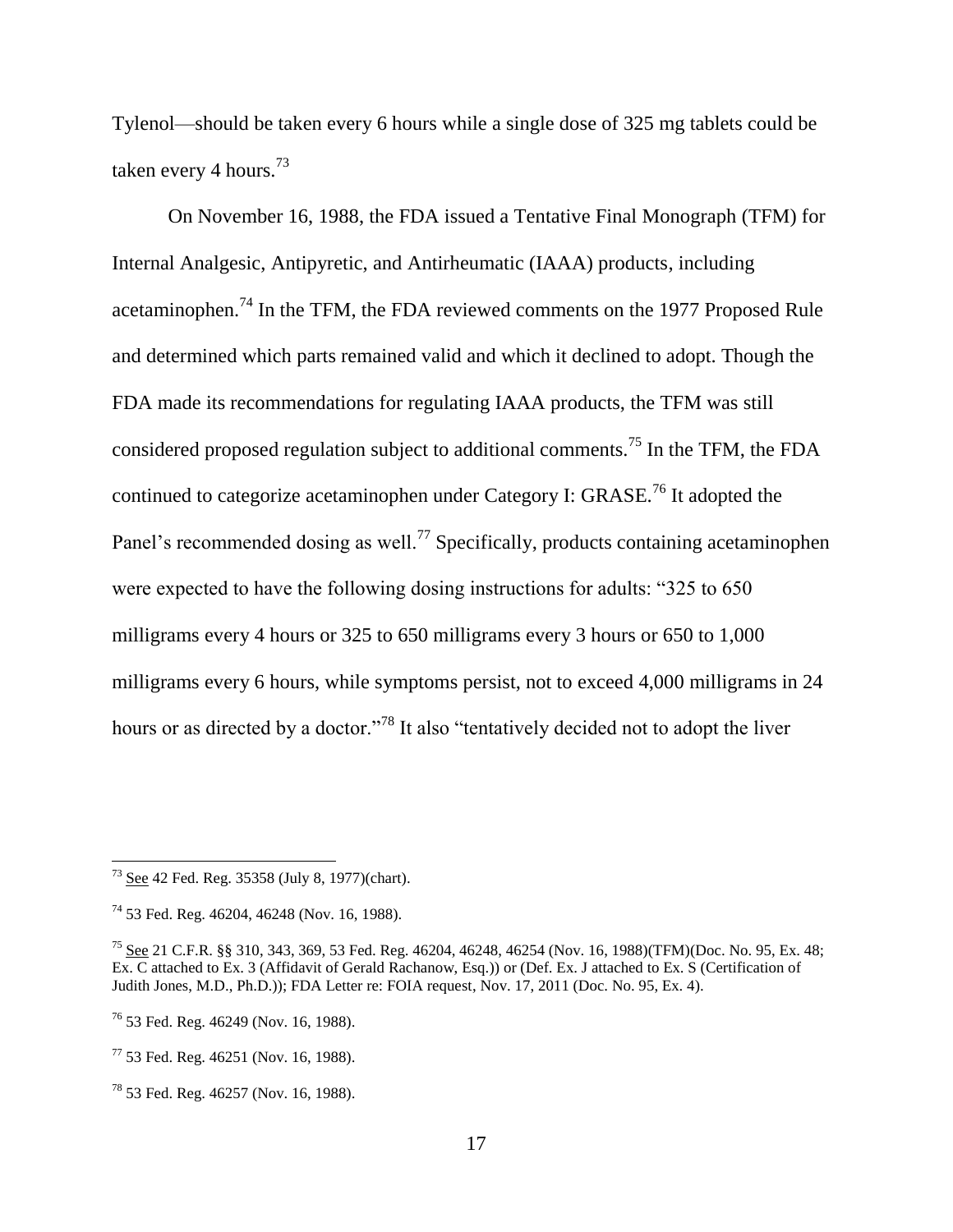warning recommended by the Panel" though the FDA was "aware that liver damage can occur from acetaminophen overdosage."<sup>79</sup>

The FDA has not yet issued a Final Monograph for IAAA products. These products, including those containing acetaminophen, continue to operate under the Tentative Final Monograph (TFM). During the relevant timeframe of this case, Extra Strength Tylenol was only regulated by the TFM.<sup>80</sup> The FDA has explained: "Under a TFM, manufacturers market products at their own risk and are able to make voluntary adjustments [to their product's dosing] taking into account the information presented in the proposed TFM."<sup>81</sup> Until that final regulatory determination is made—if it ever is—the defendants remain responsible for all aspects of the Tylenol label. $82$ 

## **c. CHANGES IN EXTRA STRENGTH TYLENOL DOSING**

From 1977 until 2011, Extra Strength Tylenol was marketed with dosing instructions that differed from what was prescribed by the TFM. Extra Strength Tylenol bottles instructed consumers to take two tablets every 4 to 6 hours.<sup>83</sup> The TFM

<sup>&</sup>lt;sup>79</sup> 53 Fed. Reg. 46214, 46252 (Nov. 16, 1988).

 $80$  See FDA Letter re: FOIA request, Nov. 17, 2011 (Doc. No. 95, Ex. 4).

 $81$  See FDA Letter re: FOIA Request, Nov. 17, 2011 (Doc. No. 95, Ex. 4). See also E. Kuffner Dep., Mar. 18, 2011 at 8-10 (Doc. No. 95, Ex. 5)(explaining what duties a drug manufacturer has when new risks come to light in postmarket surveillance); Wyeth v. Levine, 555 U.S. 555, 570-71 (2009)("[I]t has remained a central premise of federal drug regulation that the manufacturer bears responsibility for the content of its label at all times.")(discussed further below).

<sup>&</sup>lt;sup>82</sup> See McNeil letter to the FDA re: label change, Jan. 27, 1995 (Doc. No. 49, Ex. Q attached to Ex. S (Certification of Judith Jones, M.D., Ph.D.))("We believe that the language we are using in the Directions section of our labeling is acceptable since the issue has not yet been finalized in the final monograph for Internal Analgesic Products.") (debating FDA's recommendation that language in McNeil's label be changed to conform with the TFM language on dosing).

<sup>83</sup> See 2007 Extra Strength Tylenol label (Doc. No. 90, Ex. 11).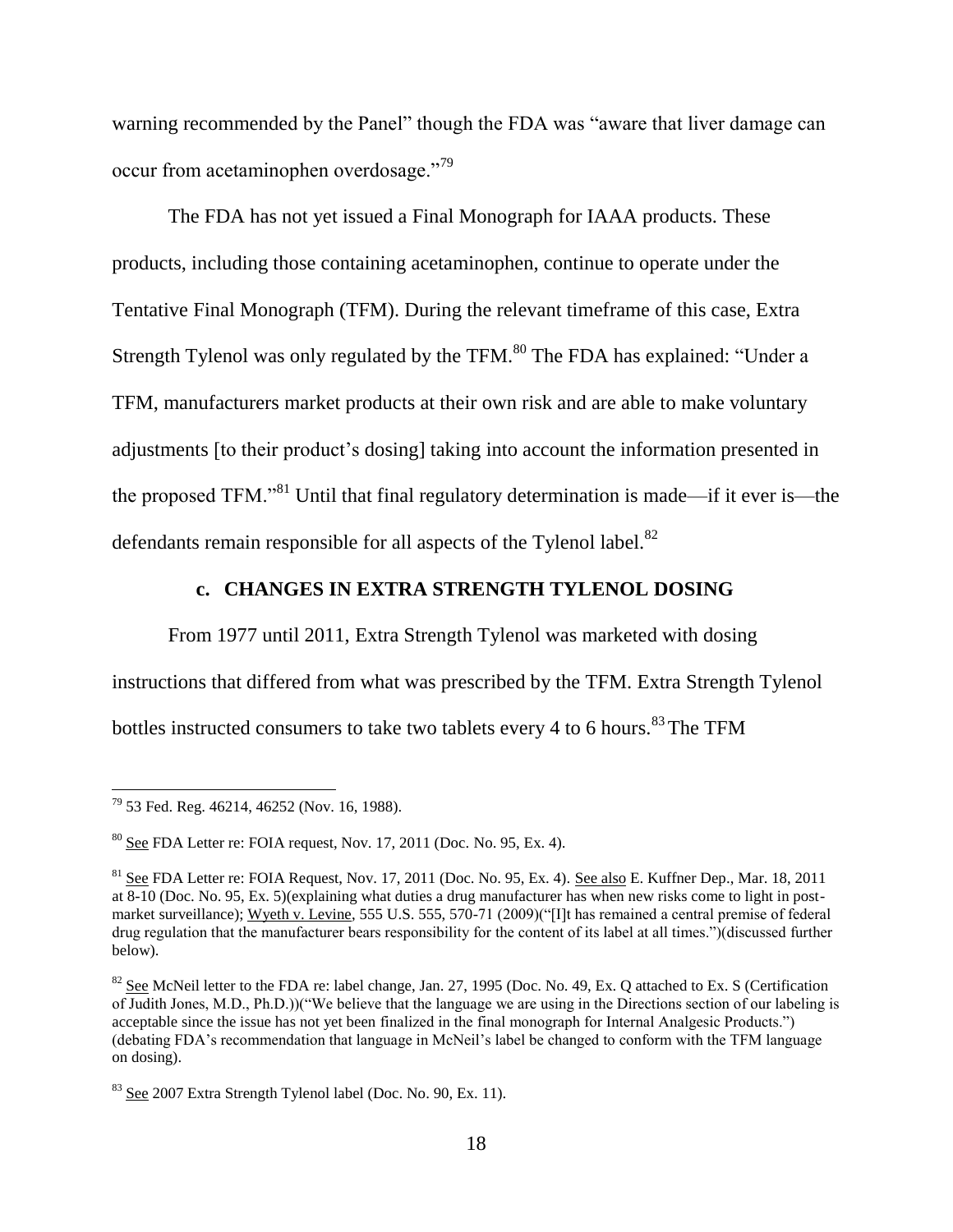recommended consumers take two tablets every 6 hours. In 1994, when McNeil sought approval from the FDA to add an alcohol warning to the Extra Strength Tylenol label, the FDA informed McNeil that the Extra Strength Tylenol label was not in conformity with the TFM because it instructed consumers to take 2 caplets "every 4-6 hours" as opposed to every 6 hours.<sup>84</sup> McNeil objected to the claimed deficiency in the instructions. McNeil continued to recommend consumers dose every 4 to 6 hours, as opposed to every 6 hours in accord with the TFM.<sup>85</sup>

In July 2011, McNeil voluntarily changed the dosing instructions on Extra Strength Tylenol.<sup>86</sup> McNeil had previously opposed reducing the daily dose when the change was recommended years before.<sup>87</sup> This change was made to "lessen the

<sup>85</sup> See 2007 Extra Strength Tylenol label (Doc. No. 90, Ex. 11).

<sup>&</sup>lt;sup>84</sup> See FDA Letter/Fax to McNeil, Nov. 23, 1994 (Doc. No. 95, Ex. E attached to Ex. 3 (Affidavit of Gerard Rachanow, Esq.)); FDA Letter to McNeil, Mar. 31, 1997 (Doc. No. 95, Ex. F attached to Ex. 3 (Affidavit of Gerard Rachanow, Esq.)). McNeil did not agree with the FDA's determination. See McNeil letter to the FDA re: label change , Jan. 27, 1995 (Doc. No. 49, Ex. Q attached to Ex. S (Certification of Judith Jones, M.D., Ph.D.))("We believe that the language we are using in the Directions section of our labeling is acceptable since the issue has not yet been finalized in the final monograph for Internal Analgesic Products.").

The FDA again sent a letter stating that the label dosing at 4 to 6 hours was not in compliance with the TFM. See FDA Letter to McNeil, Mar. 31, 1997 (Doc. No. 49, Ex. R attached to Ex. S (Certification of Judith Jones, M.D., Ph.D.))("The dosage recommendations are not consistent with the tentative final monograph or supported in the application. The second sentence should be revised to read, "Take two tablets every 6 hours."). On July 21, 1997, the FDA then did send a letter to McNeil not to implement any of the changes in the previous two letters until the FDA has instructed them to. See Def. Ex. S attached to Ex. S (Certification of Judith Jones, M.D., Ph.D.)).

Because the TFM is only a proposed rule not a final one, McNeil's decision to provide different dosing instruction would not be *per se* negligence. However, McNeil's decision to intentionally label Extra Strength Tylenol with instructions that could cause a person to consume more than the TFM's daily recommended dose is evidence that could lead a reasonable jury to believe that McNeil breached its duty to market a safe product.

<sup>&</sup>lt;sup>86</sup> See Dear Doctor Letter (Doc. No. 90, Ex. 8). While this evidence would typically be excluded under the Federal Rules of Evidence as a subsequent remedial measure, this information can be used to rebut the defendants' defense of impossibility. See FED. R. EVID. 407.

<sup>&</sup>lt;sup>87</sup> See E. Kuffner, McNeil's Presentation to Joint Meeting of the Drug Safety and Risk Management Advisory Committee, Nonprescription Drugs Advisory Committee and the Anesthetic and Life Support Drugs Advisory Committee, Jun. 29. 2009 (Doc. No. 95, Ex. 50)("We disagree with FDA's options to completely eliminate over-thecounter access to the 1,000-milligram single adult dose and the 4,000-milligram maximum daily dose.").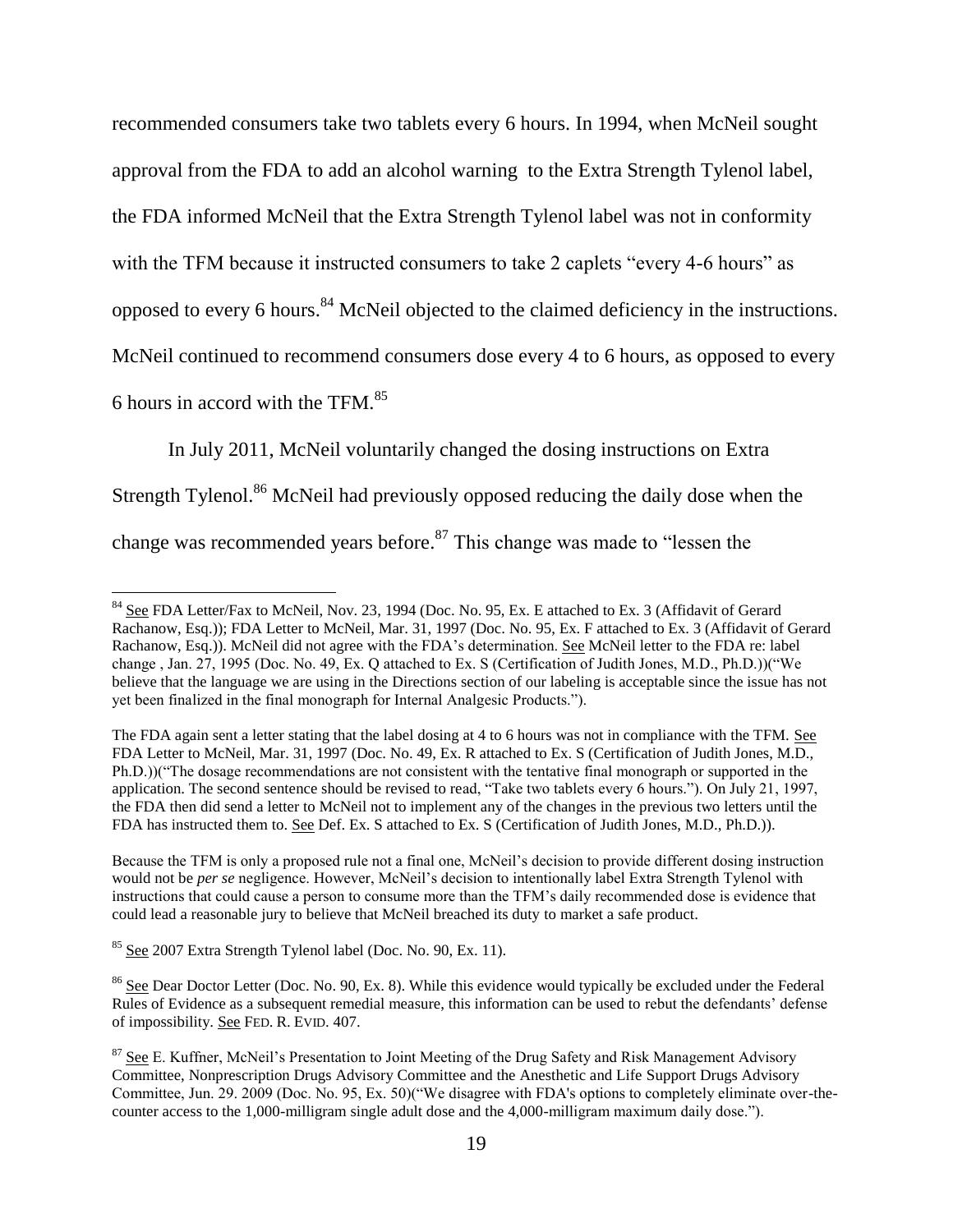possibility of accidental acetaminophen overdose."<sup>88</sup> McNeil changed dosing from "4 to 6 hours" to "6 hours" as outlined in the TFM.<sup>89</sup> McNeil also changed the maximum daily dose from 8 caplets to 6 caplets, lowering the maximum daily recommended dose from 4 grams to 3 grams.<sup>90</sup> In a letter to doctors about the dosing change, McNeil explained that " $1,000$  mg has been demonstrated to provide effective relief at 6 hours."<sup>91</sup>

In order to implement that change, McNeil worked with "other manufacturers of acetaminophen products to help ensure consistency in dosing instructions."<sup>92</sup> According to McNeil, the change was not a response to the FDA's decision in January 2011 to limit the amount of acetaminophen in prescription combination products.  $93$  As the FDA explained, "McNeil's voluntary act to reduce the maximum daily dose for Extra Strength Tylenol® is a measure that can be commonly taken under the over-the-counter TFM and is in accordance with the provisions of the IAAA TFM."<sup>94</sup>

<sup>88</sup> See Dear Doctor Letter (Doc. No. 90, Ex. 8).

<sup>&</sup>lt;sup>89</sup> See Dear Doctor Letter (Doc. No. 90, Ex. 8).

 $90$  See Dear Doctor Letter (Doc. No.  $90$ , Ex. 8).

<sup>&</sup>lt;sup>91</sup> See Dear Doctor Letter (Doc. No. 90, Ex. 8). See also Christina Chang, M.D., M.P.H., Division of Nonprescription Clinical Evaluation, Office of Nonprescription Products, of the FDA, Powerpoint, Jun 29, 2009 (Doc. No. 95, Ex. 21)(questioning whether 1000 mg is much more effective than 650 mg); Jane Filie, M.D., Medical Officer, Div. of Analgesia and Rheumatology Products of the FDA, Powerpoint, Jun. 29, 2009 at 120 (Doc. No. 95, Ex. 21)("Little data to support value of using products with 500 mg (1000 mg dose) over products with 325 mg (650 mg dose."). But see McNeil's Presentation to Joint Meeting of the Drug Safety and Risk Management Advisory Committee, Nonprescription Drugs Advisory Committee and the Anesthetic and Life Support Drugs Advisory Committee, Jun. 29-20, 2009, Powerpoint (Doc. No. 95, Ex. 22)("Clinical trial data confirms that 1000 mg is more efficacious than 650 mg"); Transcript of Comments from Kuffner related to Powerpoint, Jun. 29, 2009 (Doc. No. 95, Ex. 50).

 $92$  See Dear Doctor Letter (Doc. No. 90, Ex. 8).

<sup>&</sup>lt;sup>93</sup> See Dear Doctor Letter (Doc. No. 90, Ex. 8).

 $94$  FDA Letter re: FOIA Request, Nov. 17, 2011 (Doc. No. 95, Ex. 4).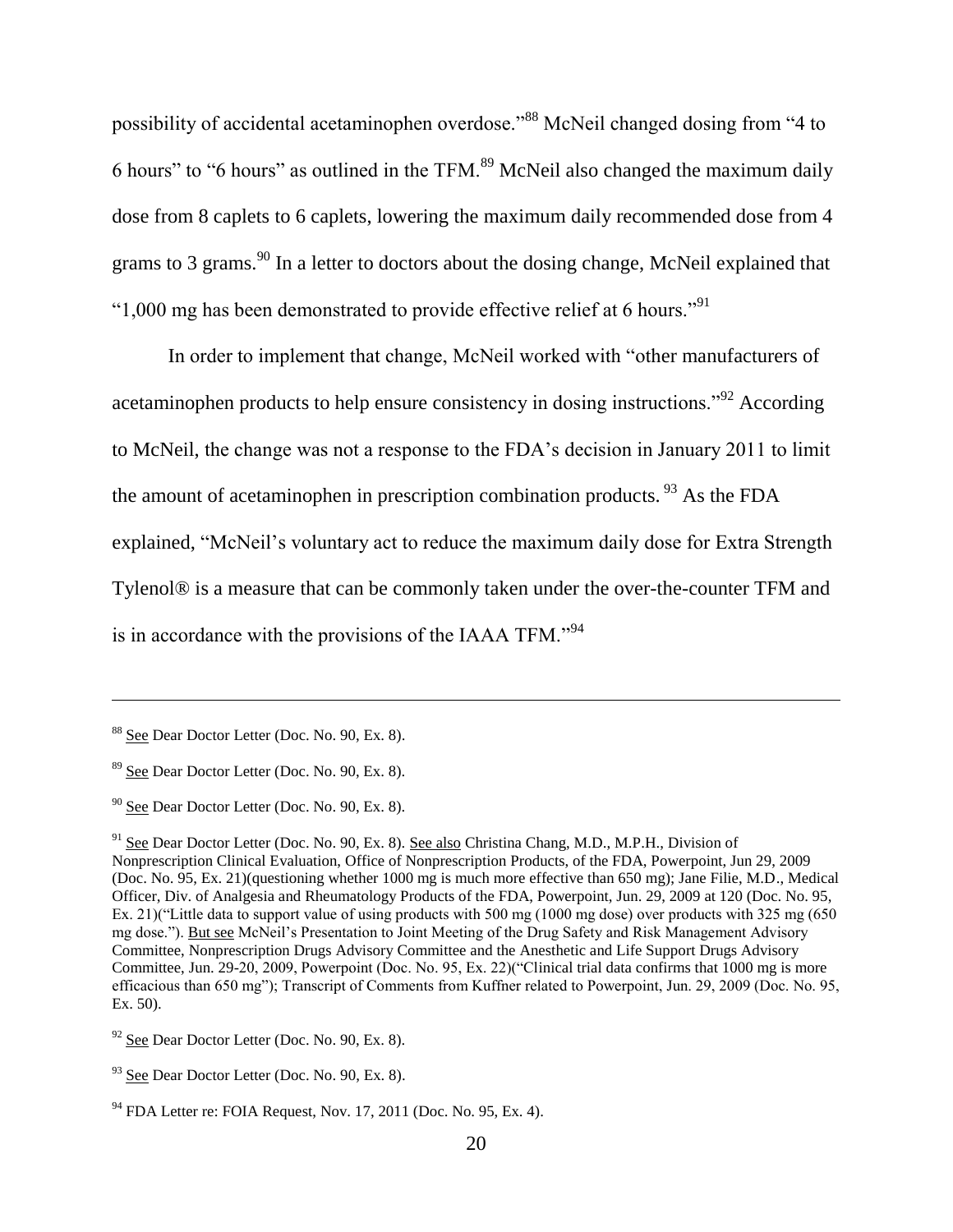#### **II. OVERVIEW OF PLAINTIFF'S CLAIMS**

#### **a. FACTS REGARDING DENICE HAYES'S DEATH**

Plaintiff Rana Terry brings this wrongful death and products liability action on behalf of her deceased sister's estate.<sup>95</sup> Her sister Denice Hayes died on August 31, 2010.<sup>96</sup> Denice was a single woman living with another sister Rebecca Hayes; the two had lived together for most of her life, up until the time of Denice's death.<sup>97</sup> Denice was not working at the time of her death due to health problems. Prior to leaving the workforce in 2008 for health reasons, she was employed as a teacher for several years.<sup>98</sup>

Denice's medical history included weight issues, back and leg pain, high blood pressure, and type II diabetes.<sup>99</sup> Denice had taken Extra Strength Tylenol periodically for years to treat some of these health conditions with no adverse effects.<sup>100</sup> She allegedly preferred Extra Strength Tylenol to Regular Strength Tylenol.<sup>101</sup> Rebecca typically did the shopping for both she and her sister. Rebecca was unaware of the difference between

<sup>&</sup>lt;sup>95</sup> See Plaintiff's Fact Sheet (Doc. No. 49-8, Ex. G).

<sup>&</sup>lt;sup>96</sup> See Plaintiff's Fact Sheet (Doc. No. 49-8, Ex. G).

 $97$  See R. Hayes Dep. at 191 (Doc. No. 49-10, Ex. J and Doc. No. 95, Ex. 1).

<sup>98</sup> See Plaintiff's Fact Sheet (Doc. No. 49-8, Ex. G.).

 $99$  R. Hayes Dep. at 201 (Doc. No. 49-10, Ex. J and Doc. No. 95, Ex. 1).

<sup>&</sup>lt;sup>100</sup> Defendants' Statement of Facts, Material Fact No. 3; Plaintiff's Response admitting this fact. R. Hayes Dep. at 120-123 (Doc. No. 49-10, Ex. J and Doc. No. 95, Ex. 1)(agreeing that Ms. Hayes used Tylenol without any adverse effects for pain relief for at least 20 years before her death because it was safe and did not upset her stomach). In addition, Dr. Rex Sherer, who performed Ms. Hayes's 2009 gastric bypass surgery, testified to Ms. Hayes's chronic use of acetaminophen without incident. See R. Sherer, M.D. Dep., Mar. 23, 2015 at 76 (Doc. No. 49, Ex. O). See also A. Anantharaju, M.D. Dep., Oct. 15, 2014 at 23-27, 28-30, 32, 37-39, 65-66, 71 (Doc. No. 49, Ex. P).

 $101$  See R. Hayes Dep. at 39 (Doc. No. 49-10, Ex. J and Doc. No. 95, Ex. 1).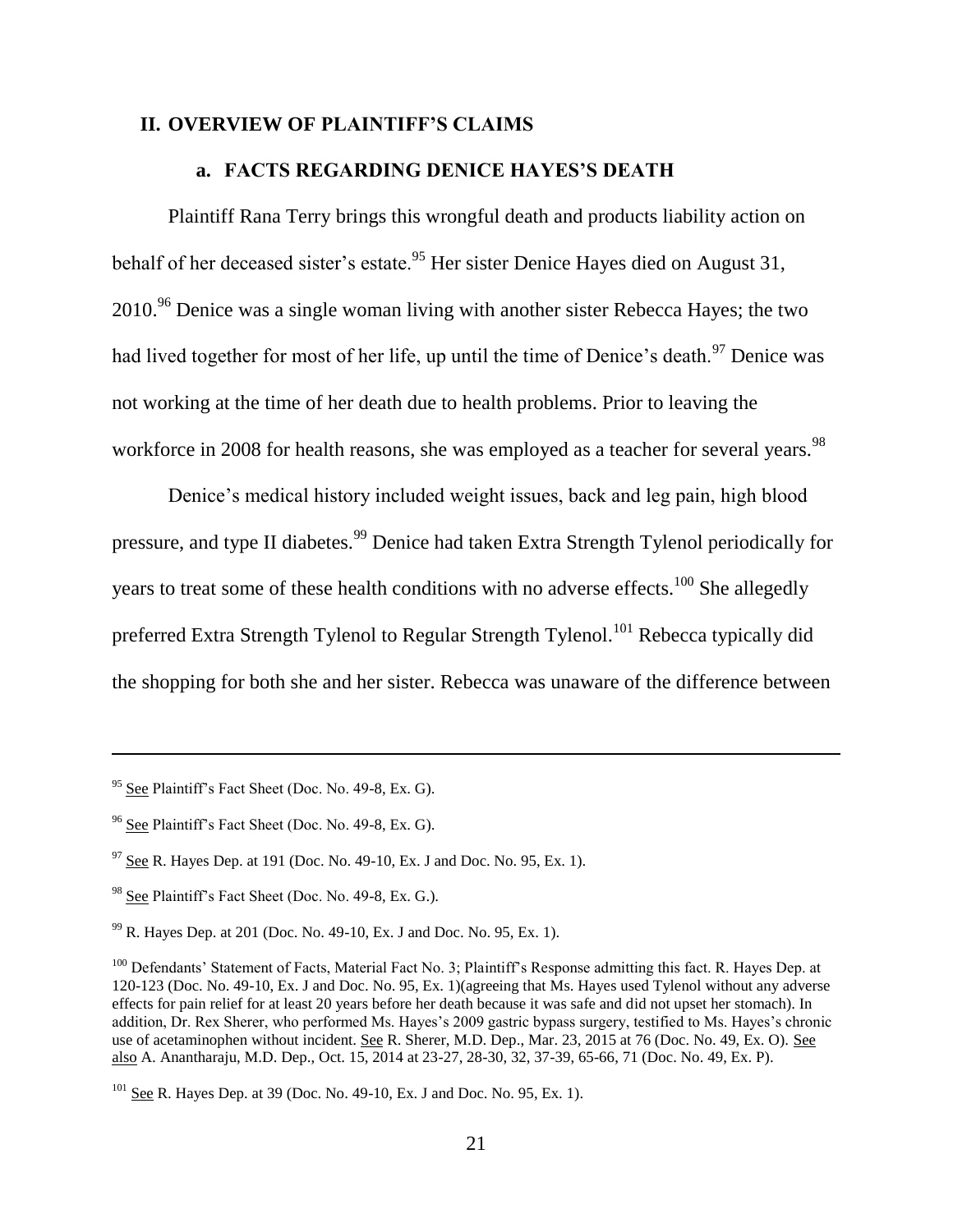Extra Strength Tylenol's dosage and that of Regular Strength.<sup>102</sup> However, she purchased Tylenol over its generic version because she and her sister thought Tylenol was a better, safer product.<sup>103</sup> The two sisters often watched television together and viewed ads for Tylenol.<sup>104</sup> According to Rebecca, Denice believed Tylenol was easier on the stomach based on advertising about the product.<sup>105</sup>

In August 2009, Denice underwent gastric bypass surgery to rectify her ongoing health problems.<sup>106</sup> After the surgery, she lost 180 pounds; she was able to stop taking her medications for high blood pressure and diabetes.<sup>107</sup> She used painkillers less than before because her back and leg pain had lessened.<sup>108</sup> In June 2010, she had a fall which exacerbated her back pain.<sup>109</sup>

In mid-August 2010, Denice underwent lumbar laminectomy surgery.<sup>110</sup> She was instructed by her doctor to take Regular Strength Tylenol in conjunction with Lorcet, a prescription drug containing acetaminophen, and was not to exceed 4 grams of

l

 $102$  R Hayes Dep. at 114 (Doc. No. 49-10, Ex. J and Doc. No. 95, Ex. 1).

<sup>103</sup> R. Hayes Dep. at 127, 130 (Doc. No. 49-10, Ex. J and Doc. No. 95, Ex. 1).

<sup>104</sup> R. Hayes Dep. at 191-193, 199-200 (Doc. No. 49-10, Ex. J and Doc. No. 95, Ex. 1).

<sup>105</sup> R Hayes Dep. at 129-31 (Doc. No. 49-10, Ex. J and Doc. No. 95, Ex. 1).

<sup>&</sup>lt;sup>106</sup> See R. Hayes Dep. at 50-53 (Doc. No. 49-9, Ex. I)(explaining how decedent was about 400 pounds at time of surgery and over 200 pounds at time of death), 200-201 (Doc. No. 49-10, Ex. J and Doc. No. 95, Ex. 1).

<sup>&</sup>lt;sup>107</sup> See R. Hayes Dep. at 201, 229(Doc. No. 49-10, Ex. J and Doc. No. 95, Ex. 1); R. Sherer, M.D. Dep. at 74-75 (Doc. No. 49-15, Ex. O)(explaining Denice's conditions post gastric surgery).

 $108$  R. Haves Dep. at 201, 229 (Doc. No. 49-10, Ex. J and Doc. No. 95, Ex. 1).

<sup>109</sup> R. Hayes Dep. at 201-202 (Doc. No. 49-10, Ex. J and Doc. No. 95, Ex. 1); R. Terry Dep. at 53 (Doc. No. 49-9, Ex. I).

<sup>&</sup>lt;sup>110</sup> See R. Hayes Dep. at 156-57 (Doc. No. 49-10, Ex. J and Doc. No. 95, Ex. 1).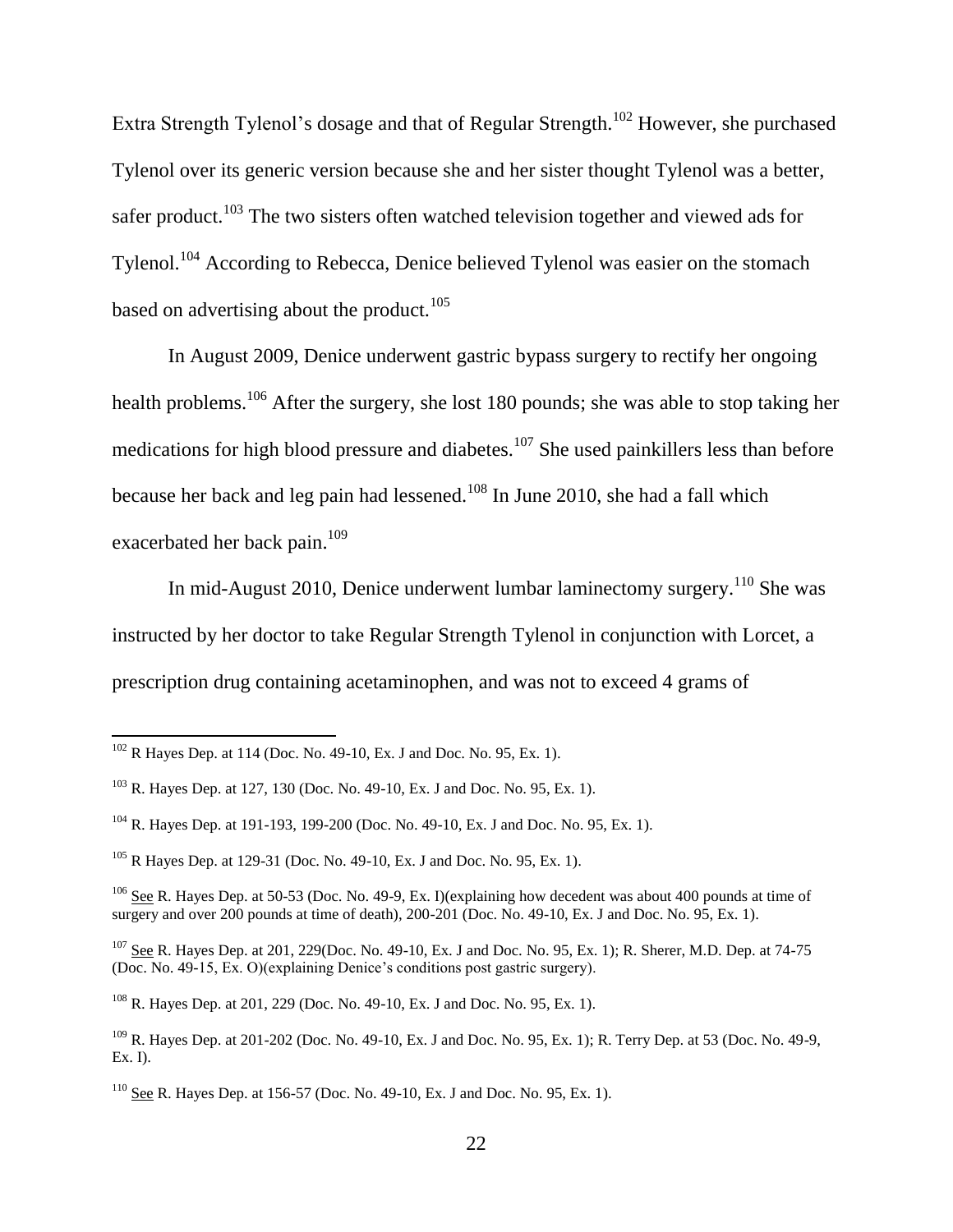acetaminophen in a 24-hour period.<sup>111</sup> Denice took Extra Strength Tylenol from August 12, 2010 to August 29, 2010 at "appropriate times and in appropriate amounts."<sup>112</sup> She allegedly took tablets from a medium-sized bottle Rebecca had purchased the previous August to treat Denice's gastric bypass surgery pain.<sup>113</sup> That bottle was shared by the two sisters during that year.<sup>114</sup> Denice allegedly used that bottle until it ran out. Rebecca purchased another bottle of Extra Strength Tylenol for her sister on August 28, 2010.<sup>115</sup>

After her surgery, Ms. Hayes also began taking Lorcet as instructed by her doctor. However, she allegedly stopped taking Lorcet at some point before her death because she  $\frac{di}{dt}$  it like its side effects.<sup>116</sup> She continued to only take Extra Strength Tylenol because she thought it was gentler on her stomach. $117$ 

 $\overline{\phantom{a}}$ 

<sup>114</sup> R. Hayes Dep. at 122, 189 (Doc. No. 49-10, Ex. J and Doc. No. 95, Ex. 1).

 $^{111}$  See R. Hayes Dep. at 156-57, 159-160 (Doc. No. 49-10, Ex. J and Doc. No. 95, Ex. 1).

<sup>&</sup>lt;sup>112</sup> Doc. No. 28 (Short Form Compl. ¶10); Plaintiff Fact Sheet at 11-12 (redacted)(Doc. No. 49, Ex. H); Defendants' Statement of Facts, Material Fact No. 5; Plaintiff's Statement admitting this fact (as quoted from the plaintiff's complaint). However, plaintiff also admits that no fact witness has personal knowledge that Ms. Hayes took her Extra Strength Tylenol as directed. See Defendants' Statement of Material Facts, Material Fact No. 4; Plaintiff's Statement admitting this fact.

<sup>&</sup>lt;sup>113</sup> R. Hayes Dep. at 189, 229 (Doc. No. 49-10, Ex. J and Doc. No. 95, Ex. 1). According to Rebecca, she had purchased a medium-sized bottle of about 100 to 120 caplets of Extra Strength Tylenol in August 2009. Id.

<sup>&</sup>lt;sup>115</sup> R. Hayes Dep. at 147, 230 (Doc. No. 49-10, Ex. J and Doc. No. 95, Ex. 1). According to Rebecca, Extra Strength Tylenol was all that was available; Regular Strength Tylenol was not being sold at the WalMart where she purchased the product. R. Hayes Dep. at 207 (Doc. No. 49-10, Ex. J and Doc. No. 95, Ex. 1). See also R. Terry Dep. at 38 (Doc. No. 49-9, Ex. I).

<sup>&</sup>lt;sup>116</sup> See R. Hayes Dep. at 34-36, 60, 67, 203-205 (Doc. No. 49-10, Ex. J and Doc. No. 95, Ex. 1). Denice also was prescribed hydrocodone with acetaminophen which she took right after she was discharged from her back surgery on August 12, 2010. See R. Hayes Dep. at 156 (Doc. No. 49-10, Ex. J and Doc. No. 95, Ex. 1). At what point between August  $12^{th}$  and  $29^{th}$  Denice stopped taking Lorcet is in dispute.

<sup>&</sup>lt;sup>117</sup> R. Hayes Dep. at 34-36, 60, 67, 203-205 (Doc. No. 49-10, Ex. J and Doc. No. 95, Ex. 1).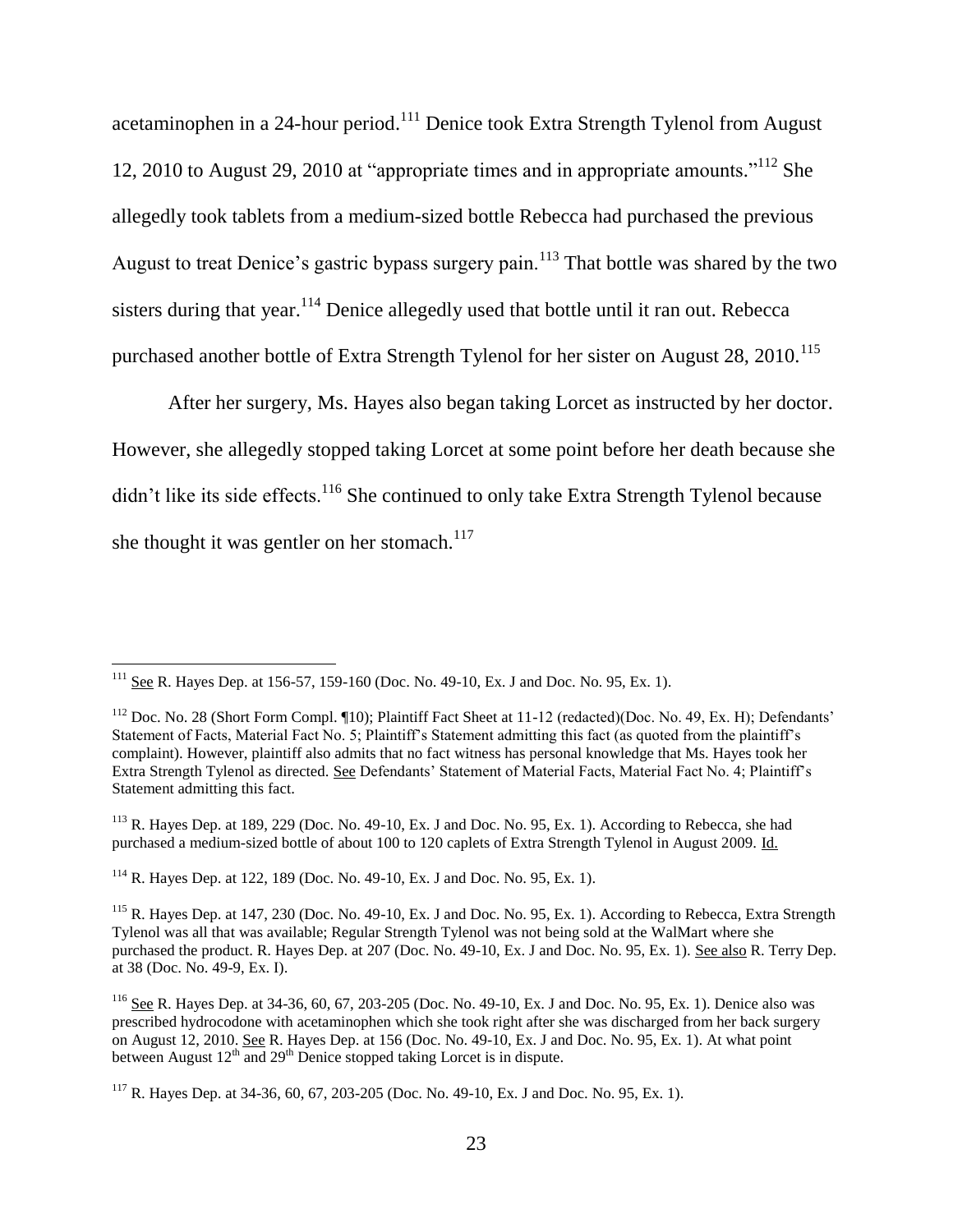Between August 12, 2010 and August 31, 2010, Denice was in and out of the hospital.<sup>118</sup> She was admitted to the hospital overnight on August 20, 2010 for "nausea, vomiting, and impending dehydration."<sup>119</sup> She was experiencing back and rectal pain.<sup>120</sup> She was released on August 23,  $2010$ .<sup>121</sup> During the week of August 23, 2010, Denice continued to experience symptoms of nausea and vomiting.<sup>122</sup> She was having trouble eating solid foods.<sup>123</sup> She allegedly took three to four doses of Extra Strength Tylenol each day during that week.<sup>124</sup> During this timeframe, Denice was cared for by several members of her family.<sup>125</sup>

Denice was again admitted to the hospital on August 29,  $2010$ .<sup>126</sup> The doctor diagnosed her with acute liver failure "most likely [from] accidental Tylenol overuse" and treated her with the acetaminophen antidote.<sup>127</sup> Denice died in the hospital two days

<sup>120</sup> See R. Hayes Dep. at 38 (Doc. No. 49-10, Ex. J and Doc. No. 95, Ex. 1).

- <sup>121</sup> See R. Hayes Dep. at 162-163 (Doc. No. 49-10, Ex. J and Doc. No. 95, Ex. 1).
- <sup>122</sup> See R. Hayes Dep. at 56-57 (Doc. No. 49-10, Ex. J and Doc. No. 95, Ex. 1).
- <sup>123</sup> See R. Hayes Dep. at 46, 56, 66-67, 237-238 (Doc. No. 49-10, Ex. J and Doc. No. 95, Ex. 1).

 $118$  See R. Terry Dep. at 38 (Doc. No. 49-9, Ex. I); R. Hayes Dep. at 38-41 (Doc. No. 49-10, Ex. J and Doc. No. 95, Ex. 1).

<sup>119</sup> See R. Terry Dep. at 38 (Doc. No. 49-9, Ex. I); R. Hayes Dep. at 38-41, 58-61, 76, 162, 205 (Doc. No. 49-10, Ex. J and Doc. No. 95, Ex. 1).

<sup>124</sup> R. Hayes Dep. at 209-210, 226-227 (Doc. No. 49-10, Ex. J and Doc. No. 95, Ex. 1).

<sup>&</sup>lt;sup>125</sup> See R. Terry Dep. at 38-40 (Doc. No. 49-9, Ex. I); R. Hayes Dep. at 34-35, 39-40, 46, 56-57, 74; Plaintiff's Fact Sheet (Doc. No. 49-8, Ex. G).

<sup>126</sup> See R. Hayes Dep. at 38-41, 58-61, 76 (Doc. No. 49-10, Ex. J and Doc. No. 95, Ex. 1).

 $127$  R. Hayes Dep. at 76, 171 (Doc. No. 49-10, Ex. J and Doc. No. 95, Ex. 1).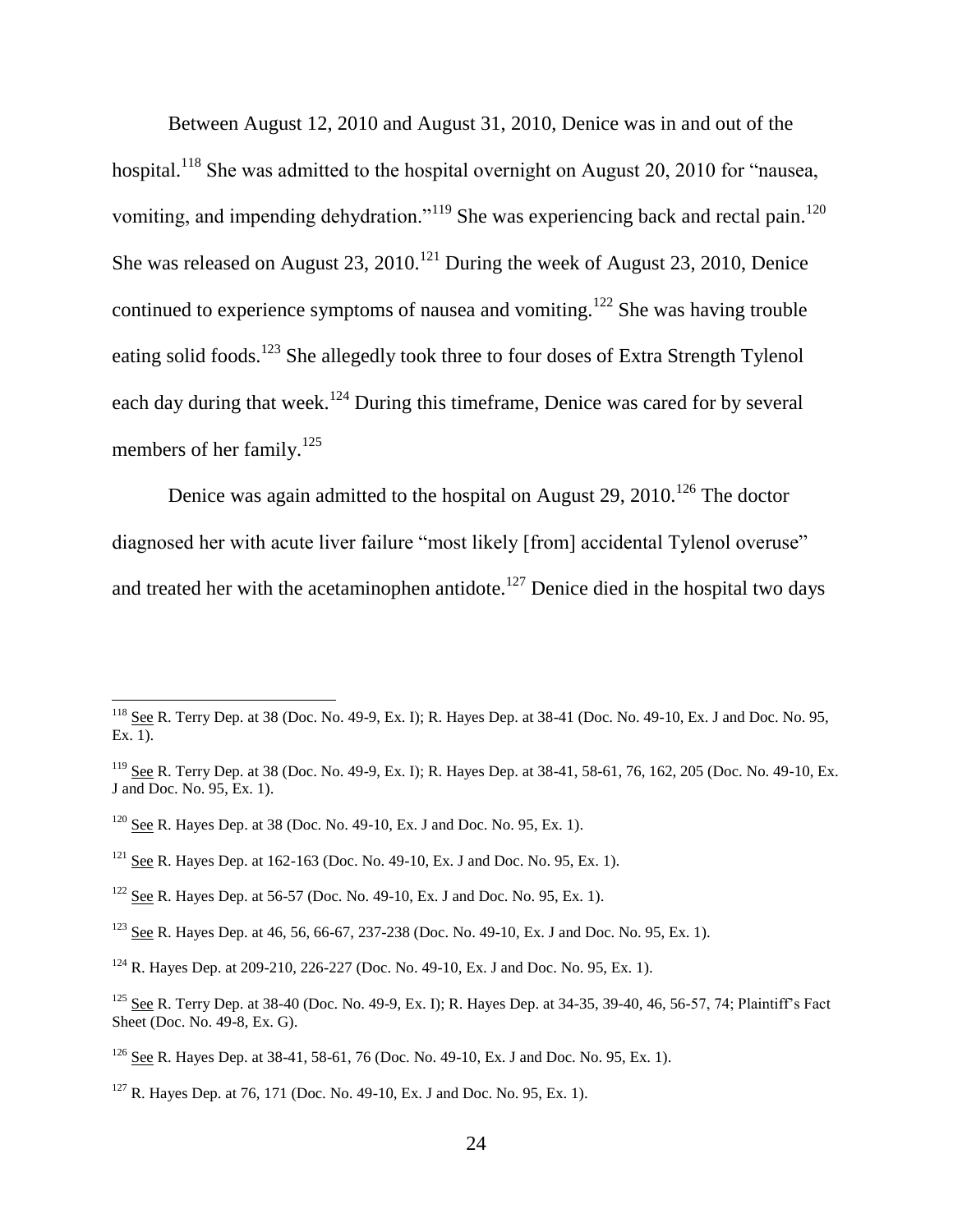later. Her cause of death is listed as "liver failure" caused by "acetaminophen intoxication."<sup>128</sup>

#### **b. PLAINTIFF'S CLAIMS**

In January 2012, Ms. Terry filed suit against Johnson & Johnson and McNeil asserting, *inter alia*, a design defect claim. According to the plaintiff, the defendants knew that Tylenol could cause liver damage at or just above the recommended dose, especially when a person has been fasting or malnourished. The plaintiff claims the defendants are liable for Denice's death because they failed to design Extra Strength Tylenol in such a way to reduce or eliminate the risk of liver damage to consumers. The plaintiff offers several alternative designs that the defendants could have implemented.

The defendants move for summary judgment, arguing that the plaintiff cannot offer sufficient evidence at trial to support her design defect claim. The defendants also argue that the plaintiff's design defect claim is impliedly preempted by Mutual Pharmaceutical Co., Inc. v. Bartlett, 133 S.Ct. 2466 (2013).

#### **III. SUMMARY JUDGMENT STANDARD**

Summary judgment is appropriate "if the movant shows that there is no genuine dispute as to any material fact and that the movant is entitled to judgment as a matter of law." FED. R. CIV. P. 56(a). A dispute is "genuine" when "a reasonable jury could return a verdict for the nonmoving party" based on the evidence in the record. Anderson v. Liberty Lobby, Inc., 477 U.S. 242, 248 (1986). A factual dispute is "material" when it "might affect the outcome of the suit under the governing law." Id.

 $128$  See Denice Hayes Death Certificate (Doc. No. 45, Ex. A).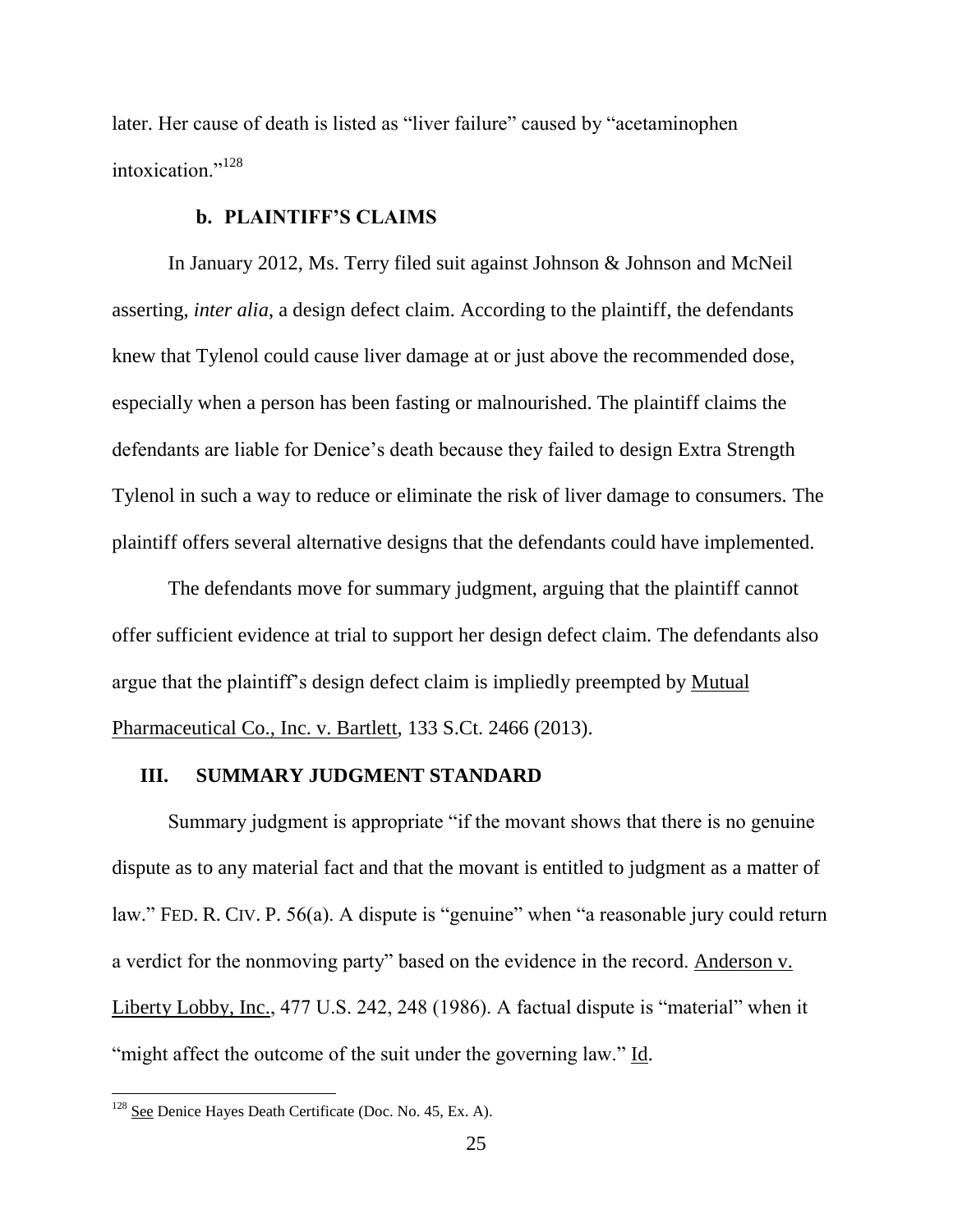A party seeking summary judgment initially bears responsibility for informing the court of the basis for its motion and identifying those portions of the record that "it believes demonstrate the absence of a genuine issue of material fact." Celotex Corp. v. Catrett, 477 U.S. 317, 323 (1986). Where the non-moving party bears the burden of proof on a particular issue at trial, the moving party's initial Celotex burden can be met simply by demonstrating to the district court that "there is an absence of evidence to support the non-moving party's case." Id. at 325. After the moving party has met its initial burden, the adverse party's response must cite "particular parts of materials in the record, including depositions, documents, electronically stored information, affidavits or declarations, stipulations (including those made for purposes of the motion only), admissions, interrogatory answers, or other materials." FED. R. CIV. P.  $56(c)(1)$ . Summary judgment is therefore appropriate when the non-moving party fails to rebut by making a factual showing that is "sufficient to establish the existence of an element essential to that party's case, and on which that party will bear the burden of proof at trial." Celotex, 477 U.S. at 322.<sup>129</sup>

 $129$  Alabama law governs the plaintiff's design defect claim. This standard is the same as the summary judgment standard found in Alabama law. Alabama law requires that "proof by substantial evidence shall be required to submit an issue of fact to the trier of the facts [for motions for summary judgment in all civil actions]."Ala.Code 1975 § 12-21-12. "'Substantial evidence' has been defined as 'evidence of such weight and quality that fair-minded persons in the exercise of impartial judgment can reasonably infer the existence of the fact sought to be proved.'" Mixon By and Through Mixon v. Houston County, 598 So.2d 1317, 1318 (Ala. 1992)(quoting West v. Founders Life Assurance Co. of Florida, 547 So.2d 870, 871 (Ala. 1989)).

The moving party has the burden to make a prima facie case that no genuine dispute of material fact exists. When the burden of proof at trial is on the non-moving party at the summary judgment stage—as is the case here—the moving party "may satisfy the Rule 56 burden of production either by submitting affirmative evidence that *negates an essential element* in the nonmovant's claim or, assuming discovery has been completed, by demonstrating to the trial court that the nonmovant's evidence is insufficient to establish an essential element of the nonmovant's claim." Verchot v. General Motors Corp., 812 So.2d 296, 300 (Ala. 2001)(quoting Ex parte General Motors Corp., 769 So.2d 903, 909 (Ala.1999)(citations and quotation marks omitted))(emphasis in original). The non-movant then has the burden to put forth sufficient evidence to prove each element of her claims. Id. This evidence is then considered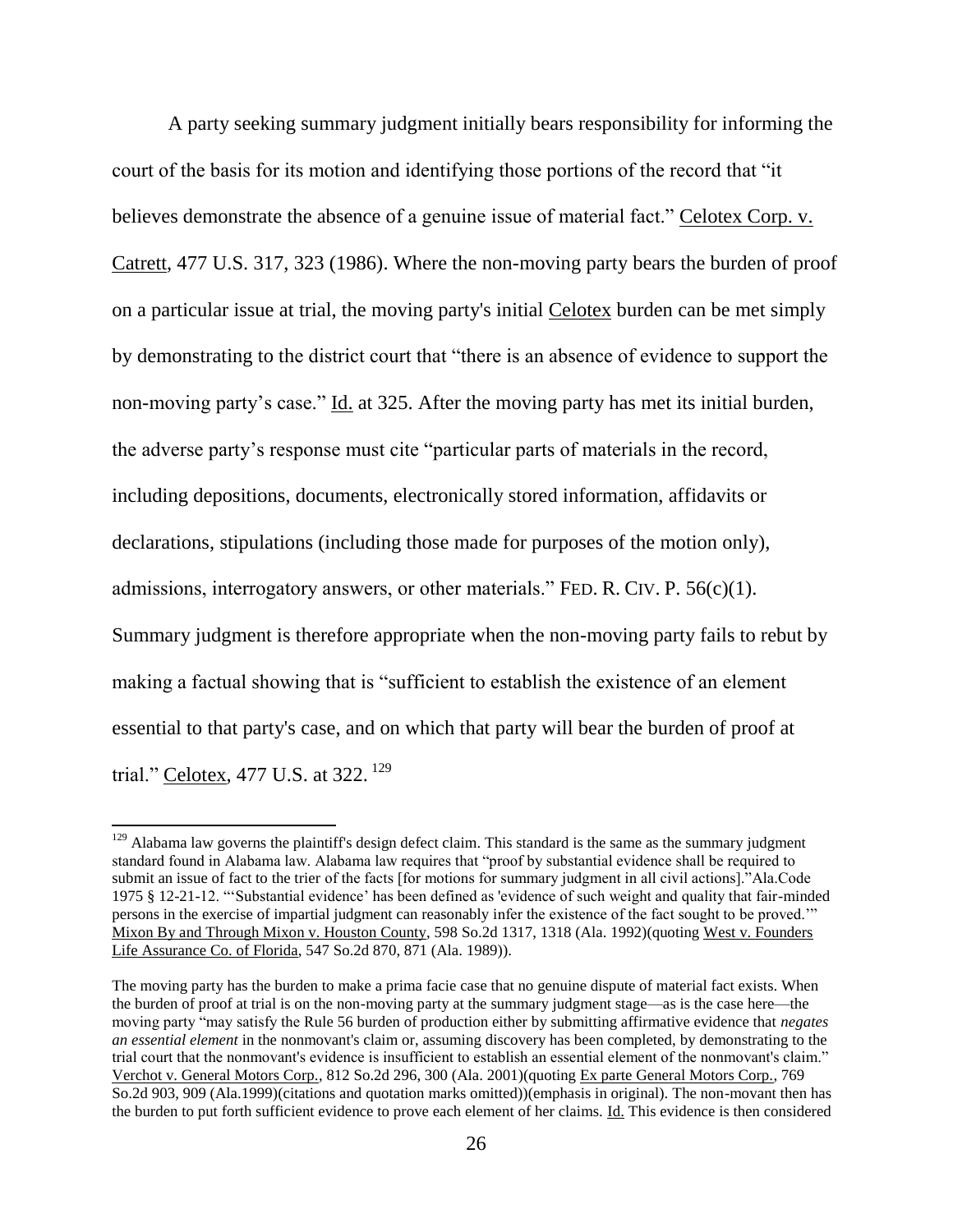Under Rule 56 of the Federal Rules of Civil Procedure, the court must draw "all justifiable inferences" in favor of the non-moving party. Anderson, 477 U.S. at 255. The court must decide "not whether . . . the evidence unmistakably favors one side or the other but whether a fair-minded jury could return a verdict for the plaintiff on the evidence presented." Id. at 252. If the non-moving party has produced more than a "mere scintilla of evidence" demonstrating a genuine issue of material fact, then the court may not credit the moving party's "version of events against the opponent, even if the quantity of the [moving party's] evidence far outweighs that of its opponent." Big Apple BMW, Inc. v. BMW of N. Am., Inc., 974 F.2d 1358, 1363 (3d Cir. 1992).

### **IV. The Plaintiff Has Offered Sufficient Evidence of Her Design Defect Claim**

Alabama law governs all of the plaintiff's claims. See Choice of Law Decision,

May 20, 2015 (Doc. No. 41, 42).

 $\overline{\phantom{a}}$ 

#### **a. Alabama Products Liability Law (AEMLD)**

Alabama's products liability doctrine is known as Alabama Extended Manufacturer's Liability Doctrine (AEMLD). The AEMLD is a hybrid liability doctrine which follows the tenets of Restatement 402A but allows defendants to show fault

in the light most favorable to the non-movant and all reasonable doubts resolved against the moving party. See id. In other words, if the plaintiff as the non-movant cannot produce sufficient evidence to show her claim could be successfully established at trial, the defendants are entitled to summary judgment. See Verchot v. General Motors Corp., 812 So.2d 296, 300 (Ala. 2001)("If the nonmovant cannot produce sufficient evidence to prove each element of its claim, the movant is entitled to a summary judgment, for a trial would be useless.")(citations and quotation marks omitted)).

This standard is slightly different than if the party moving for summary judgment is also the party with the burden of proof at trial. If the movant were the plaintiff, she would be expected to put forth "credible evidence" to support her motion. See Verchot v. General Motors Corp., 812 So.2d 296, 300 (Ala. 2001)("If the movant has the burden of proof at trial, the movant must support his motion with credible evidence, using any of the materials specified in Rule 56(c), [Ala.]R.Civ.P. ('pleadings, depositions, answers to interrogatories, and admissions on file, together with the affidavits')."(citations and quotation marks omitted)).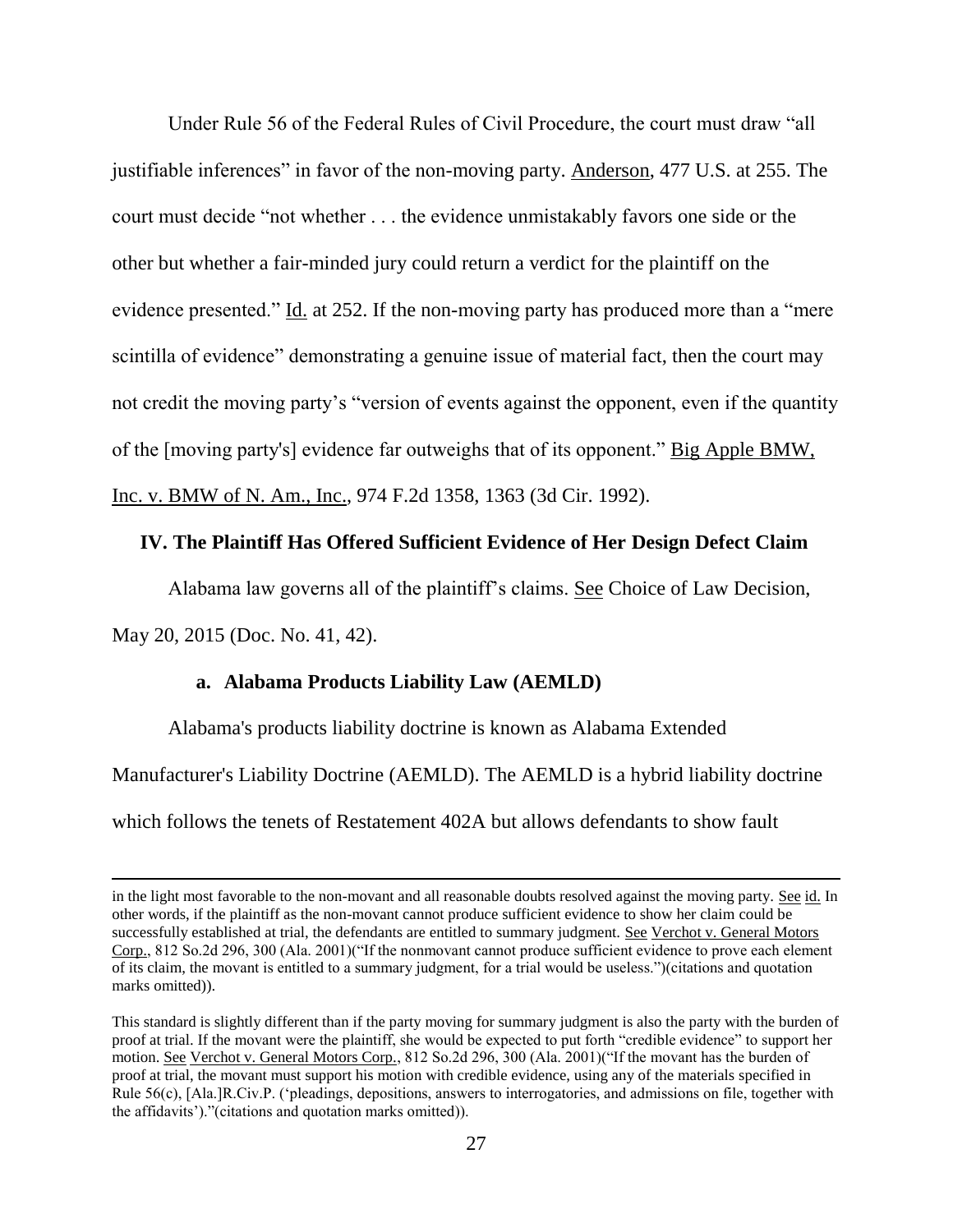through traditional tort defenses like assumption of the risk, lack of causation, or contributory negligence. See Casrell v. Altec Indus., Inc., 335 So.2d 128, 131-34 (Ala. 1976); Atkins v. Am. Motors Corp., 335 So.2d 134, 137-43 (Ala.1976). The AEMLD may be applied to wrongful death cases. Casrell, 335 So.2d at 134; Atkins, 335 So.2d at 144.

"Under the AEMLD, a manufacturer has the duty to design and manufacture a product that is reasonably safe for its intended purpose and use." Townsend v. Gen. Motors Corp., 642 So.2d 411, 415 (Ala. 1994). This does not mean that the manufacturer is expected to insure against all harm or "to produce an accident-proof or injury-proof product." Id. "Proof of an accident and injury is not in itself sufficient to establish liability under the AEMLD; a defect in the product must be affirmatively shown." Id. (citing Casrell, 335 So.2d 128; Atkins, 335 So.2d 134. See also Sears, Roebuck & Co. v. Haven Hills Farm, Inc., 395 So.2d 991, 994-95 (Ala. 1981); Thompson v. Lee, 439 So.2d 113, 115 (Ala.1983); Brooks v. Colonial Chevrolet–Buick, Inc., 579 So.2d 1328, 1332 (Ala.1991); Verchot v. Gen. Motors Corp., 812 So.2d 296, 301 (Ala. 2001)."Whether a product is 'unreasonably dangerous' is for the trier of fact, just as negligence, vel non, is in a traditional negligence case." Casrell, 335 So.2d at 133.

Under the AEMLD, "the important factor is whether [the product] is safe or dangerous when the product is used as it was intended to be used." Yarbrough v. Sears, Roebuck and Co., 628 So.2d 478, 481 (Ala. 1993)(quoting Casrell, 335 So.2d at 133); Atkins, 335 So.2d 134 (quotation marks omitted)). A product is considered "defective" when "the product does not meet the reasonable expectations of an ordinary consumer as

28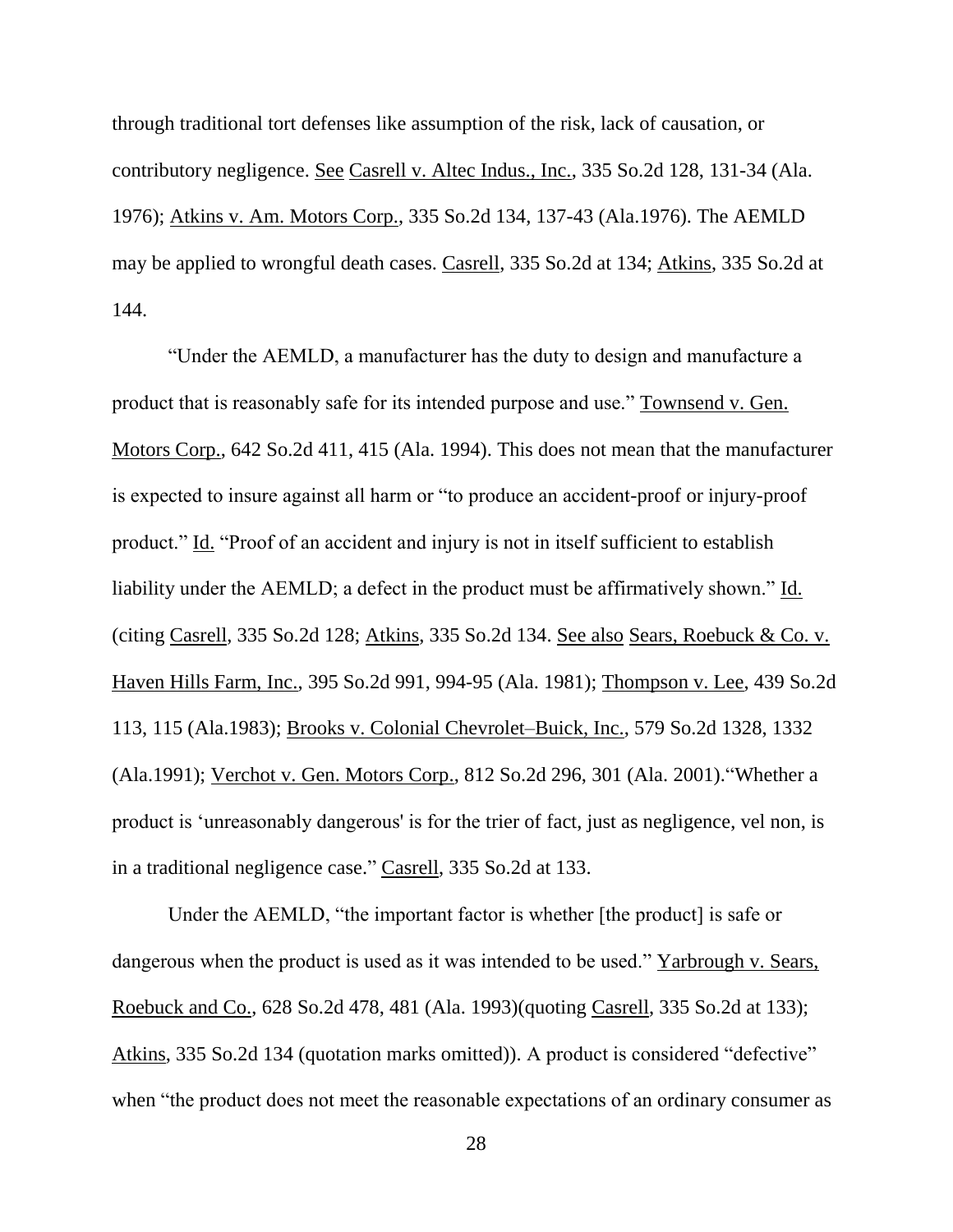to its safety." Casrell, 335 So.2d at 133. "[I]t makes no difference whether it is dangerous by design or defect." Id. at 133.

### **b. Elements of a Design Defect Claim**

l

To establish liability under the AEMLD, the plaintiff must show that her sister was injured by the defendants' product sold to her "in a defective condition unreasonably dangerous…as the ultimate user or consumer." Casrell, 335 So.2d at 132-33. "Showing these elements, the plaintiff has proved a prima facie case although [the defendants have] exercised all possible care in the preparation and sale of [their] product, and [the decedent had] not bought the product from, or entered into any contractual relation with, the seller." Id. The plaintiff has offered evidence that the decedent died of acetaminopheninduced liver failure after taking Extra Strength Tylenol as directed.<sup>130</sup> Viewing the evidence in the light most favorable to the plaintiff, a jury could find that Extra Strength Tylenol was defective.<sup>131</sup>

<sup>&</sup>lt;sup>130</sup> See Denice Hayes Death Certificate (Doc. No. 45, Ex. A); Expert Report of T. Davern M.D. (Doc. No. 95, Ex. 20)(discussing how Ms. Hayes' liver was "normal in size" at the time of her gastric bypass surgery in August 2009 and how a colonoscopy in June 2010 produced benign results); R. Terry Dep. at 38-40 (Doc. No. 49-9, Ex. I); R. Hayes Dep. at 34-35, 38-41, 46, 56-61, 74, 76, 171 (Doc. No. 49-10, Ex. J and Doc. No. 95, Ex. 1); Plaintiff's Fact Sheet (Doc. No. 49-8, Ex. G).

<sup>&</sup>lt;sup>131</sup> There is no debate about whether the defendants produce Extra Strength Tylenol or whether the product was altered because it was sold to the decedent.

The plaintiff offers evidence from her own experts to show that Extra Strength Tylenol was unsafe at the recommended dose. See N. Kaplowitz Dep., Apr. 21, 2015 at 271-73 (Doc. No. 90, Ex. 31)("Q: "…you limit your Tylenol recommendations to patients with liver injury to two gram maximum? A: Correct. Q: Why two grams? A: Because I think that people with liver disease can't tolerate an insult, and two grams is what I would consider to be -- I consider the – the literature to -- and my personal experience to be such that I don't think I've -- you know, it's exceedingly rare. There may be a couple of cases in the literature where somebody described patients who were taking two grams or less as having liver injury. But my feeling is that it's -- you know, it's not a dangerous dose for somebody with liver disease. Q: You're testifying in this lawsuit and in the prior case that four grams can put somebody into acute liver failure? A: Right....Q: So you're giving them two grams with people with liver injury? A: Yeah. And that's exactly why the FDA lowered the dose from four grams to three grams; the recommended dose."); N. Kaplowitz, M.D. Expert Report (May 5, 2014)(Doc. No. 90, Ex. 37); L. Plunkett, M.D. Expert Report (May 2, 2014)(Doc. No. 90, Ex. 38). See also Neil Kaplowitz, M.D., Acetaminophen Hepatoxicity: What Do We Know,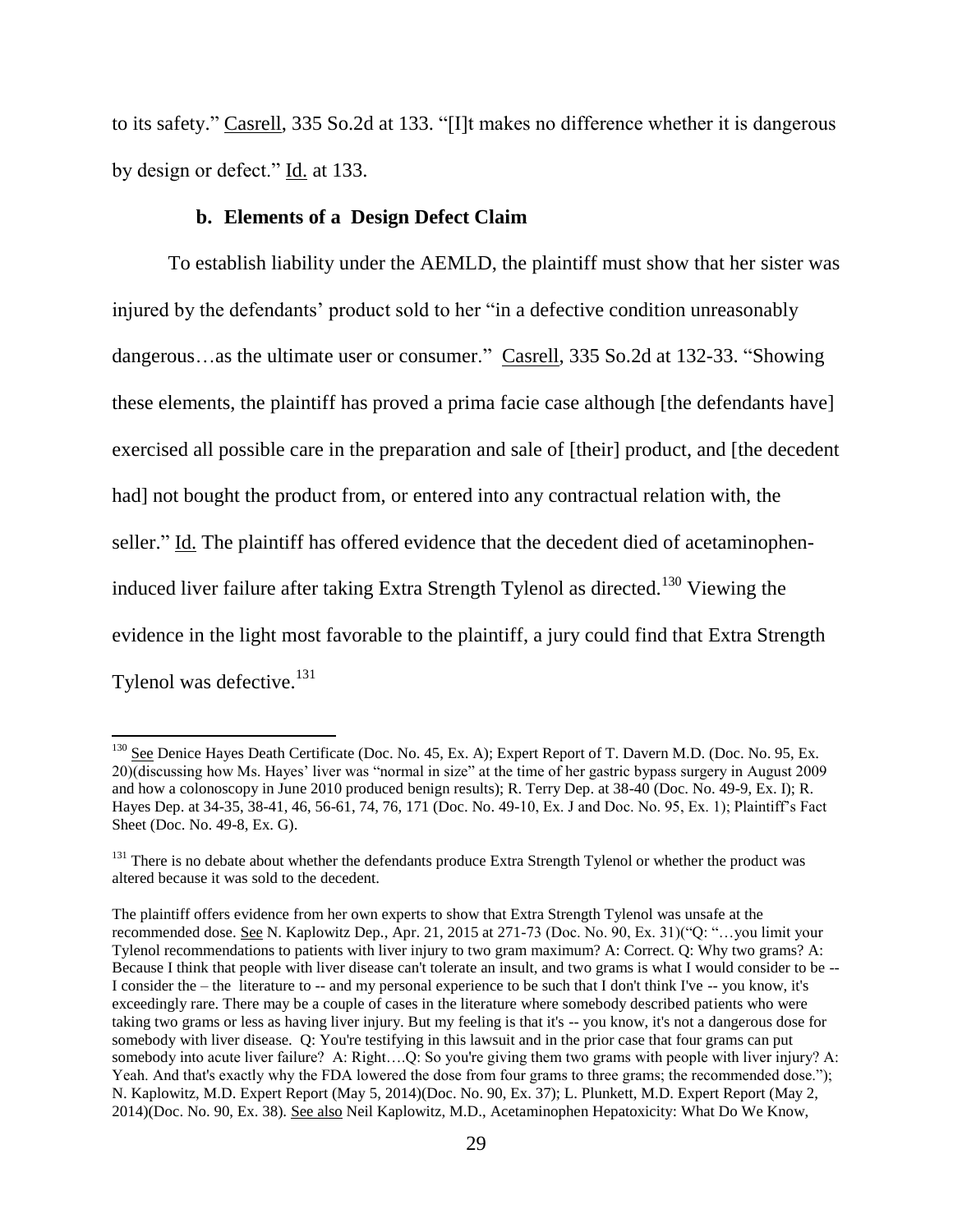For a design defect claim, "[t]he scope of a manufacturer's legal duty…depends upon two factors: (1) the foreseeability of the danger; and (2) the feasibility of an alternative design that averts that danger." Bean v. BIC Corp., 597 So.2d 1350, 1352 (Ala. 1992). There is evidence that the defendants knew or should have known that Extra Strength Tylenol could cause liver damage either because consumers took the OTC drug at or just above the recommended dose or that consumers unintentionally took too much.<sup>132</sup> In fact, the defendants were actively working to find an acetaminophen substitute that could provide its same benefits without its hepatotoxicity risks.<sup>133</sup> Furthermore, the FDA was considering whether to remove Extra Strength Tylenol from

 $\overline{a}$ 

<sup>133</sup> See E. Kuffner Dep. at 29-30, 32-36, 54-55 (Mar. 5, 2014)(Doc. No. 90, Ex. 3); E. Codd, Acetaminophen Analogs: Project Update and Request for Support, Powerpoint, June 17, 2010 (Doc. No. 90, Ex. 5); Internal Emails, Nov. 14, 2011 (Doc. No. 90, Ex. 6).

What Don't We Know, and What Do We Do Next?, Hepatology, Jul. 2004 at 23-26 (Doc. No. 90, Ex. 39); William Lee, Acetaminophen and the U.S. Acute Liver Failure Study Group: Lowering the Risks of Hepatic Failure, Hepatology, Vol. 40, No. 1, 6-9 (2004)(Doc. No. 90, Ex. 40).

She also offers evidence from the defendants' experts, questioning the safety of Extra Strength Tylenol at the recommended dose. See R. Brown Dep. at 72-73 (Apr. 30, 2015)(Doc. No. 95, Ex. 32)("I tell them to take no more than six or eight regular-strength tablets in a day, knowing that they'll take more….It's neigh on 2 grams [daily]."); S. Flamm Dep. at 168-73 (May 5, 2015)(Doc. No. 95, Ex. 33)(explaining why he only recommends that patients take a maximum of 3 or 4 grams of Tylenol a day but advises them that this is the upper limit on what should be taken because he recognizes the likely risk of patients taking too much).

 $132$  See, e.g., Erikkson, L.S., et al., Hepatotoxicity due to repeated intake of low doses of paracetamol, J Intern Med, 1992: 231:567-570 (Doc. No. 95, Ex. 16). There is also evidence the McNeil executives were aware of this medical literature. See McNeil Memorandum Nov. 19, 1987 (Doc. No. 95, Ex. 14); P. Gussin Dep., Dec. 12, 2013 at 198 (Doc. No. 95, Ex. 15); FDA Safety Analysis Power Point, Sept. 19, 2002 (Doc. No. 95, Ex. 11); FDA Memorandum, Aug. 15, 2002 (Doc. No. 95, Ex. 17); Larson, et. al., Acetaminophen-Induced Acute Liver Failure: Results of a United States Multicenter, Prospective Study, Hepatology 2005; 42(6):1364-1372 (Doc. No. 95, Ex. 7); CDER Working Group Executive Summary and Recommendations, Feb. 26, 2008 (Doc. No. 95, Ex. 8).

The plaintiff offers this possible analog as an alternative design; however, that design was not available at the time of Denice's death. The plaintiff argues that the analog could have been available at the time of her death if the defendants had continued researching and developing the analog through the later 1990s and early 2000s. Whether this is true is highly speculative. The plaintiff may offer evidence that the defendants were working to find an analog, to show knowledge of a defect and/or defendants' state of mind. However, the research and development project for the analog cannot in itself be used to show an "alternative design."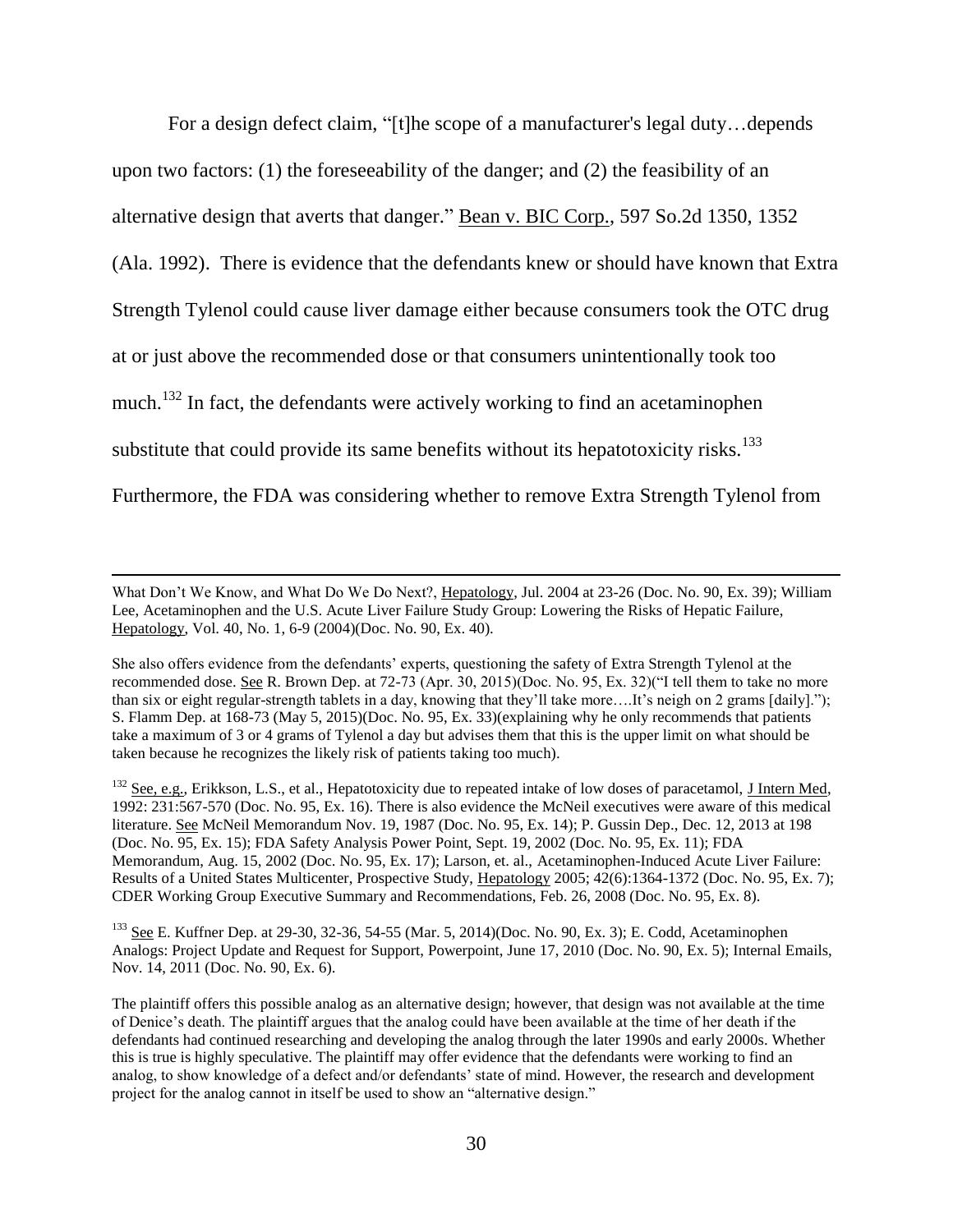OTC status because of the risks it posed to uninformed consumers.<sup>134</sup> Liver injury at or just above the recommended dose was foreseeable.

### **c. Feasible Alternative Designs**

To establish that a feasible alternative design existed, "a plaintiff must prove that 'a safer, practical, alternative design was available to the manufacturer at the time it manufactured the [product]." Hannah v. Gregg, Bland & Berry, Inc., 840 So.2d 839, 858 (Ala. 2002)(quoting Beech v. Outboard Marine Corp., 584 So.2d 447, 450 (Ala. 1991))(citations and quotation marks omitted)).<sup>135</sup> To establish that an alternative design was "safer" and "practical" the plaintiff must offer evidence that the plaintiff's injuries would have been prevented or reduced if the alternative design were used and that the alternative design would have been safer than the design actually used. Id. See also Richards v. Michelin Tire Corp., 21 F.3d 1048, 1057 (11th Cir. 1994).

Once a plaintiff proves the existence of an alternative safer, practical design, a defendant manufacturer cannot assert compliance with industry standards as an absolute defense. See Elliot v. Brunswick Corp., 903 F.2d 1505, 1508 (11th Cir. 1990); General Motors Corp. v. Edwards, 482 So. 2d 1176, 1198 (Ala. 1985)(overruled on other grounds). The existence of an alternative safer, practical design may indicate failure on the part of the entire industry. Elliot, 903 F.2d at 1508. A manufacturer can, however, offer proof that the design was "state of the art." See Frantz v. Brunswick, 866 F. Supp.

l

<sup>&</sup>lt;sup>134</sup> See FDA, CDER, Joint Meeting of the Drug Safety and Risk Management Advisory Committee, NDAC, and the Anesthetic and Life Support Drugs Advisory Committee, Questionnaire (Doc. No. 90, Ex. 14).

<sup>&</sup>lt;sup>135</sup> See also McMahon v. Yamaha Motor Corp., U.S.A., 95 So.3d 769, 772 (Ala. 2012)("In an AEMLD case, this is done by proving that a safer, practical, alternative design was available to the manufacturer at the time it manufactured the allegedly defective product.").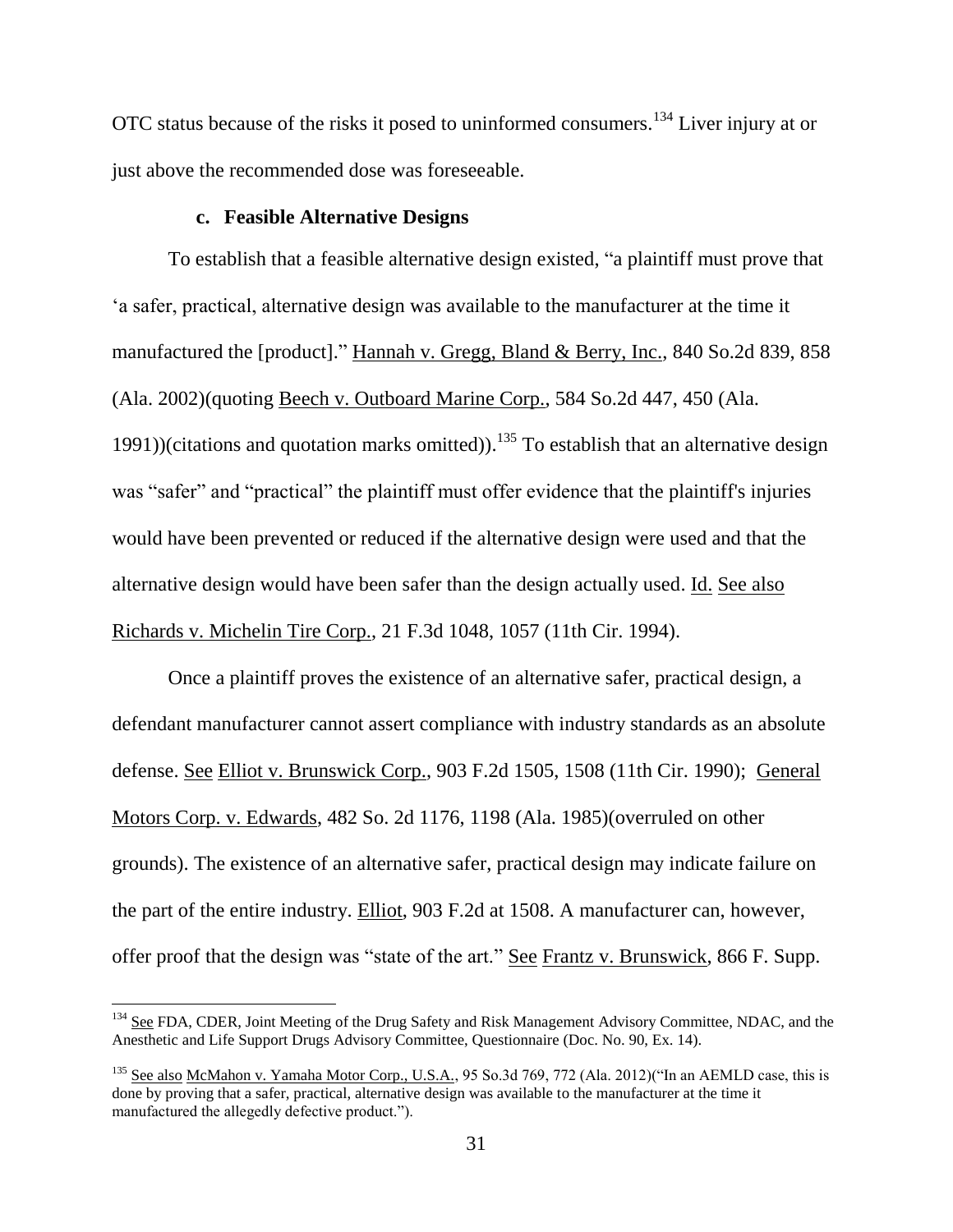527, 534 (S.D. Ala. 1994); Springer v. Jefferson County, 595 So.2d 1381, 1385 (Ala. 1992); Jones v. General Motors Corp., 557 So.2d 1259, 1261, 1265 (Ala. 1990). Compliance with industry standards and proof of "state of the art" design are factors a jury can consider when determining if the product was defective. See, e.g., General Motors Corp., 482 So. 2d at 1198; Caterpillar Tractor Co. v. Ford, 406 So.2d 854, 858 (Ala. 1981).

# **i. Antidote combinations**

The plaintiff points to several alternative designs to establish her claim. First, she offers the acetaminophen/antidote combinations researched and developed by the defendants in the 1990s. The acetaminophen/methionine combination was sold in other countries.<sup>136</sup> The acetaminophen/diallyl-sulfone combination was covered by a patent funded by the defendants.<sup>137</sup> Both combinations were alternative designs available at the time of the Denice's death; they were not simply hypothetical in nature. The defendants claim that these alternative designs would not be "safer" or "practical." Whether these alternative designs were safer or more practical than Extra Strength Tylenol in its current form is a question of fact. Viewing the facts in the light most favorable to the plaintiff, a reasonable jury could find that one or both of these combinations was safer and more practical.

l

<sup>&</sup>lt;sup>136</sup> See A. Temple Dep., Feb. 18, 2014 at 225 (Doc. No. 90, Ex. 1); McNeil Memo re: Acetaminophen Plus Methionine, Jun. 3, 1994 (Doc. No. 90, Ex. 20); Letter re: Methinione Combination, Feb. 17, 1999 (Doc. No. 90, Ex. 18).

<sup>&</sup>lt;sup>137</sup> See McNeil Memo re: Acetaminophen Plus Methionine, Jun. 3, 1994 (Doc. No. 90, Ex. 20); Patent application, Dec. 12, 1995 (Doc. No. 90, Ex. 17).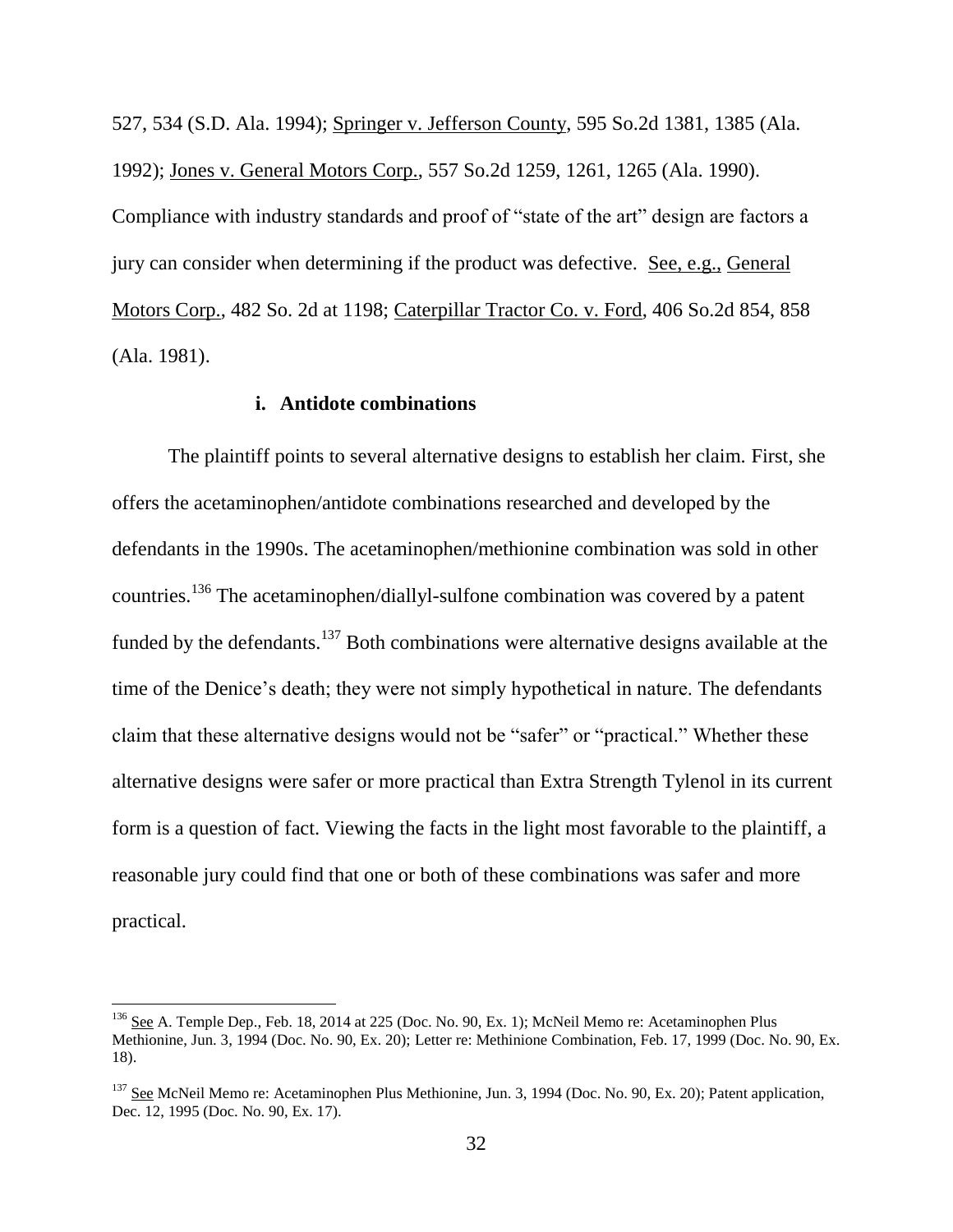### **ii. Lowering the Dosage**

The plaintiff also claims that Extra Strength Tylenol could easily have been redesigned to be safer by changing the dosing instructions for the drug, as the defendants did after Denice's death. The defendants claim this argument is not appropriate for a design defect claim but, instead, relates to a failure-to-warn claim. I disagree.

If manufacturers are aware of a known defect, they expected to do one of two things: warn of the unknown dangers or design the product to reduce potential harm. See Casrell v. Altec Industries, Inc., 335 So.2d 128, 133 (Ala. 1976).<sup>138</sup> The plaintiff brings a separate failure-to-warn claim. I addressed the validity of that claim in a separate memorandum. At issue here is whether the defendants could have designed Extra Strength Tylenol differently so as to prevent liver injury in consumers.

Dosing instructions and warnings are two different parts of a label. A change in a dosing instruction could have reduced the potential danger inherent in Extra Strength Tylenol; this is an element of design for an OTC monograph product like Extra Strength Tylenol. In the case of acetaminophen, dosing *is* what makes the product. The only difference between Regular Strength Tylenol and Extra Strength Tylenol is the amount of acetaminophen or the dose provided by each caplet. This is presumably why the defendants filed a separate NDA for Extra Strength Tylenol initially.

Warnings, on the other hand, are used to reduce dangers that could not be designed out of a useful product. It is possible that the defendants could have both changed the

<sup>&</sup>lt;sup>138</sup> See also Mutual Pharmaceuticals, Inc. v. Bartlett, 133 S.Ct. 2466, 2470 (2013) ("Because Mutual was unable to change sulindac's composition as a matter of both federal law and basic chemistry, New Hampshire's design-defect cause of action effectively required Mutual to change sulindac's labeling to provide stronger warnings.").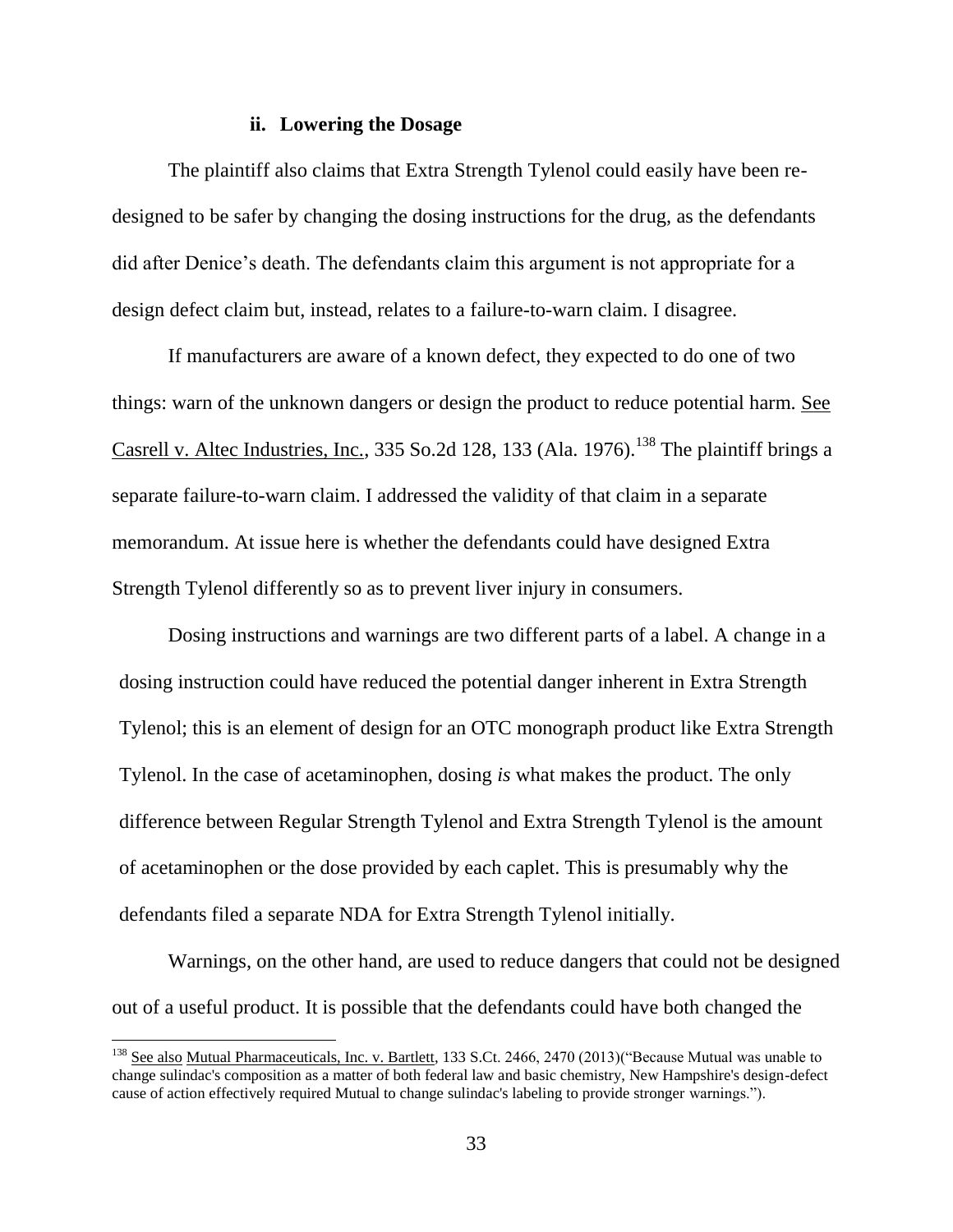dosage to reduce risk of liver injury *and* added better warnings to inform consumers about the risk of liver injury that may never be designed out of acetaminophen. For this reason, the plaintiff can assert both a failure-to-warn claim and a design defect claim. It is the jury's task to determine if the defendants are liable under one or both claims.<sup>139</sup>

Acetaminophen is a "dose-related toxin"—it's safe at certain doses but unsafe at higher doses.<sup>140</sup> Dosing is what makes acetaminophen *both* effective *and* safe. Several years before the decedent's death, the defendants were made aware that Extra Strength Tylenol could have a "narrow therapeutic margin"—i.e., the difference between its current maximum recommended dose could be very little compared to the dose that could cause liver injury.<sup>141</sup> Yet, the defendants only lowered the maximum daily dose in 2011 to build in a wider margin of safety. By instructing consumers to take less, the defendants lowered the risk that consumers would take too much acetaminophen, intentionally or unintentionally. Consumers would have to take much more than directed in order to "overdose" and put themselves at risk of liver damage. $^{142}$ 

<sup>&</sup>lt;sup>139</sup> See Torkie-Tork v. Wyeth, 739 F.Supp.2d 895, 900 (E.D. Va. 2010)("[I]t may well be that the dosage of a drug is a fundamental characteristic of the drug, since a lower dosage may well alter or affect the positive impact the drug is designed to have on the human body.…[T]he decision properly rests with a jury to determine whether an alternative dosage of [the drug] would so fundamentally alter the drug as to render it an entirely different product.").

<sup>&</sup>lt;sup>140</sup> Lee, et. al. MEETING REPORT: Acute Liver Failure: Summary of a Workshop, Hepatology 2008; 47:1401-1415 (Doc. No. 95, Ex. 6).

<sup>&</sup>lt;sup>141</sup> See, e.g., CDER Working Group Executive Summary and Recommendations, Feb. 26, 2008 (Doc. No. 95, Ex. 13)("Acetaminophen has a narrow therapeutic margin, that is, there is little difference between the current maximum recommended dose of acetaminophen and the doses that are associated with a potentially elevated risk of hepatotoxicity."); AASLD Public Comment, Apr. 27, 2007 (Doc. No. 95, Ex. 19); Christina Chang, M.D., M.P.H., Division of Nonprescription Clinical Evaluation, Office of Nonprescription Products, of the FDA, Powerpoint, Jun. 29, 2009 (Doc. No. 95, Ex. 21).

<sup>&</sup>lt;sup>142</sup> See CDER Working Group Executive Summary and Recommendations, Feb. 26, 2008 (Doc. No. 95, Ex. 8)("Acetaminophen is different from other OTC pain relievers in that the maximum total daily dose limit for acetaminophen is the same for OTC and prescription products. For NSAIDs, the total daily OTC dose is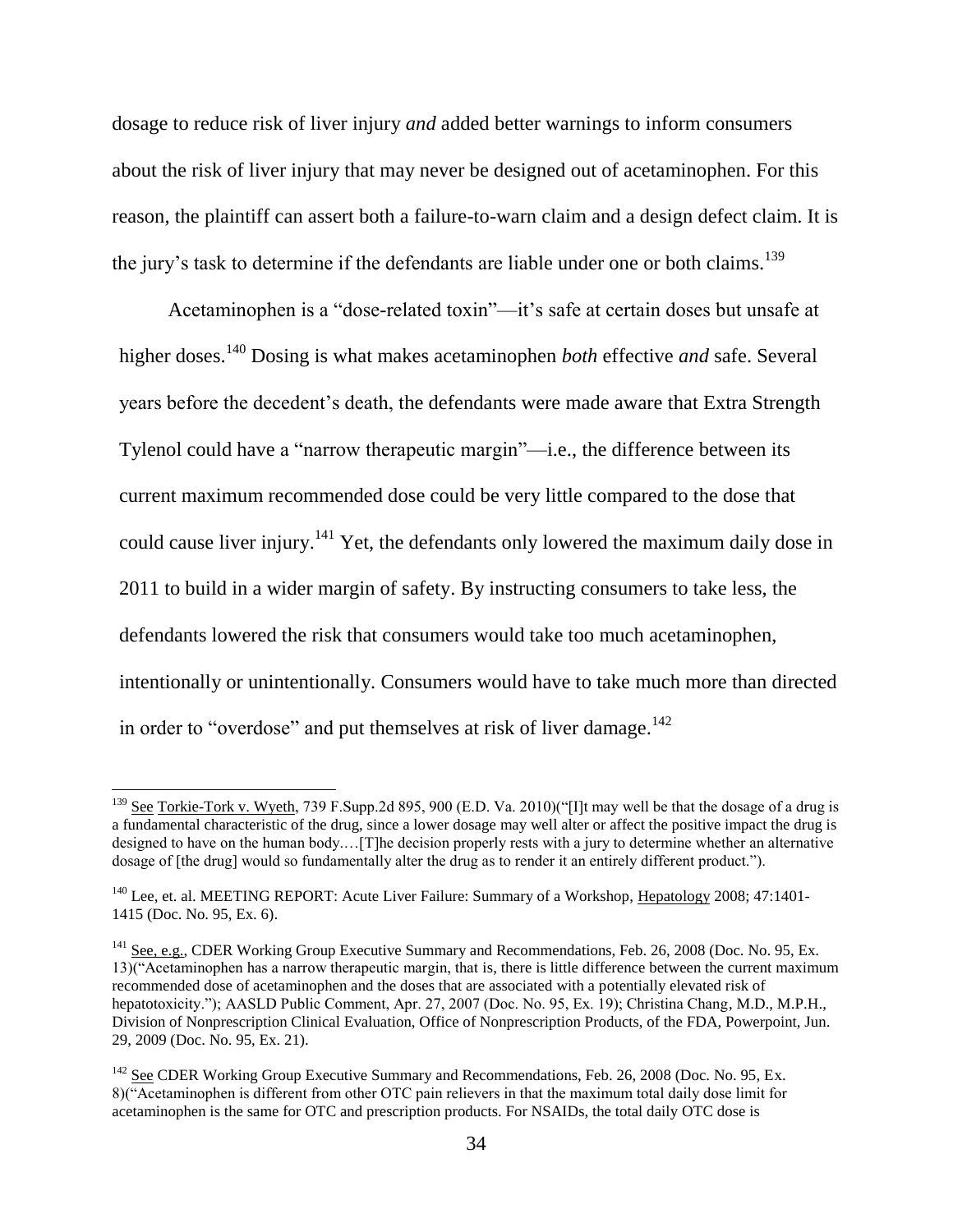As evidenced by the defendants' 2011 change, the defendants have control of dosing instructions. The defendants could have instructed consumers to take two tablets of Extra Strength Tylenol every 6 hours, as recommended by the TFM, to ensure that consumers were taking no more than 3 grams a day. McNeil admitted that the change in dosing would be no less effective than the 4 to 6 hour dosing. The defendants were aware of this option but decided not to offer this dosing instruction. They were not in compliance with industry standards for dosing 500 mg acetaminophen, as prescribed in the TFM. This information alone could lead a jury to find that Extra Strength Tylenol was defective as designed.

#### **iii. Dose Titration**

 $\overline{\phantom{a}}$ 

Lastly, the plaintiff claims the defendants could have offered instructions with dose titration, as were included in their Motrin products. These instructions would encourage consumers to take the least amount of Extra Strength Tylenol to treat their condition and build in a wider margin of safety. Though the defendants proposed adding dose titration to the Extra Strength Tylenol instruction in 2009, they never actually implemented it. $^{143}$  Whether the defendants should have changed the dosing sooner to

considerably less than the prescription dose. Doubling the maximum daily dose of OTC acetaminophen for several days presents significant risk of developing liver toxicity. In contrast, doubling the maximum OTC dose of NSAIDs for several days exposes consumers to a prescription-level dose, which only slightly increases the risk of gastrointestinal bleeding and 'is not even close to the seriousness presented by doubling the dose of acetaminophen.'… Lowering the total daily dose will increase the margin of safety of acetaminophen."), ("[L]imiting both the tablet strength and single dose should provide a wider safety margin and should reduce the incidence of hepatotoxicity."), ("Lowering the dose will increase the margin of safety."), and ("A wider safety margin is needed for acetaminophen.").

<sup>&</sup>lt;sup>143</sup> See McNeil's Presentation to Joint Meeting of the Drug Safety and Risk Management Advisory Committee, Nonprescription Drugs Advisory Committee and the Anesthetic and Life Support Drugs Advisory Committee, Jun. 29-20, 2009, Powerpoint at C-8, C-63 (Doc. No. 95, Ex. 22)("Clinical trial data confirms that 1000 mg is more efficacious than 650 mg"). See also McNeil Powerpoint Response regarding Advisory Committee Meeting on Jun.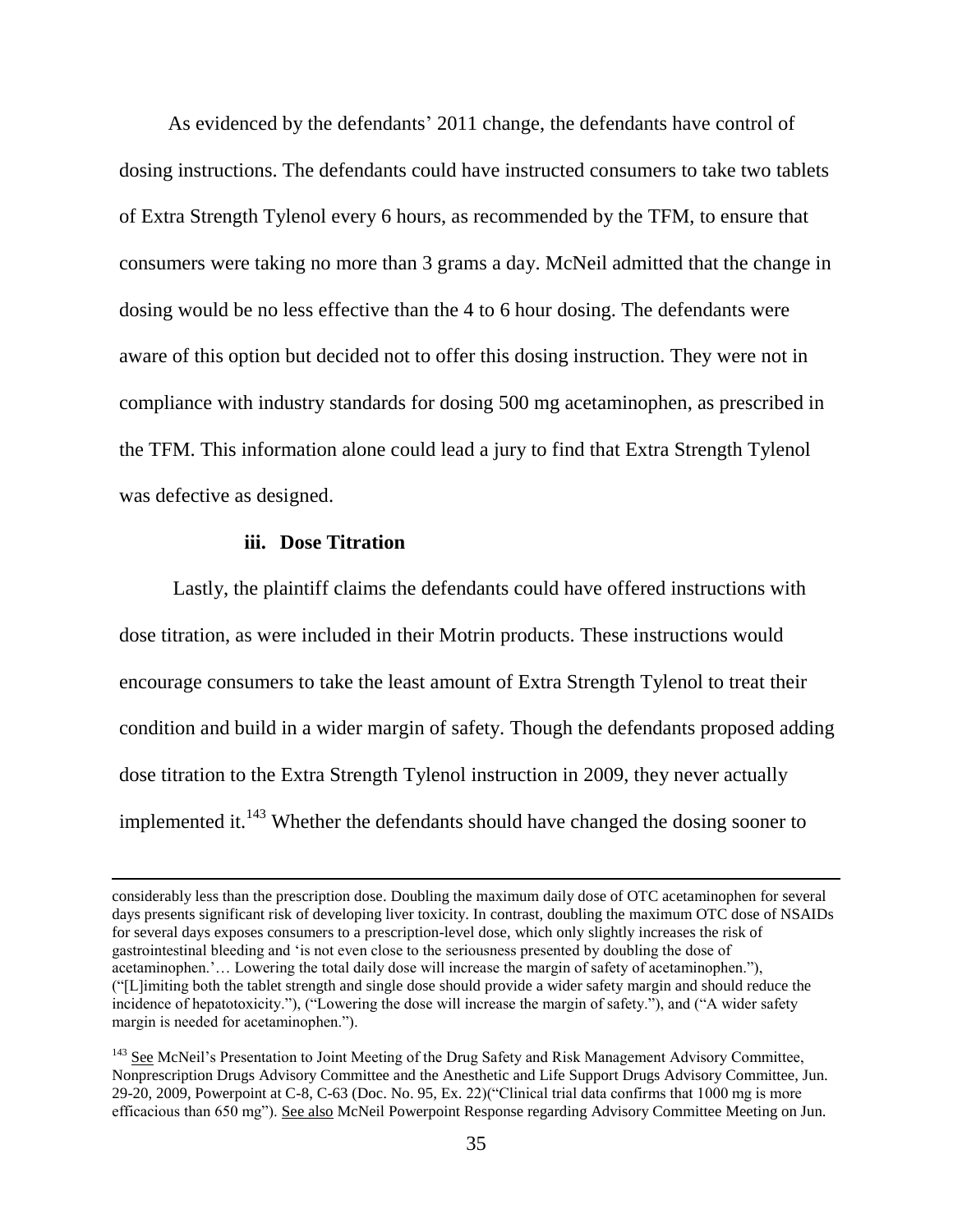build more of a safety margin into Extra Strength Tylenol's design is a question for the jury to answer.<sup>144</sup> See Torkie-Tork v. Wyeth, 739 F.Supp.2d 895, 900 (E.D. Va. 2010)("[I]t may well be that the dosage of a drug is a fundamental characteristic of the drug, since a lower dosage may well alter or affect the positive impact the drug is designed to have on the human body. …[T]he decision properly rests with a jury to determine whether an alternative dosage of [the drug] would so fundamentally alter the drug as to render it an entirely different product.").

Viewing all the facts in the light most favorable to the plaintiff, a reasonable jury could find that a feasible design existed at the time of Denice's death and the defendants breached their duty to market a safe product.<sup>145</sup>

<sup>29-30, 2009 (</sup>Doc. No. 95, Ex. 23); E. Kuffner, McNeil's Presentation to Joint Meeting of the Drug Safety and Risk Management Advisory Committee, Nonprescription Drugs Advisory Committee and the Anesthetic and Life Support Drugs Advisory Committee, Jun. 29. 2009 (Doc. No. 95, Ex. 50)(" McNeil is recommending changing the current dosing directions on both the 325-milligram and 500-milligram formulations, seen here on your left, from take two tablets every four to six hours while symptoms last, to the proposed directions shown on the right, take one tablet, and if pain or fever does not respond to one tablet, two tablets may be needed. This dose titration model is identical to the directions on the current over-the-counter ibuprofen label. This significant change will encourage patients to use the lowest effective dose and should, therefore, decrease overall acetaminophen exposure within the general population."); Letter from FDA to McNeil re: Proposed Dose Titration Instructions, Jun. 10, 2010 (Pl. Ex. 51)("The proposed maximum dose of no more than 3000 mg acetaminophen per 24 hours is allowed the tentative final monograph (TFM).... The doses and dosing intervals in the proposed titration directions, to take 500 mg every 4 to 6 hours while symptoms persist and a maximum of 1000 mg every 4 to 6 hours if pain or fever does not respond to 500 mg, are all at levels allowable under the TFM.").

<sup>&</sup>lt;sup>144</sup> The defendants also could have limited the amount of caplets available in each package. Legislation in the United Kingdom required acetaminophen manufacturers to limit the size of packages, resulting in a decrease of acetaminophen related hospital admissions. See Lee, et. al. MEETING REPORT: Acute Liver Failure: Summary of a Workshop, Hepatology 2008; 47:1401-1415 (Doc. No. 95, Ex. 6); Lee, W.M., Acetaminophen Toxicity: Changing Perceptions on a Social/Medical Issue, Hepatology 46(4): 966-970 (2007)(Doc. No. 95, Ex. 9). Members of the medical community also recommended this change prior to the decedent's death. See Lee, W.M., Acetaminophen Toxicity: Changing Perceptions on a Social/Medical Issue, Hepatology 46(4): 966-970 (2007)(. No. 95, Ex. 9). Though the Acetaminophen Hepatotoxicity Working Group did not recommend that the package size be limited, there were no regulations in place to prevent the defendants from changing the packaging to prevent liability, as they had done in other countries for this same reason. See CDER Working Group Executive Summary and Recommendations, Feb. 26, 2008 (Doc. No. 95, Ex. 8).

<sup>&</sup>lt;sup>145</sup> The defendants offer Yarbrough v. Sears, Roebuck and Co., 628 So.2d 478, 482 (Ala. 1993), to support their argument that the plaintiff has not offered sufficient evidence to present the design defect claim to a jury. In Yarbrough, the court found that the plaintiffs had only offered a "general statement" by their expert that a "simple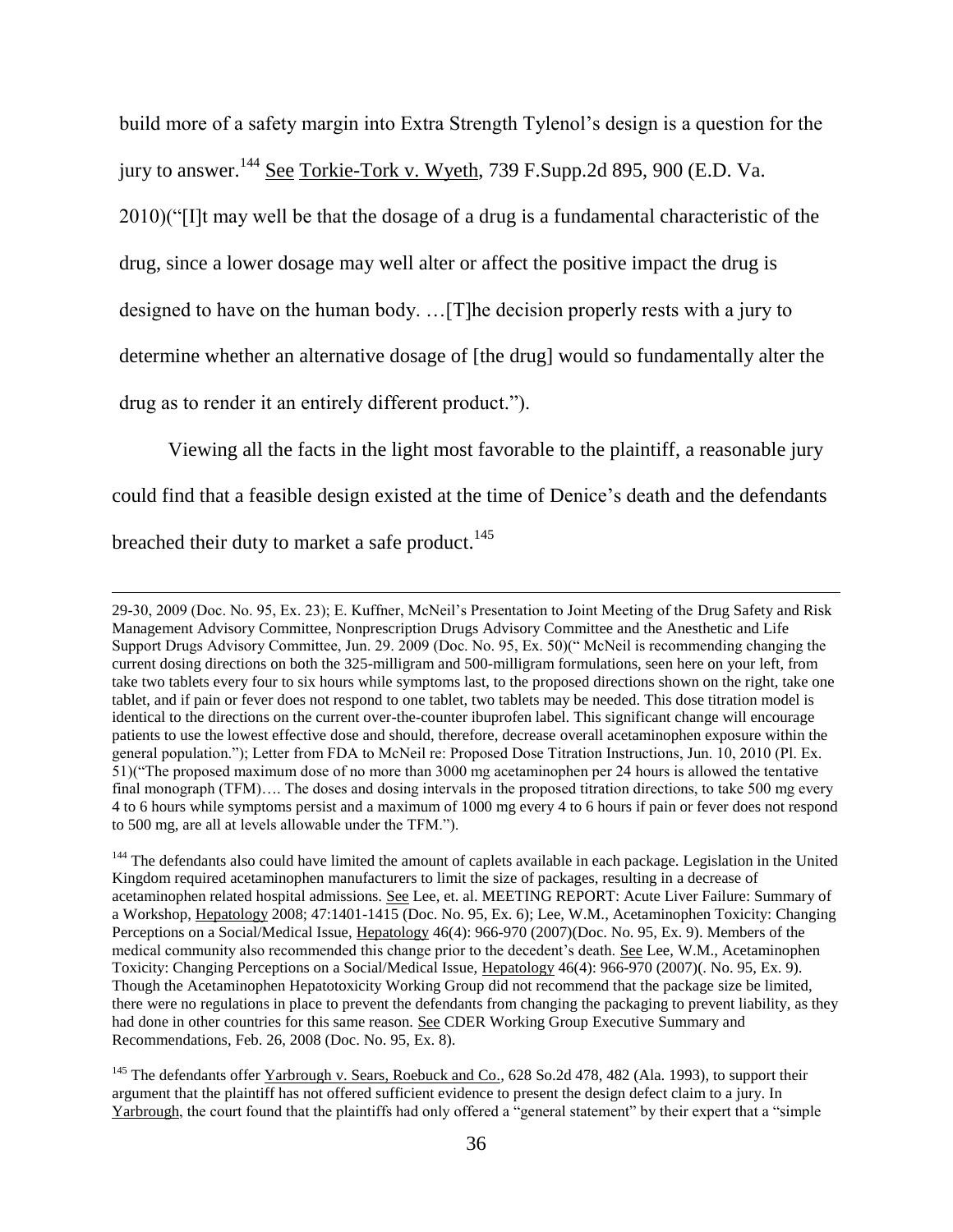# **V. Genuine Disputes of Material Fact Remain**

 $\overline{\phantom{a}}$ 

Several facts remain in dispute about whether it was feasible for the defendants to implement a safer design of Extra Strength Tylenol.<sup>146</sup> How these facts are resolved affects the outcome of the plaintiff's design defect claim, making them genuine disputes of material fact. The plaintiff has offered evidence that these safer designs could have been implemented prior to the decedent's death. The defendants counter with reasons why the alternative designs would not have been better (i.e., diallyl sulfone was found to evaporate after a month making it no more effective after a month's time, the methionine combination would have had other side effects).

These disputes center on whether the proffered alternative designs would have been safer than the Extra Strength Tylenol already on the market. To determine if the alternative design was safer and more practical, a jury should consider the following factors: styling, cost, desirability, safety, the foreseeability of the particular accident, the

design modification" would have prevented their injuries, caused by their own misuse of the product. Id. Yarbrough is factually distinguishable. The plaintiff here offers more than general expert statements that Extra Strength Tylenol could have been re-designed. The plaintiff, instead, offers actual alternative designs which were possible at the time of the decedent's death. She relies on more than general statements by her experts. Yarbrough is not helpful.

In the same way, Smith v. Louisville Ladder Co., 237 F.3d 515, 519-20  $(5<sup>th</sup>$  Cir. 2001), is not helpful. In Smith, the plaintiff relied completely on his expert's testimony to show a safer, alternative design. Id. at 519. Smith's expert offered only a "preliminary concept," which was not market-ready, may be "awkward," and might have safety issues of its own. Id. The plaintiff here offers alternative designs that were either developed by the defendants (to the point of applying for a patent), implemented by the defendants after the decedent's death (i.e., dosage change), or were available in other countries. For these reasons, Smith, and other analogous cases cited by the defendants, are distinguishable. See Elliott v. Brunswick Corp., 903 F.2d 1505, 1508 (11th Cir. 1990)("In short, although Elliott's experts promoted the use of propeller guards, they agreed that companies could not yet market them for general use. Both sets of experts, moreover, discussed the problems that these devices engender."); Beech v. Outboard Marion Corp., 584 So. 2d 447, 450 (Ala. 1991)("We decline to hold, as a matter of law, that simply because 'a feasible propeller guard *could* have been designed by a proper use of the manufacturer's resources' that an 'alternative design' existed. Furthermore, a propeller guard that 'arguably creat[es] other dangers' is not a 'safer' design within the meaning of General Motors Corp. v. Edwards." (emphasis added)).

<sup>146</sup> See Defendants' Statement of Facts, Doc. No. 50; Plaintiff's Response to Defendants' Statement of Facts, Doc. No. 95 (disputing ¶¶ 3-19).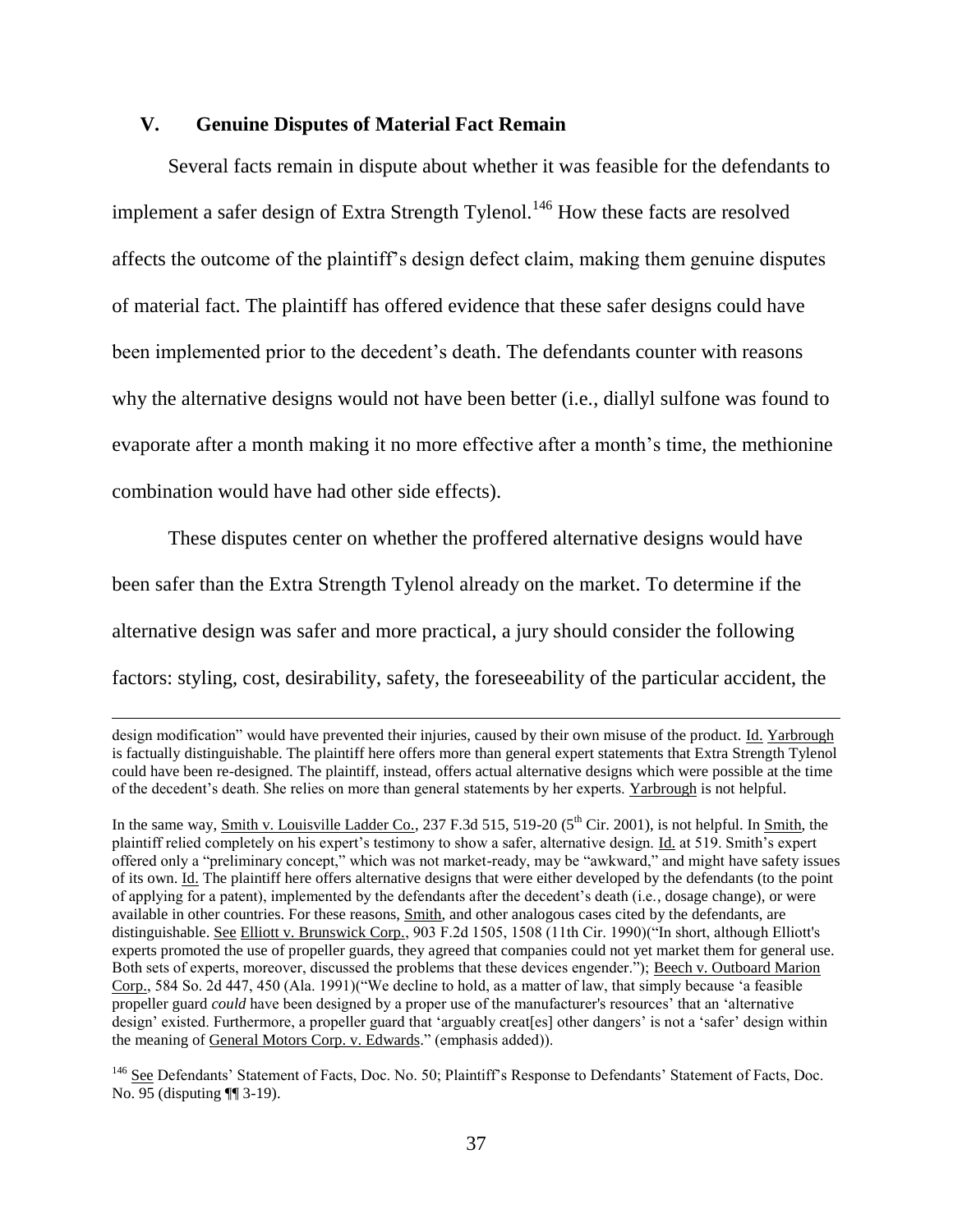likelihood of injury from that accident, the probable seriousness of the injury, the obviousness of the defect, and the manufacturer's ability to eliminate the defect. Hannah v. Gregg, Bland & Berry, Inc., 840 So.2d 839, 858 (Ala. 2002)(quoting Beech v. Outboard Marine Corp., 584 So.2d 447, 450 (Ala. 1991))(citations and quotation marks omitted)).<sup>147</sup>

The plaintiff also offers evidence that the defendants' real reasons for not implementing the alternative designs were profit-driven. For example, the plaintiff points to evidence that the defendants only seriously started investing in research and development on an acetaminophen-like analog devoid of hepatotoxic effects *after* the FDA committees recommended that Extra Strength Tylenol be available only by prescription. Determinations about what the defendants' real motives for not implementing available alternative designs involve credibility judgments.<sup>148</sup> They are for a jury to decide, not the court.

For these reasons, the plaintiff's design defect claim cannot be decided on summary judgment.

# **VI. Plaintiff's Design Defect Claim is Not Preempted**

The defendants also argue that the plaintiff's design defect claim is impliedly preempted under Mutual Pharmaceuticals, Inc. v. Bartlett, 133 S.Ct. 2466 (2013). Preemption is a concept based on the Supremacy Clause of the U.S. Constitution that

 $147$  See also Richards v. Michelin Tire Corp., 21 F.3d 1048, 1057 (11th Cir. 1994).

<sup>&</sup>lt;sup>148</sup> Defenses like compliance with industry standards and proof of "state of the art" design are also factors a jury can consider when determining if the product was defective. See General Motors Corp. v. Edwards, 482 So. 2d 1176, 1198 (Ala. 1985)(overruled on other grounds); Caterpillar Tractor Co. v. Ford, 406 So.2d 854, 858 (Ala. 1981).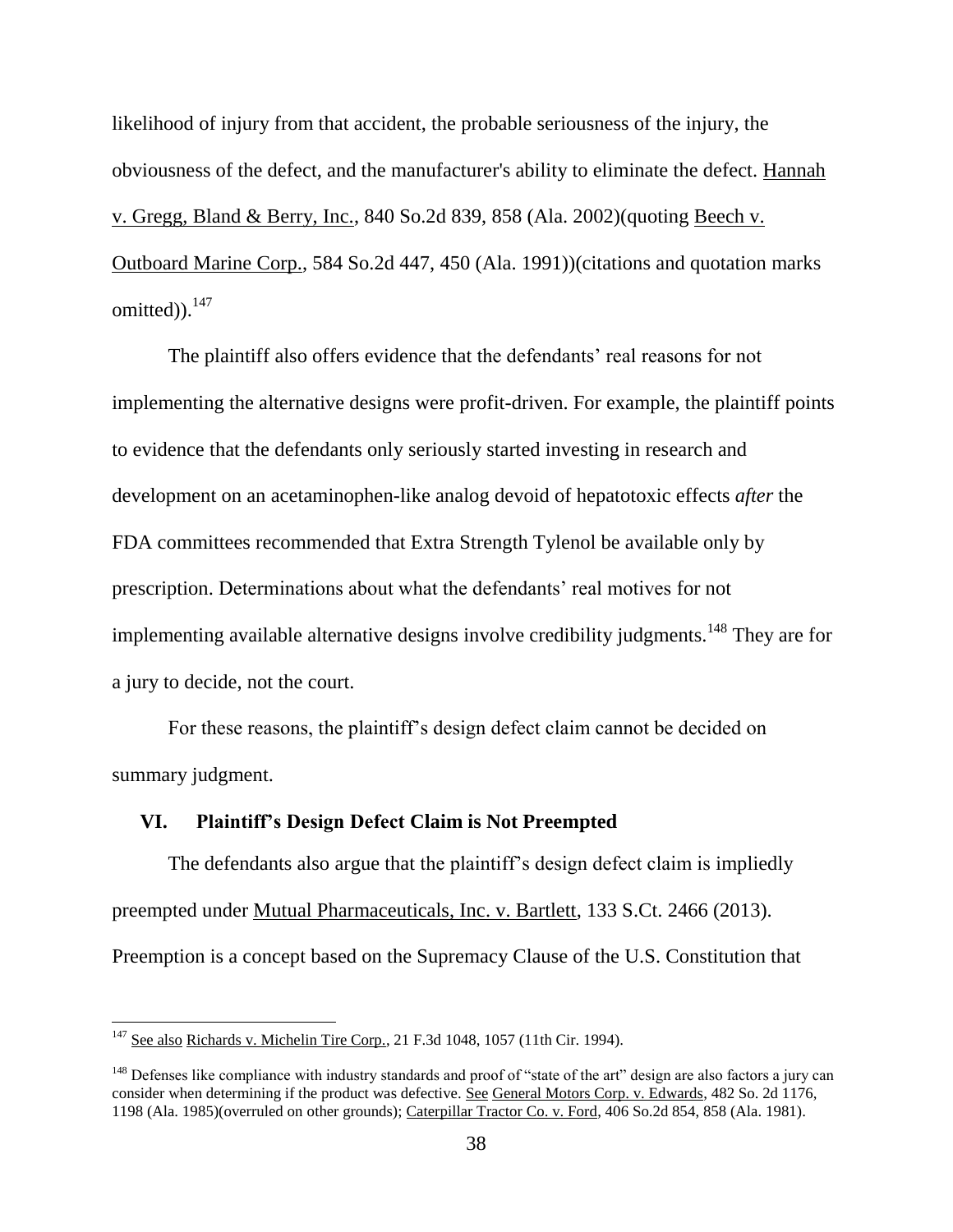provides a conflicting state law will be trumped by its federal counterpart. See Bartlett, 133 S. Ct. at 2472-73 (citing U.S. Const., Art. VI, cl. 2). Even if a federal statute does not expressly preempt a state law, the state law may be impliedly pre-empted where it is "impossible for a private party to comply with both state and federal requirements." Id. at 2473 (quoting English v. Gen. Elec. Co., 496 U.S. 72, 79 (1990)(quotation marks omitted)).<sup>149</sup> There is a general presumption against preemption. See, e.g., Deweese v. Nat'l R.R. Passenger Corp. (Amtrak), 590 F.3d 239, 246 (3d Cir. 2009)(citing Cipollone v. Liggett Group, Inc., 505 U.S. 504, 516 (1992)).

"Impossibility pre-emption is a demanding defense." Wyeth v. Levine, 555 U.S. 555, 573 (2009). The Third Circuit has cautioned against "lightly infer[ring]" preemption where "state compensatory regimes have traditionally played an important role." Fellner v. Tri-Union Seafoods, L.L.C., 539 F.3d 237, 249 (3d Cir. 2008). Whenever possible, preemption analysis should attempt to reconcile the state law and federal law with one another. See Deweese, 590 F.3d at 248. "[S]tate tort law and other similar state remedial actions are often deemed complementary to federal regulatory regimes" and fall "squarely within the realm of traditional state regulation." Fellner, 539 F.3d at 248-49.

### **a. Bartlett Does Not Require a Finding of Preemption**

l

Mutual Pharmaceuticals, Inc. v. Bartlett, 133 S.Ct. 2466 (2013), was a New Hampshire drug products liability action involving a generic drug manufacturer brought

<sup>&</sup>lt;sup>149</sup> See also Deweese v. Nat'l R.R. Passenger Corp. (Amtrak), 590 F.3d 239, 246 (3d Cir. 2009)("[I]mplied conflict preemption exists when, 'under the circumstances of [a] particular case, [the state law] stands as an obstacle to the accomplishment and execution of the full purposes and objectives of Congress.'")(quoting Hines v. Davidowitz, 312 U.S. 52, 67 (1941)); Florida Lime & Avocado Growers, Inc. v. Paul, 373 U.S. 132, 142–143 (1963)("A holding of federal exclusion of state law is inescapable and requires no inquiry into congressional design where compliance with both federal and state regulations is a physical impossibility for one engaged in interstate commerce").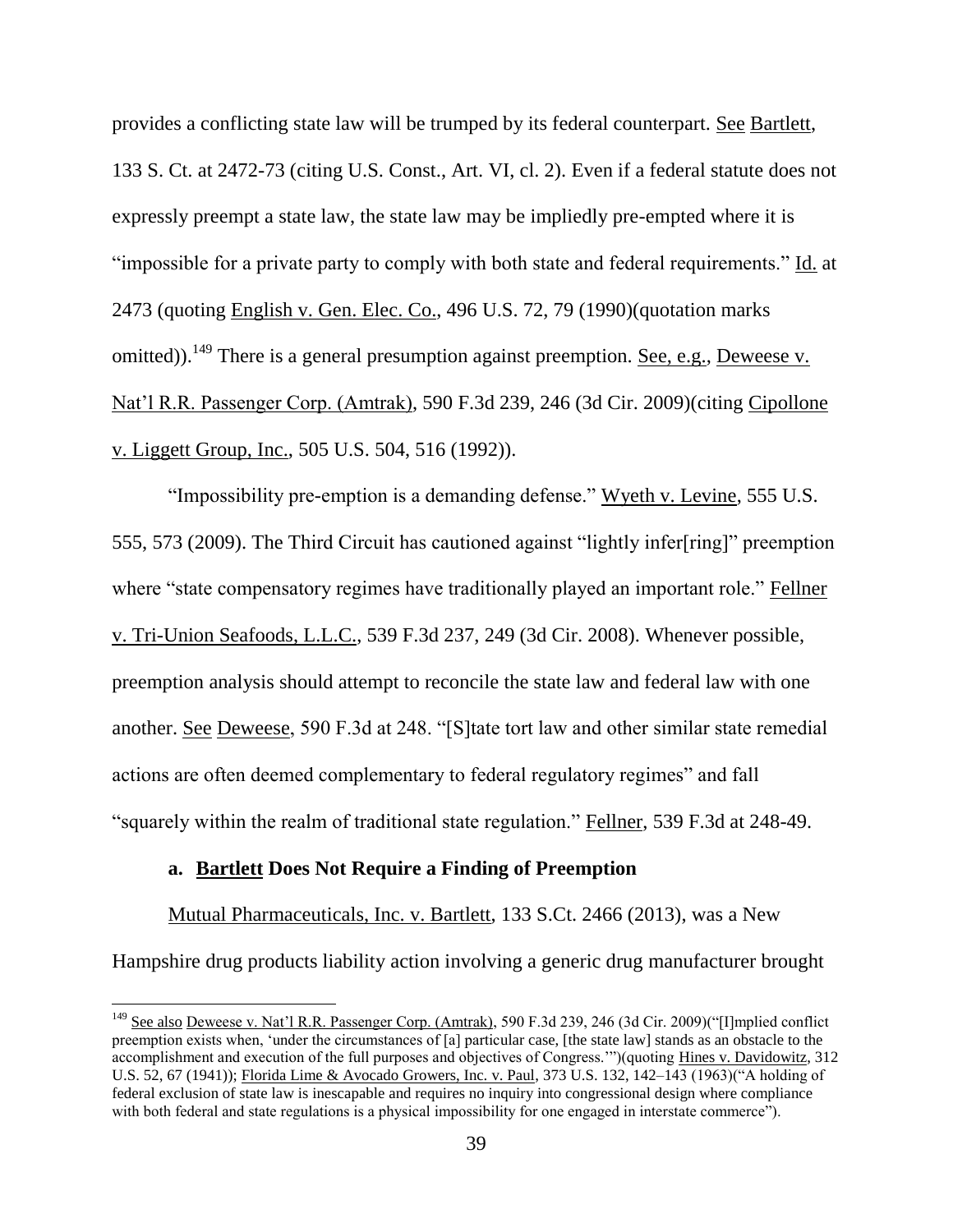under both failure-to-warn and design defect theories. 133 S.Ct. 2466, 2470 (2013). New Hampshire law requires drug manufacturers to ensure that their products are not unreasonably unsafe, either because of inadequate warnings or inadequate design. Id. Under federal law, however, generic manufacturers are unable to change their drug labels or the composition of their drug products without prior FDA approval. Id. at 2741. For this reason, the Court found that the plaintiff could not comply with both state and federal law and the plaintiff's claims were impliedly preempted under federal law. Id. at 2479. In making its decision, the Court relied on PLIVA v. Mensing, 131 S.Ct. 2567 (2011). PLIVA, decided shortly before, held that failure-to-warn claims against generic drug manufacturers were preempted because "federal law prohibits generic drug manufacturers from independently changing their drugs' labels." Id. at 2470, 2472. Their products are expected to be identical to brand-name products. See Bartlett, 133 S.Ct. at 2475.

This case involves a brand-name drug manufacturer, not a generic manufacturer. The Supreme Court has not addressed whether a design defect claim brought against a brand-name OTC drug manufacturer is preempted. See Brown v. Johnson & Johnson, 64 F.Supp.3d 717, 721 (E.D. Pa. 2014). However, Supreme Court precedent on when failure-to-warn claims are impliedly preempted offers some insight on how the Court might rule if faced with this question.

As explained in PLIVA, the same federal regulations that apply to generic manufacturers do not necessarily apply to brand-name manufacturers, such as the defendants. "[B]rand-name and generic drug manufacturers have different federal drug

40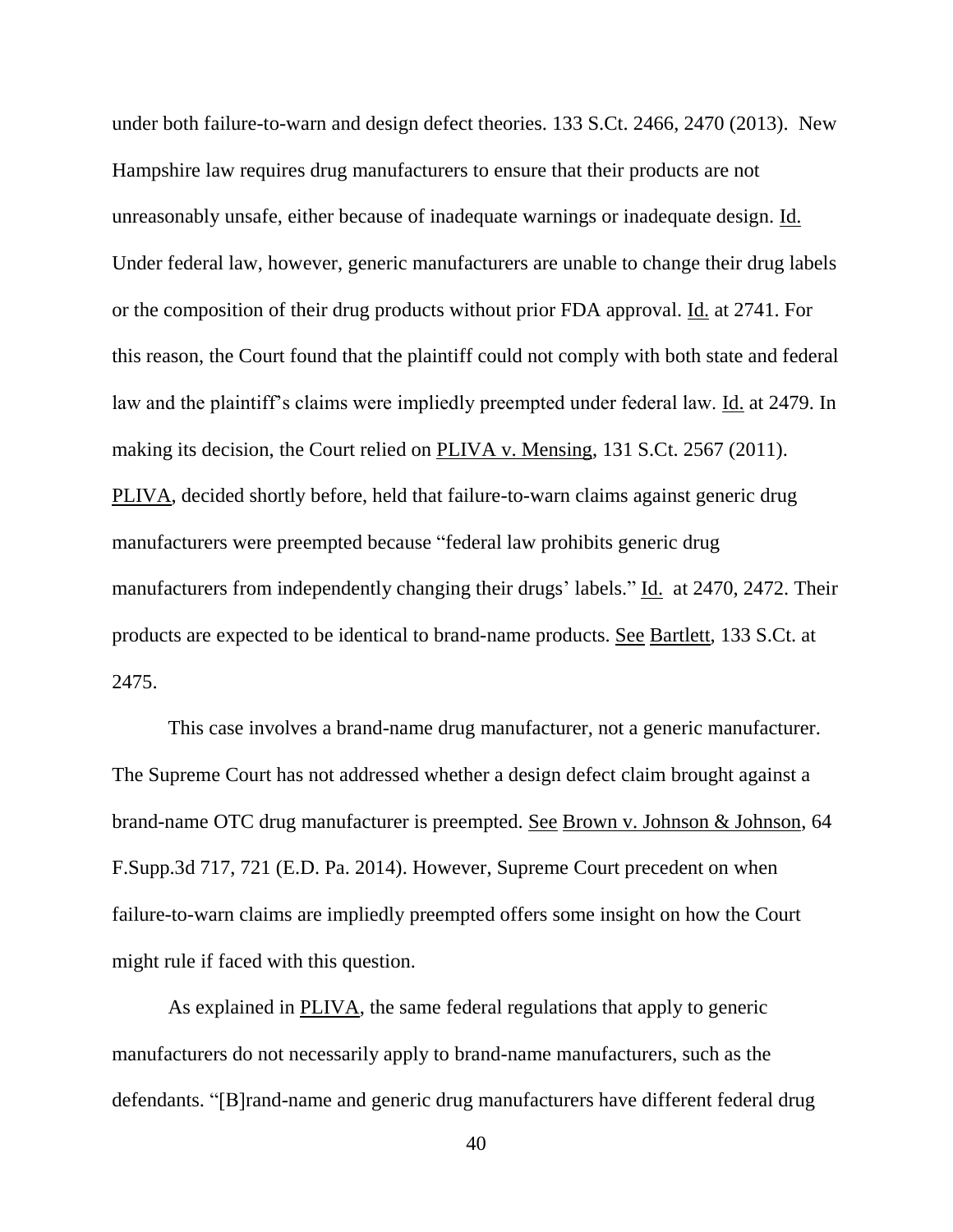labeling duties." PLIVA, 131 S.Ct. at 2574. While a brand-name manufacturer seeking new drug approval is responsible for the accuracy and adequacy of its label based on 21 U.S.C. §§ 355(b)(1), (d), a generic manufacturer is only responsible for "ensuring that its warning label is the same as the brand name's" under  $\S 355(j)(2)(A)(v)$ ,  $\S 355(j)(4)(G)$ , and 21 CFR §§ 314.94(a)(8), 314.127(a)(7). Id. This explains why the failure-to-warn claim brought against a generic drug manufacturer in PLIVA was preempted but failureto-warn claim brought against the brand-name manufacturer in Wyeth v. Levine was not.<sup>150</sup> See PLIVA, 131 S.Ct. at 2581; Wyeth v. Levine, 555 U.S. 555, 581 (2009)("We conclude that it is not impossible for Wyeth to comply with its state and federal law obligations and that Levine's common-law claims do not stand as an obstacle to the accomplishment of Congress' purposes in the FDCA.").<sup>151</sup> In the same way, generic manufacturers cannot change the design of their products because their products have to be the same as the brand-name manufacturer's. See Bartlett, 133 S.Ct. at 2475 ("[T]he

 $150$  PLIVA explained why Wyeth was distinguishable:

Wyeth is not to the contrary. In that case, as here, the plaintiff contended that a drug manufacturer had breached a state tortlaw duty to provide an adequate warning label. 555 U.S., at 559–560, 129 S.Ct. 1187. The Court held that the lawsuit was not pre-empted because it was possible for Wyeth, a brand-name drug manufacturer, to comply with both state and federal law. Id., at 572–573, 129 S.Ct. 1187. Specifically, the CBE regulation, 21 CFR  $\S$  314.70(c)(6)(iii), permitted a brand-name drug manufacturer like Wyeth "to unilaterally strengthen its warning" without prior FDA approval. 555 U.S., at 573, 129 S.Ct. 1187; cf. supra, at  $2575 - 2576$ . Thus, the federal regulations applicable to Wyeth allowed the company, of its own volition, to strengthen its label in compliance with its state tort duty....Had [the plaintiffs] taken Reglan, the brand-name drug prescribed by their doctors, Wyeth would control and their lawsuits would not be pre-empted. PLIVA, 131 S.Ct. at 2581.

<sup>&</sup>lt;sup>151</sup> See also Wyeth, Inc. v. Weeks, 159 So.3d 649 (Ala. 2014)("It is beyond dispute that the federal statutes and regulations that apply to brand name manufacturers are meaningfully different than those that apply to generic drug manufacturers. ... But different federal statutes and regulations may, as here, lead to different pre-emption results." (quoting PLIVA, 131 at 2582)).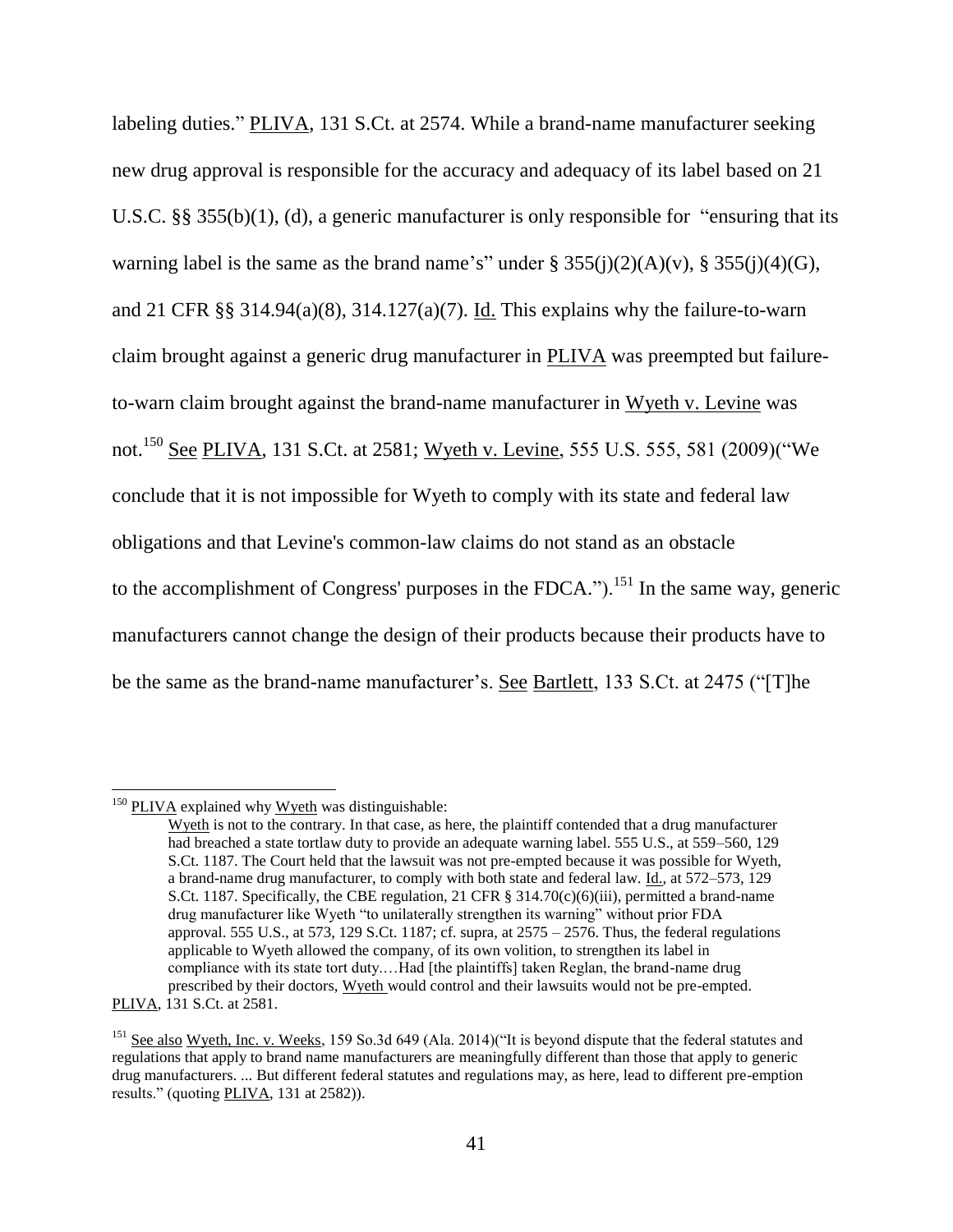FDCA requires a generic drug to have the same active ingredients, route of administration, dosage form, strength, and labeling as the brand-name drug on which it is based."). Brand-name manufacturers, however, can petition the FDA to change their drug's dosing, strength, etc. if the design poses a risk to consumers. See Wyeth, 555 U.S. 568-576. This is especially true in the context of acetaminophen which still operates under a TFM and not a final monograph.<sup>152</sup>

Following from this logic, I find that Bartlett—a case involving a generic manufacturer and following PLIVA v. Messing—does not apply to the plaintiff's design defect claim against a brand-name manufacturer. Under the dictates of Wyeth v. Levine, preemption is not warranted.

# **b. It Was Not Impossible for the Defendants to Re-Design Extra Strength Tylenol**

Furthermore, I find no reason here why the defendants could not comply with both their state and federal obligations.<sup>153</sup> In terms of changing the dose of Extra Strength Tylenol, the defendants could and did lower the dose after the decedent's death. In fact, the new dosage directions the defendants offered were *more in line* with FDA guidance because they followed the TFM dosing instructions for 500 mg caplets. Operating under

<sup>&</sup>lt;sup>152</sup> "Under a TFM, manufacturers market products at their own risk and are able to make voluntary adjustments taking into account the information presented in the proposed TFM." See FDA Letter re: FOIA Request, Nov. 17, 2011 (Doc. No. 95, Ex. 4). See also E. Kuffner Dep., Mar. 18, 2011 at 8-10 (Doc. No. 95, Ex. 5)(explaining what duties a drug manufacturer has when new risks come to light in post-market surveillance); Wyeth v. Levine, 555 U.S. 555, 570-71 (2009)("[I]t has remained a central premise of federal drug regulation that the manufacturer bears responsibility for the content of its label at all times.")(discussed further below).

<sup>153</sup> See Brown v. Johnson & Johnson, 64 F.Supp.3d 717, 721 (E.D. Pa. 2014)("The Supreme Court has not addressed whether federal law can preempt state law design defect claims brought against manufacturers of brandname or non-prescription drugs. I conclude that its preemption cases do not extend to the manufacturers of these products.")(citing Wyeth and Bartlett as distinguishable).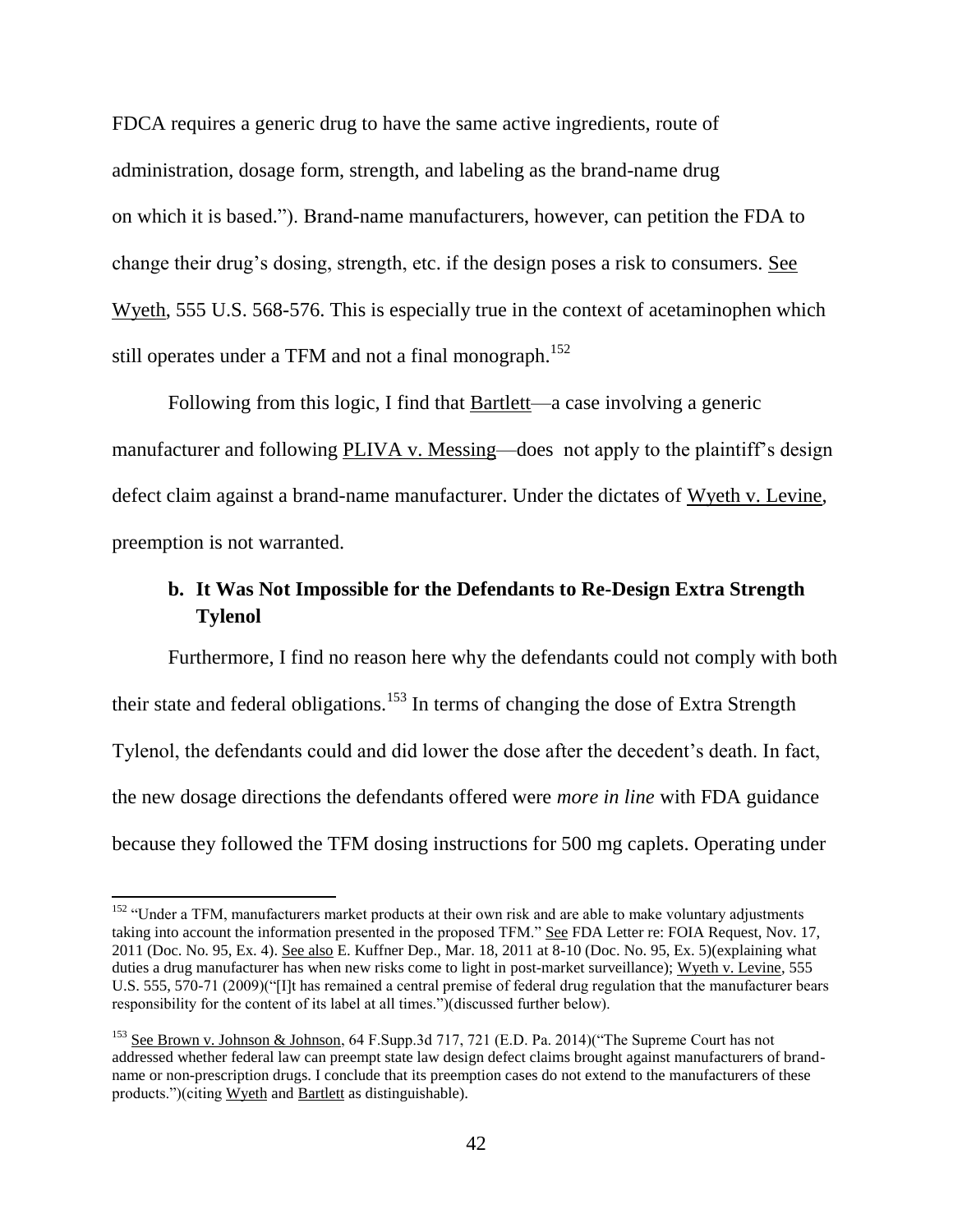the TFM—a proposed rule—the defendants could have changed the dosing instructions prior to 2011. The FDA even advised them in the 1990s that they should change their dosing instructions to adhere to the TFM.<sup>154</sup> McNeil determined this was unnecessary.<sup>155</sup> The FDA also had approved the defendants' proposal to add dose titration instructions to Extra Strength Tylenol. Yet, the defendants never implemented these dose titration instructions. It was the defendants, not the FDA, which prevented those instructions from changing.

As for the alternative designs related to acetaminophen/antidote combinations, the defendants put forth no evidence that the FDA would not have allowed those drugs on the market in the United States. Impossibility preemption is a defense; the defendants bear the burden of showing it. See Wyeth v. Levine, 555 U.S. 555, 573 (2009)("Impossibility pre-emption is a demanding *defense*. On the record before us, Wyeth has failed to demonstrate that it was impossible for it to comply with both federal and state requirements." (emphasis added)). They have not made such a showing to require preemption. The plaintiff's design defect claims are not impliedly preempted. See

<sup>&</sup>lt;sup>154</sup> See FDA Letter/Fax to McNeil, Nov. 23, 1994 (Doc. No. 95, Ex. E attached to Ex. 3 (Affidavit of Gerald Rachanow, Esq.)); FDA Letter to McNeil, Mar. 31, 1997 (Doc. No. 95, Ex. F attached to Ex. 3 (Affidavit of Gerald Rachanow, Esq.)). The FDA again sent a letter stating that the label dosing at 4 to 6 hours was not in compliance with the TFM. See FDA Letter to McNeil, Mar. 31, 1997 (Doc. No. 49, Ex. R attached to Ex. S (Certification of Judith Jones, M.D., Ph.D.))("The dosage recommendations are not consistent with the tentative final monograph or supported in the application. The second sentence should be revised to read, "Take two tablets every 6 hours."). On Jul. 21, 1997, the FDA then did send a letter to McNeil not to implement any of the changes in the previous two letters until the FDA has instructed them to. See Doc. No. 49, Ex. S attached to Ex. S (Certification of Judith Jones, M.D., Ph.D.)). Because the TFM is only a proposed rule not a final one, McNeil's decision to provide different dosing instruction would not be *per se* negligence. McNeil's decision to intentionally instruct consumers to take a dose which was higher than that prescribed by the TFM could lead a reasonable jury to believe that McNeil breached its duty to adequately prevent potential risks.

<sup>&</sup>lt;sup>155</sup> See McNeil letter to the FDA re: label change, Jan. 27, 1995 (Doc. No. 49, Ex. Q attached to Ex. S (Certification of Judith Jones, M.D., Ph.D.))("We believe that the language we are using in the Directions section of our labeling is acceptable since the issue has not yet been finalized in the final monograph for Internal Analgesic Products."); 2007 Extra Strength Tylenol label (Doc. No. 90, Ex. 11)(with 4 to 6 hour language).